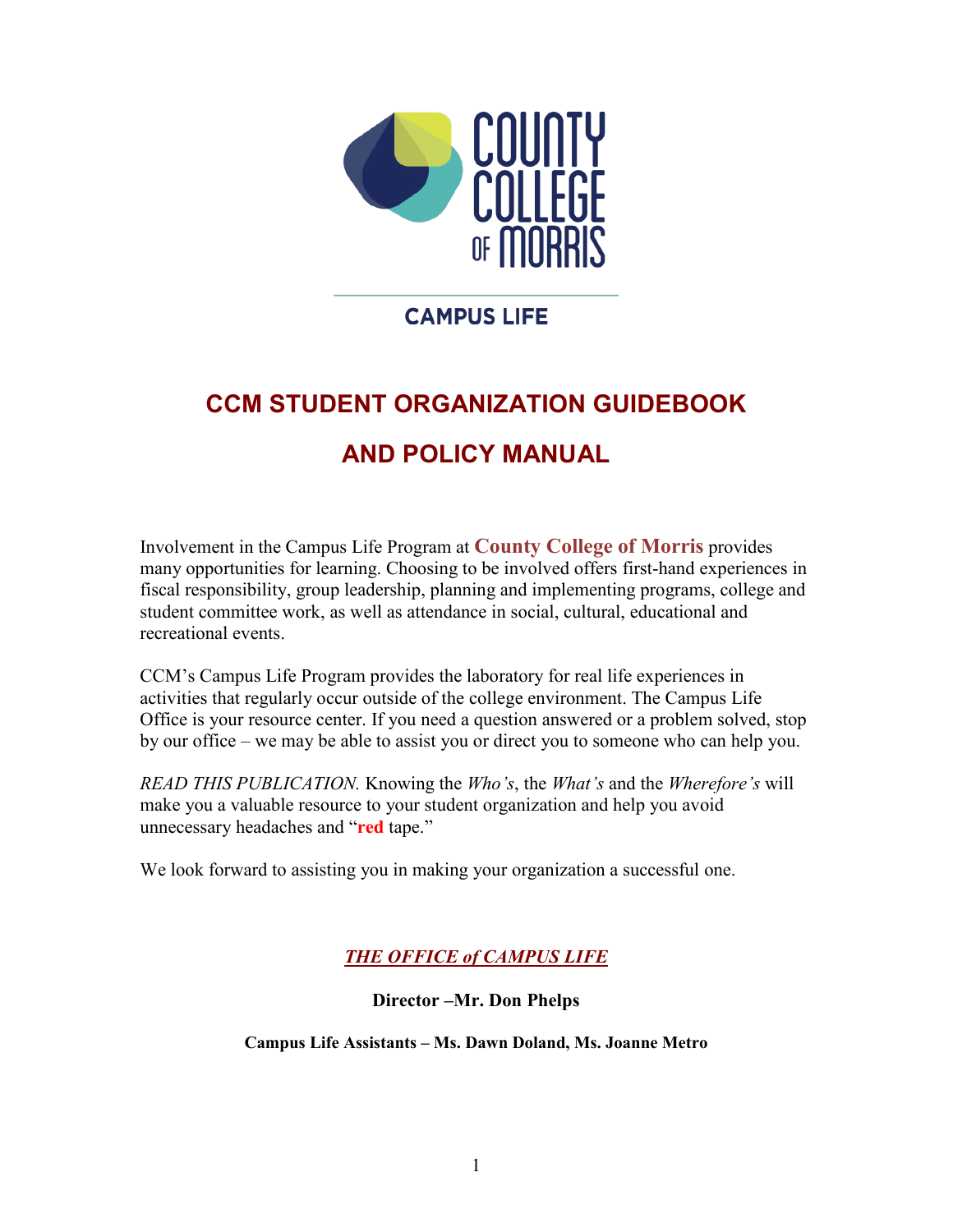## **TABLE OF CONTENTS**

| 920 1101 1.                                           |    |
|-------------------------------------------------------|----|
| <b>ON CAMPUS RESOURCES</b>                            | 3  |
| <b>SECTION II:</b>                                    |    |
| <b>ORGANIZATIONAL GUIDELINES</b>                      | 11 |
| <b>SECTION III:</b>                                   |    |
| <b>STUDENT ORGANIZATIONS POLICIES AND REGULATIONS</b> | 34 |
| <b>SECTION IV:</b>                                    |    |
| <b>FINANCIAL GUIDELINES AND PROCEDURES</b>            | 43 |
|                                                       |    |

This guidebook/manual contains the statements of County College of Morris administrative policy and procedure, which apply to student organizations within the jurisdiction of the Campus Life Office. It is compiled and issued by the Campus Life Office with the hope that student organization officers and faculty/staff advisors will find such a compilation an aid in their work.

The present material will be supplemented with other statements of policy and procedure from time to time. As these are issued, they will be distributed to the recipients of this manual who will be expected to keep their copies up to date.

Information contained herein is subject to change and is not to be construed as part of the enrollment contract.

The executive board of every student organization is charged with the responsibility of ensuring that its membership is aware of the contents of this manual and will use it when conducting organizational business.

The contents of this policy manual supersede any other issued to date.

**Updated January 2022**

**SECTION I:**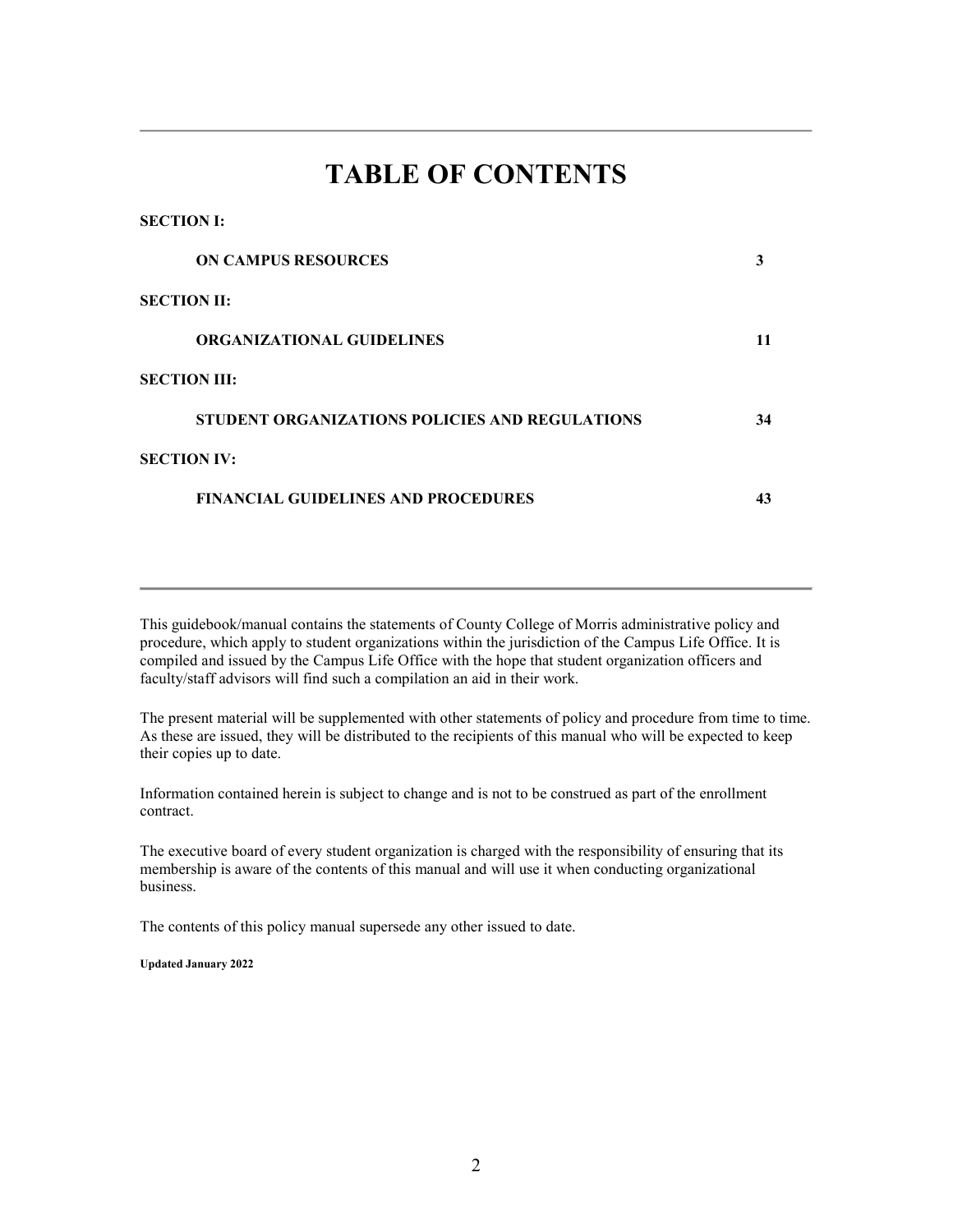## **SECTION 1 – ON CAMPUS RESOURCES**

#### **ADVERTISING THROUGH ON AND OFF CAMPUS MEDIA**

#### **AUDIO/VISUAL EQUIPMENT**

#### **CAMPUS LIFE CALENDAR OF EVENTS**

**CLUB ROOM**

#### **FOOD SERVICE**

**KEYS**

#### **MAILING PROCEDURES**

#### **NEWS RELEASES**

#### **PRINTING SERVICES**

#### **RESOURCE INFORMATION MATERIALS**

#### **TELEPHONES**

#### **TITAN TVs**

#### **TRANSPORTATION FOR OFF CAMPUS EVENTS**

#### **PUBLICITY IDEAS**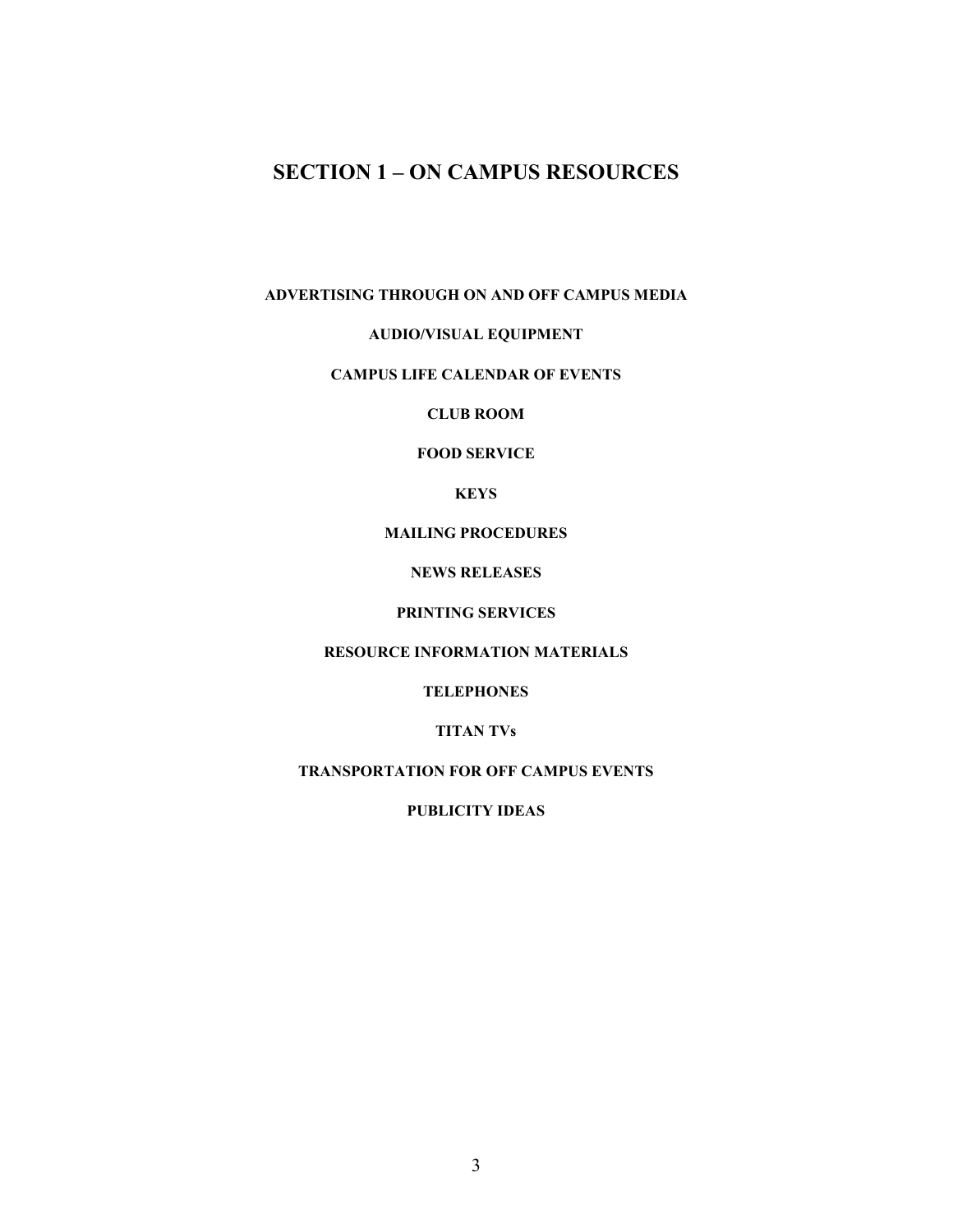#### **ADVERTISING THROUGH CAMPUS MEDIA**

There are several methods to advertise for an event, meeting, ticket sales, etc., on campus. The listing on the TV monitors, CCM webpage calendar and social media accounts can be coordinated through the Campus Life Office; the Youngtown Edition (student newspaper) offers advertising space and will print advertising news releases free of charge. Also, there are two newsletters, the *CLU: Campus Life Update* and the *CCMemo*, which will list information about your event.

### **AUDIO/VISUAL EQUIPMENT**

Some A/V equipment is available through the Campus Life Office. This includes monitors, camera, microphones, and a sound system. The college's A/V Department has additional equipment, which can be requested through the Campus Life Office.

### **CAMPUS LIFE CALENDAR OF EVENTS**

The **Campus Life Office** maintains the calendar listing on the Current Students Upcoming Student Events link on the college's website. The calendar includes major college events such as concerts, movies, lecture series, plays and club events. Any student club or organization may publicize on the web calendar by submitting a listing to the Campus Life Office.

The Campus Life Office will notify organizations of major conflicts to prevent attendance disappointments. It should be noted, however, that the events listed on the calendar are not necessarily sanctioned until requests have been processed and approved.

#### **CLUB ROOM**

There are several student offices located on the upper level of the Student Community Center, SCC 233. These offices are assigned on a yearly basis at the end of the spring semester. A club may apply by filling out an application with the Campus Life Office.

The Campus Life Club Offices are expressly for the use of sanctioned County College of Morris clubs and organizations and are not to be used as student lounges. The purpose is to provide office space and equipment, a meeting room, and a quiet locale to carry on club business and projects. Offices, desks and equipment are to be used by the assigned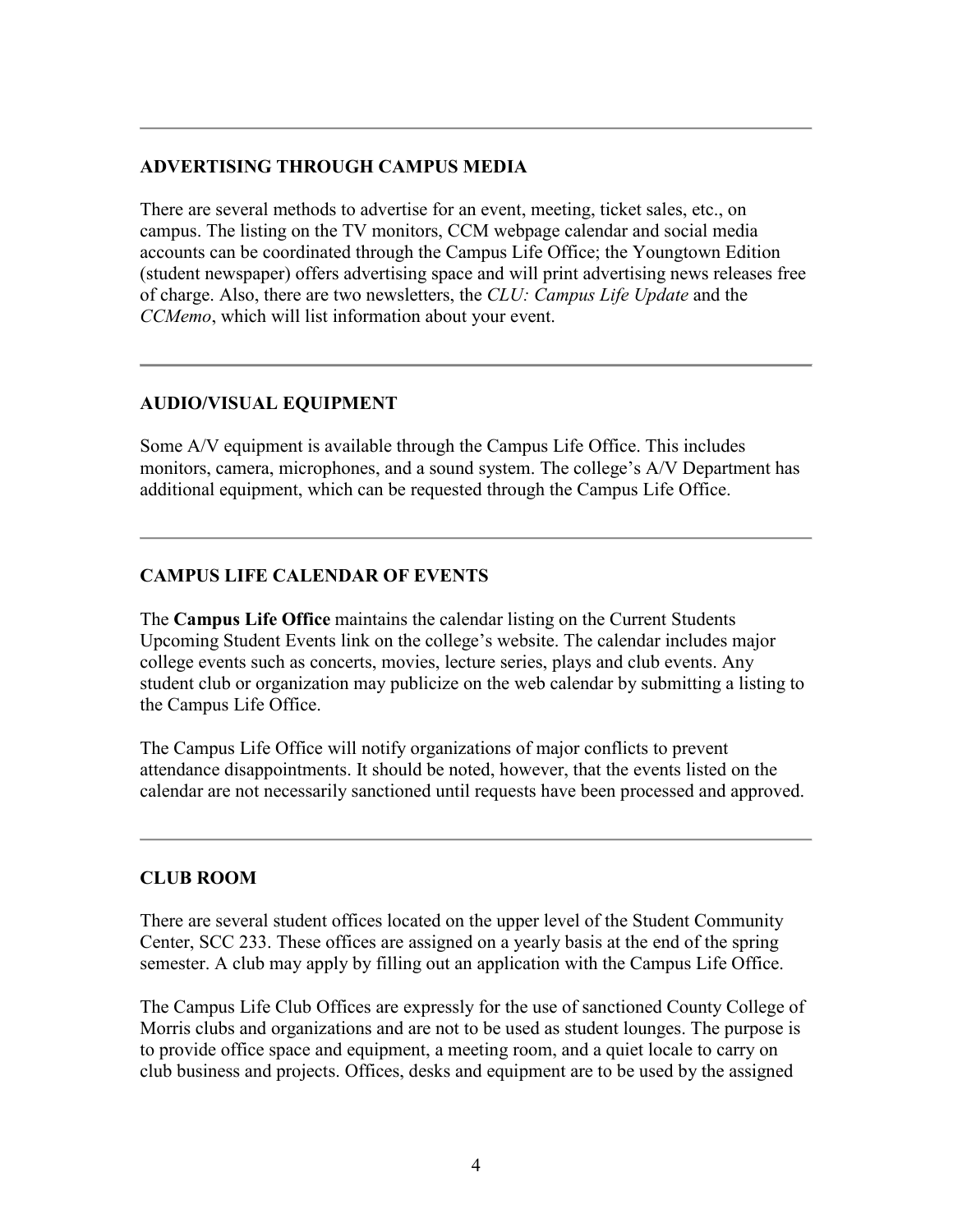organization only. The removal or rearrangement of furniture without consent of the Campus Life Office is prohibited.

Office equipment loaned to various clubs and organizations is to be used with great care. The organization that has been given the use of equipment has the total responsibility for its maintenance and repairs.

Those individuals who abuse this policy may forfeit the privilege of using the area for their club.

### **FOOD SERVICE**

CHARTWELLS is the college's food service vendor. To order food service for an event or meeting, contact the Campus Life Office. The Campus Life staff must sign all student organization requests for food service on campus. Failure to have the form approved in advance will result in individual club members having to pay the bill out of their own pocket.

#### **KEYS**

Student leaders who are assigned keys for offices are responsible for them. Failure to turn in the keys when requested (usually at the end of each semester) will result in a replacement fee of \$10 and/or a "Hold" being placed on their official CCM records. Keys are assigned based on the advisor's written recommendation and are signed out through the Campus Life Office.

#### **MAILING PROCEDURES**

Any official organization may request envelopes and letterhead for any approved activities through the Campus Life Office. Official letters must be mailed through the Campus Life Office.

#### **NEWS RELEASES**

Properly timed, accurate and meaningful publicity regarding an organization can be used as a recruiting tool and for general public advisement. The following guidelines will be helpful: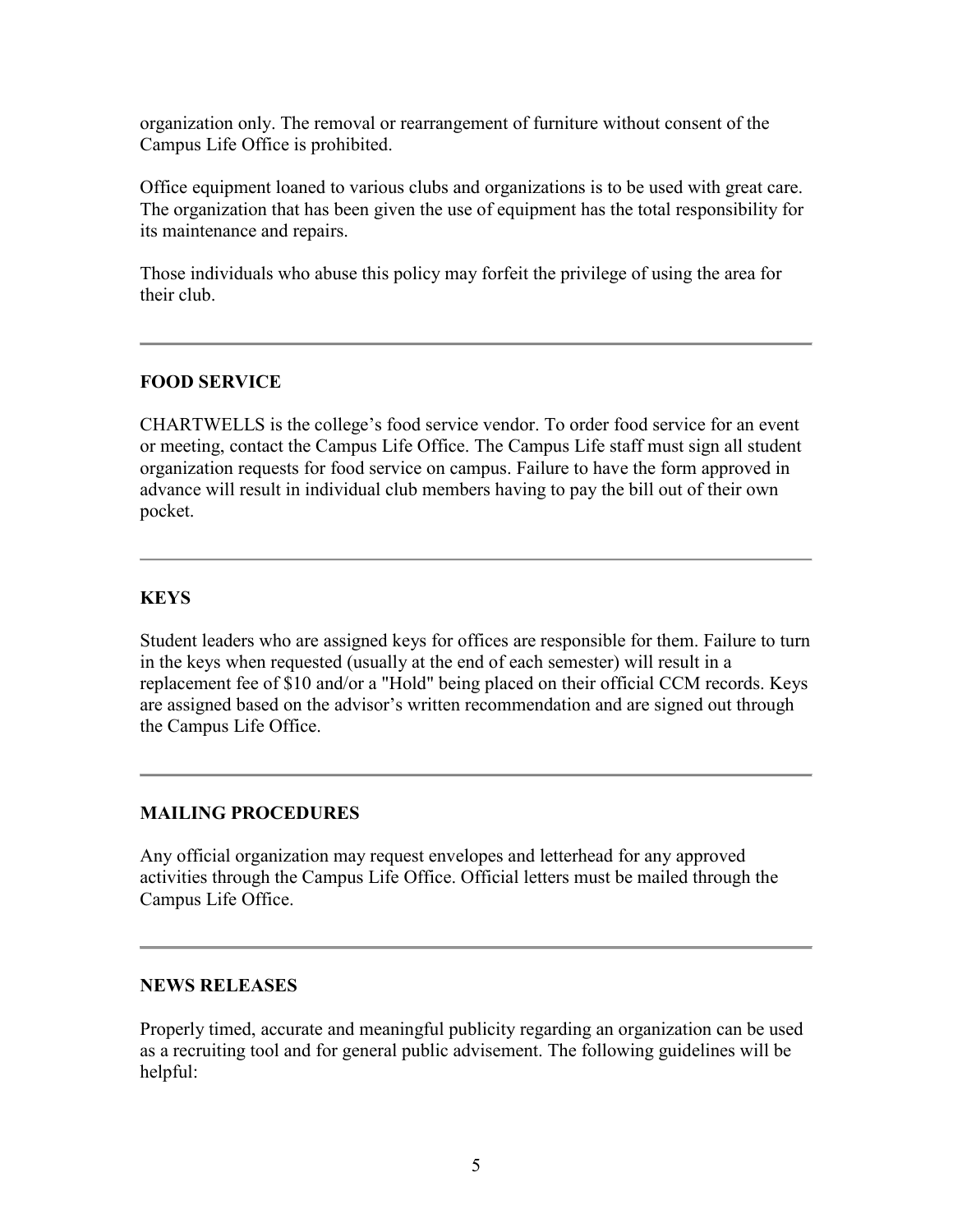*On Campus* **–** The **Youngtown Edition**, CCM's student newspaper (published alternate Wednesdays) is anxious to print news meaningful to the campus. Since the newspaper reporters cannot be expected to cover every meeting or event, it is advisable for each organization to select a member to be in charge of publicity. Articles must be emailed to the Youngtown Edition, at [youngtownedition@student.ccm.edu.](mailto:youngtownedition@student.ccm.edu)

*Off Campus* – All news releases to off campus media pertaining to student club and organization activities must be cleared through the Campus Life Office. This is done to avoid duplication of efforts and to assure a timely, meaningful stream of activity information to the community. Information will be forwarded to the Marketing and Public Relations Office after the Campus Life Office reviews it.

#### **PRINTING SERVICES**

Printing – All materials sent to Printing must be approved by, and have the signature of a Campus Life staff member. Any printing must be requested at least five days prior to the date needed. Be certain to include all details as to size, quantity, and number of pages. There is an overnight and while-you-wait service available on certain items.

Materials must be submitted via email and must be free of errors. Items such as tickets, flyers, pamphlets, booklets, and brochures can also be printed. Allow sufficient time for work to be completed. A minimum of one week for tickets and brochures.

#### **RESOURCE INFORMATION MATERIALS**

The Campus Life Office has resource material available for the use of all clubs and organizations. It includes information and materials for speakers, bands, concerts, films, as well as plaques and trophies, equipment, clothing and promotional items/novelty catalogs.

#### **TITAN TVs**

Clubs may display their events on the digital monitors throughout campus. For posters announcing student organization sponsored events, the Campus Life Office must validate the posters. To obtain validation, the following regulations must be observed:

- 1. Posters should be landscape, 1200 pixels by 1900 pixels.
- 2. Wording must be directed toward the specific date and meeting concerned.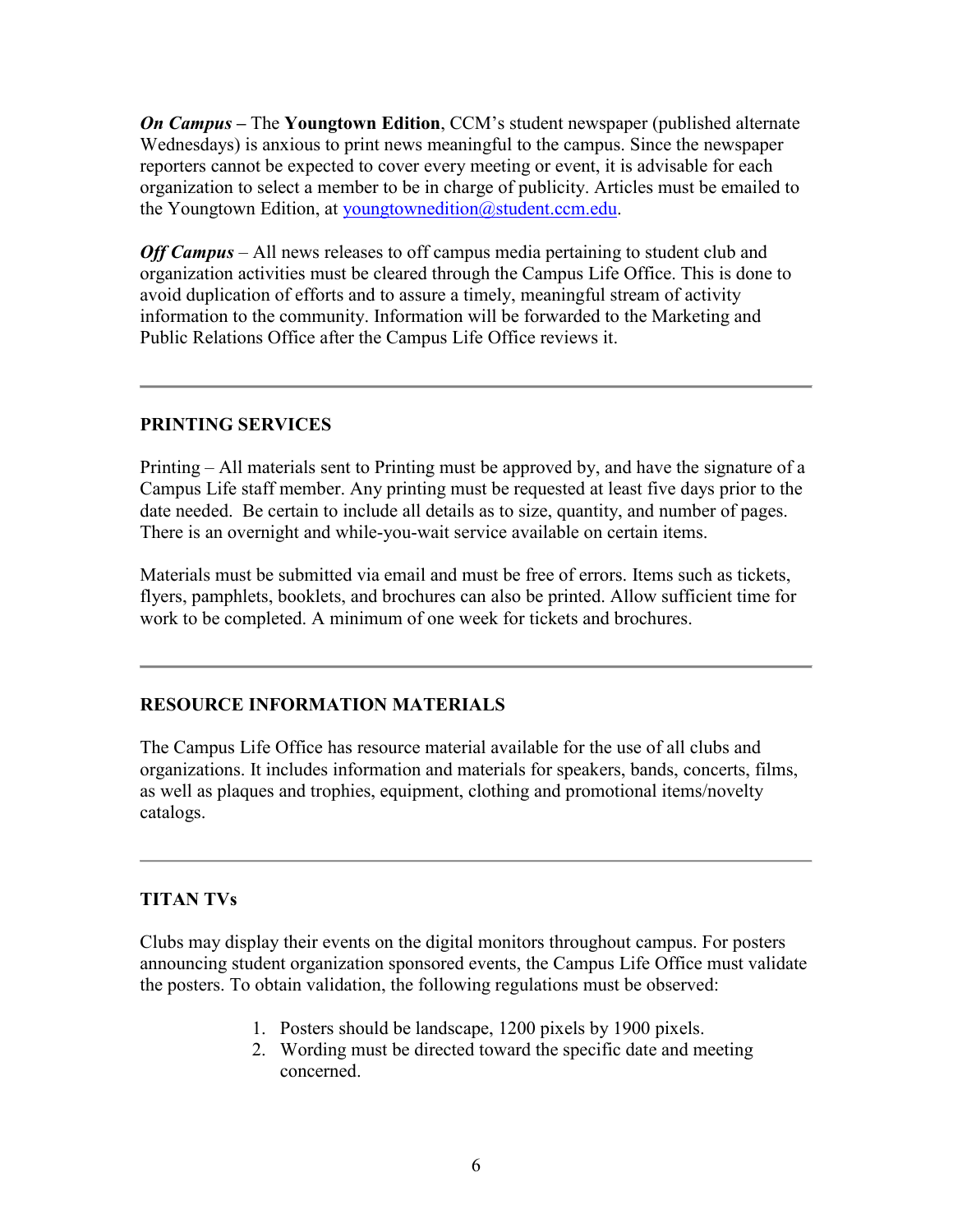- 3. Posters will only be placed on the Titan TVs under Campus Life jurisdiction by the CLO Staff.
- 4. Posters must be neat in appearance and in good taste and must carry the name of the sponsoring organization.
- 5. The posters must be submitted to [campuslife@ccm.edu](mailto:campuslife@ccm.edu) at least two days before the desired posting date.

\* Off-campus groups must follow the above regulations: 10-day limit and same size limit. The only offcampus groups that may advertise on campus are those groups/organizations that are non-profit.

#### **TRANSPORTATION FOR OFF-CAMPUS ACTIVITIES**

The Campus Life Office has three vans (7 passenger, 10 passenger and 15 passenger) that are available for college sponsored trips. These vehicles are to be reserved through the Campus Life Office. This request must be initiated at least 72 hours prior to the date needed. The Director of Campus Life must approve vehicle requests. Please refer to the "Van Utilization Procedures" section for additional information. It is required that a college employee have on file with CCM Business Services a Supplemental Driving Information Form and be approved by that office to be a driver of a CCM vehicle, possesses a defensive driving certificate and that he/she must be the driver of the van. All passengers on the van, including the driver, must complete a Hold Harmless form before departing from the campus.

### **\* PUBLICITY IDEAS \***

### **Questions to Answer Before Considering Publicity Techniques**

- Why are you planning this event?
- Who is responsible for the program, event or series in planning stages?
- Who will be responsible for carrying out the publicity?
- To whom are you directing the program?
- Is your information accurate and complete? Who, what, when, where, etc.

#### **\* MORE PUBLICITY \***

**Logos:** Develop a logo for your organization and use it on all publicity. A logo is a trademark or symbol that is constantly associated with a product, event, etc.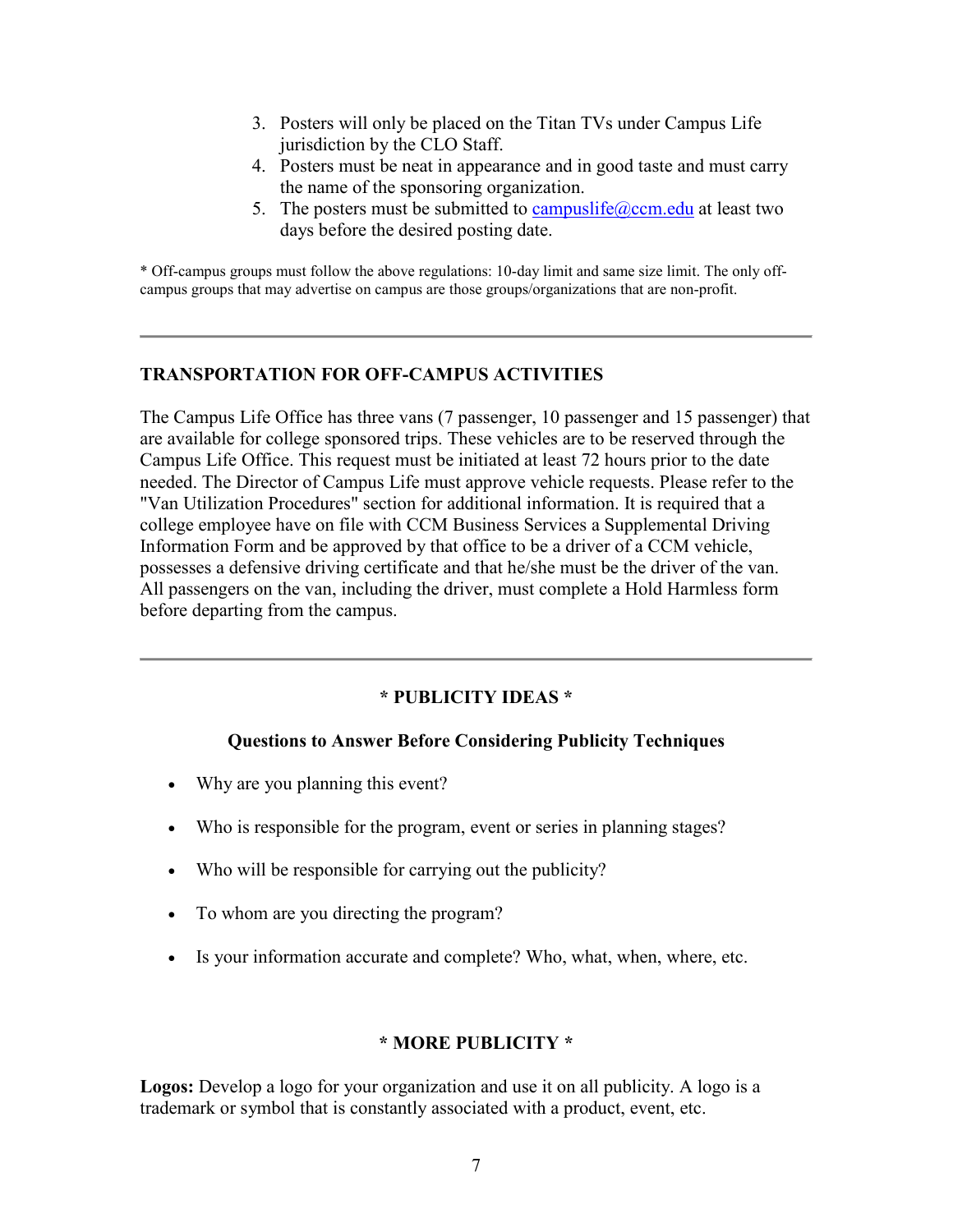**Previews:** Especially useful in a film series or live performance.

**T-Shirts:** Buy inexpensive T-shirts and sell or wear them to advertise upcoming programs or your organization.

Everyone has plain, printed signs. The important thing is to be as creative as possible with your advertisement. It is also important to place your advertisement in strategic locations Remember to plan your publicity campaign in a timely fashion.

Student organizations are not permitted to send mass emails out to student, faculty or staff. Utilize the Youngtown Edition, Campus Life Update and the CCMemo to reach students electronically.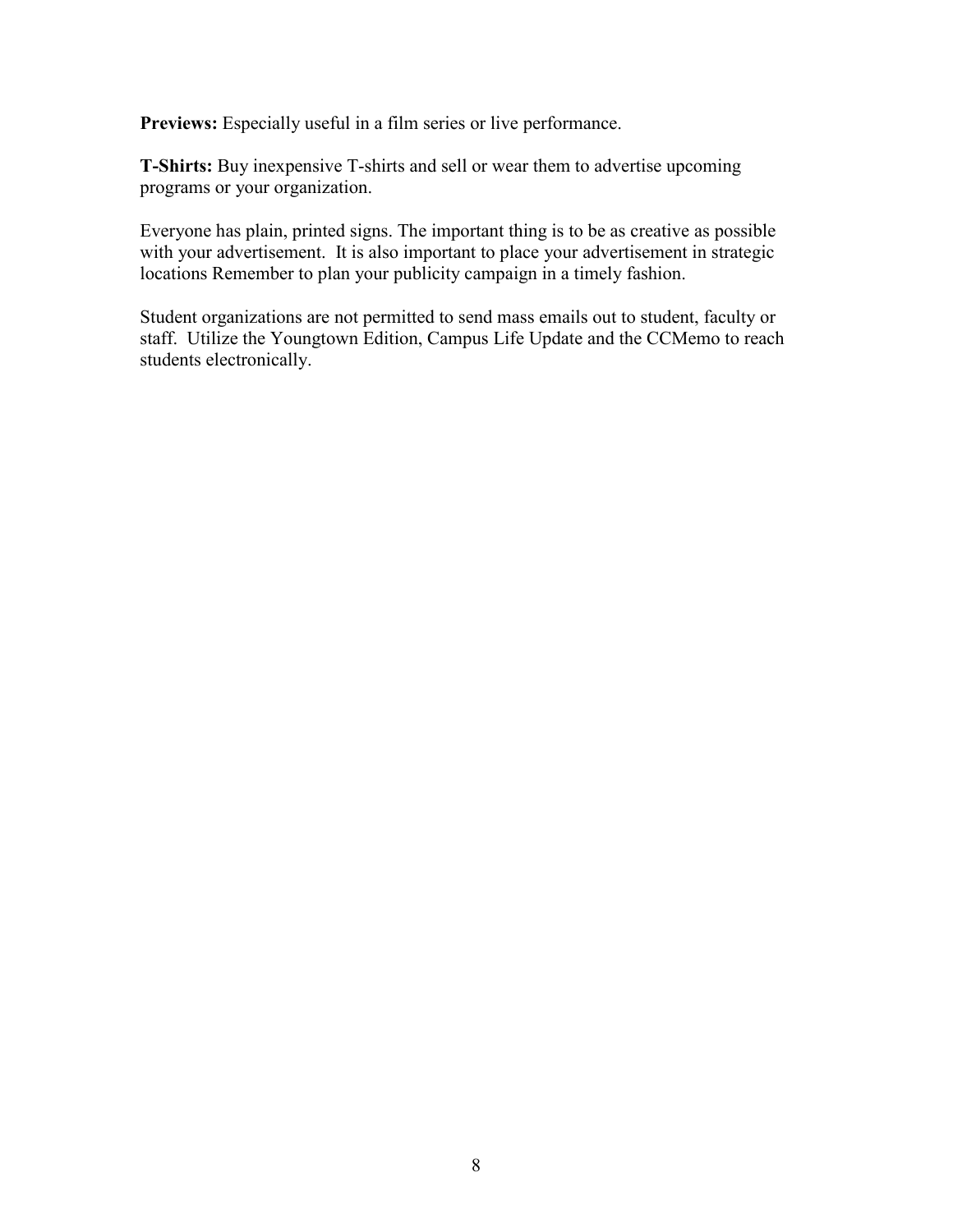## **SECTION II – ORGANIZATIONAL GUIDELINES**

**CRITERIA FOR MEMBERSHIP AND LEADERSHIP** 

**BENEFITS DERIVED BY CCM STUDENT ORGANIZATION** 

**CRITERIA FOR A NEW ORGANIZATION** 

**PROCEDURE FOR RECOGNITION AS AN OFFICIAL STUDENT ORGANIZATION**

**POLICY OF RECRUITMENT OF NEW MEMBERS**

**GUIDELINES FOR CLUB ADVISORS** 

**THE ART OF COMMITTEE ORGANIZATION** 

**CREATING COMMITTEES**

**GENERAL GUIDE FOR MEETINGS** 

**PARLIAMENTARY PROCEDURES** 

**SAMPLE CONSTITUTION** 

**STUDENT ORGANIZATION MEMBERSHIP ROSTER** 

**STUDENT ORGANIZATION LEADERSHIP ROSTER** 

**PROCEDURE TO CHARTER A NEW CCM CLUB/ORGANIZATION** 

**TEMPORARY PERMISSION TO OPERATE FORM**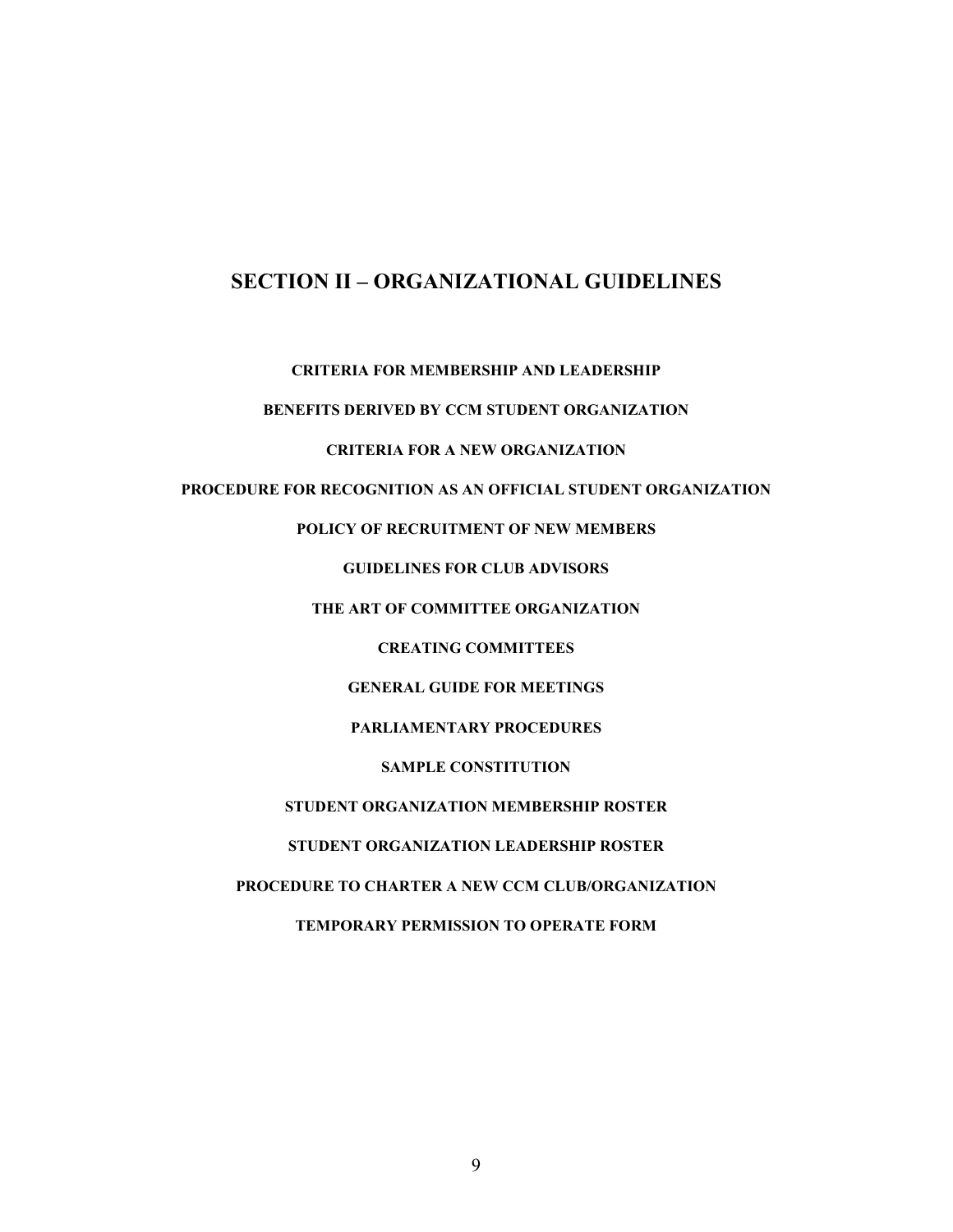## **[CRITERIA FOR MEMBERSHIP & LEADERSHIP](http://www.ccm.edu/campuslife/PolicyManual.html#CRITERIA%20FOR%20MEMBERSHIP%20&%20LEADERSHIP)**

The Administration and Faculty of County College of Morris delegate responsibility for student activities and student organizations to appropriate divisions of the College: i.e.; academic, athletic and co-curricular. Every student organization must be authorized and its activities approved by one of these areas of jurisdiction.

Students direct the organization and its activities and full responsibility for the management of the group and its operations rests with the students, in consultation with the officially approved advisor.

- The student senate has approved the nature and purpose of the organization, as defined in its constitution.
- **ALL AFILLIATIONS** with off-campus organizations must be disclosed.
- Membership in the organization is open to any bona fide County College of Morris student; however, some organizations may have membership requirement provisions outlined within their constitutions (e.g. minimum GPA requirement).
- There are certain activities that the County College of Morris will not sponsor because of the physical risks involved and the inability to provide the students' safety. Such activities include, but are not limited to rugby, bungee jumping, water-skiing, and deep-sea diving. Any involvement on the part of CCM faculty or staff members in these activities is personal and not part of the staff member's responsibilities to the institution.
- Student may serve in any given leadership position for a maximum of three semesters.
- Student may not hold more than two elected office at one time.
- Alumni (CCM graduates) may be granted honorary members status in an organization if the majority of the membership desires, but will not be given voting privileges and/or hold a leadership role except when matriculated as a fulltime/part-time student pursuing a second degree.
- Part-time students must be matriculated in order to pursue and hold a leadership position in an organization.
- A student may hold an "acting" position in an organization while the necessary paperwork is being processed to permanently appoint him/her to that position. The person holding the "acting" position should meet all of the qualifications for the position.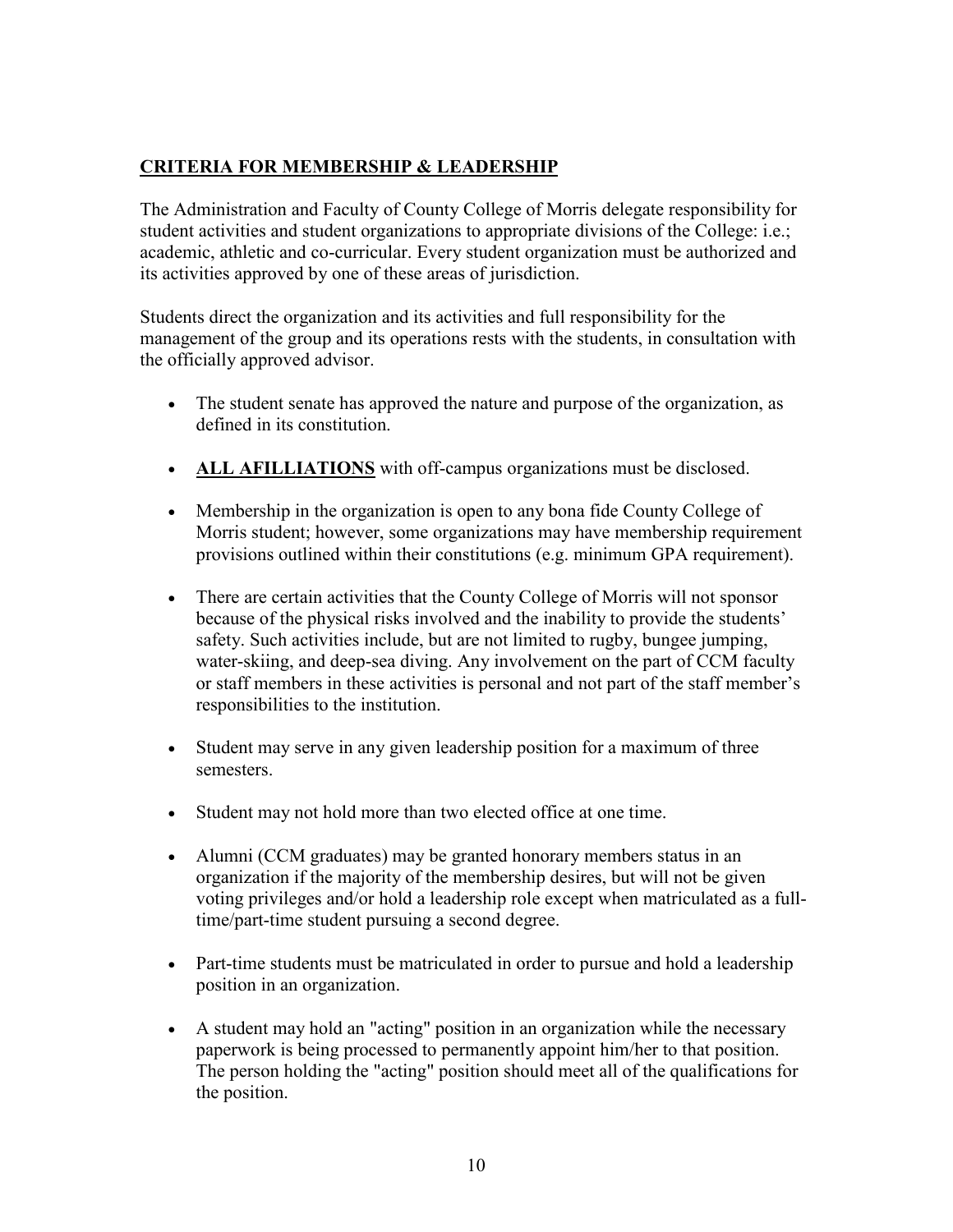- The organization must have an advisor who is a current full-time faculty member, administrative officer or employee of County College of Morris and who is approved by the Director of Campus Life and has received a written permission of his/her department head if required.
- A student on probation (academic or social) may not hold student office or be a public representative of the college.
- o **Groups that demean and threaten the education & social opportunities of other students cannot be considered for recognition as a bona fide CCM student organization**.

### **BENEFITS DERIVED BY CCM STUDENT ORGANIZATIONS**

- Use of the name of CCM in conjunctions with that of the organization.
- Use of college facilities and equipment.
- Receive professional advising and services of the Campus Life Office.
- Listed in college and student publications.
- Eligible to distribute literature and organizational material according to established policies and procedures.

## **CRITERIA FOR A NEW ORGANIZATION**

Once you have considered the formation of a new organization on campus, certain questions should be answered regarding the objectives of the organization.

- Is there a real need for the organization you are thinking of forming? Are there any other clubs or organizations on campus which would serve the same purpose and objectives? If the group you are considering would only function for a short period of time, perhaps it would be better to channel the objectives in a direction that would assure continued student interest.
- Is the nature of the proposed organization such that it would not meet the established "risk standards" criteria (p. 12)? CCM will not sponsor certain activities if it is determined that there are physical risks involved and if CCM feels that it is unable to adequately provide for the students' safety.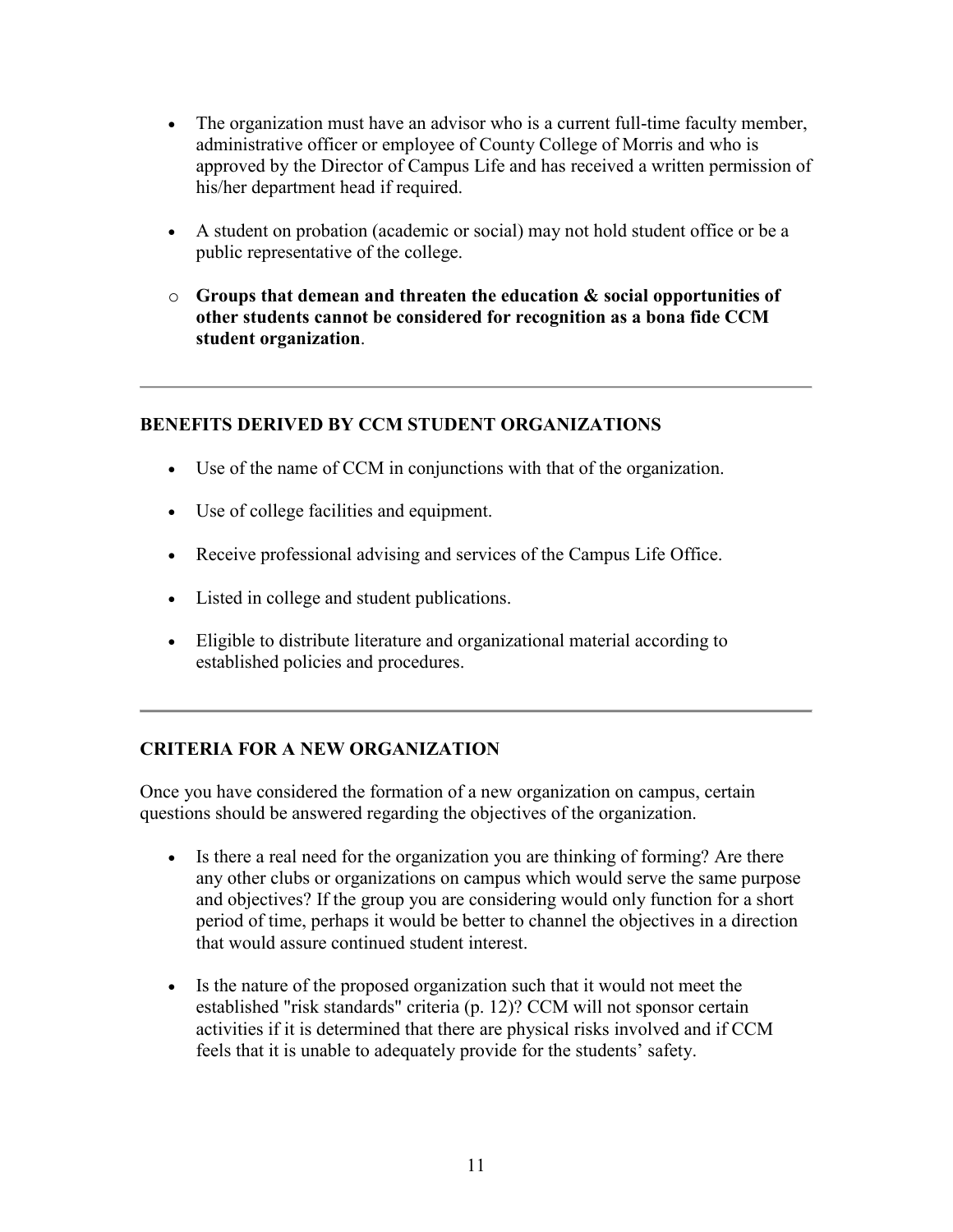- Would the organization result in constructive development (character development) of its members?
- Are enough students interested, available, and willing to devote time to difficult problems usually encountered in starting a new organization? To help you find other students interested in the same type of organization, activities interest lists are available in the Campus Life Office.
- Are facilities adequate to fulfill the basic needs and goals of the organization?

After careful consideration of these questions, a conference should be scheduled with the Director of Campus Life. The spokesperson or "Acting" President would bring to this conference a list of prospective members and possible advisor(s) and answers to the above questions. When the approval of the Campus Life Office has been granted, the proposed organization may begin the steps necessary to receive a charter from the Student Senate.

## **PROCEDURE FOR RECOGNITION AS AN OFFICIAL STUDENT ORGANIZATION**

## *Existing Organizations*

- Student Organization Membership & Leadership Rosters (updated each semester).
- Full-time CCM employee as approved advisor

For new organizations, the following steps should be taken within a period of four meetings, or one month after receiving *Temporary Permission to Operate* from the Campus Life Office.

### *New Organizations*

- Determine and complete a list of officers. Officers must be bona fide matriculated students at County College of Morris and they must not be on probation.
- Selection of an advisor(s).

Every official student club or organization, privileged to use the College name, must have an advisor who will act as the representative of the College. An advisor is a full-time faculty member, administrative officer or other employee of the College. The advisor is chosen, usually by the student organization with and approval by the Director of Campus Life in order to avoid duplication of invitation, overloading of an individuals' schedule, and to avoid requests to unqualified individuals.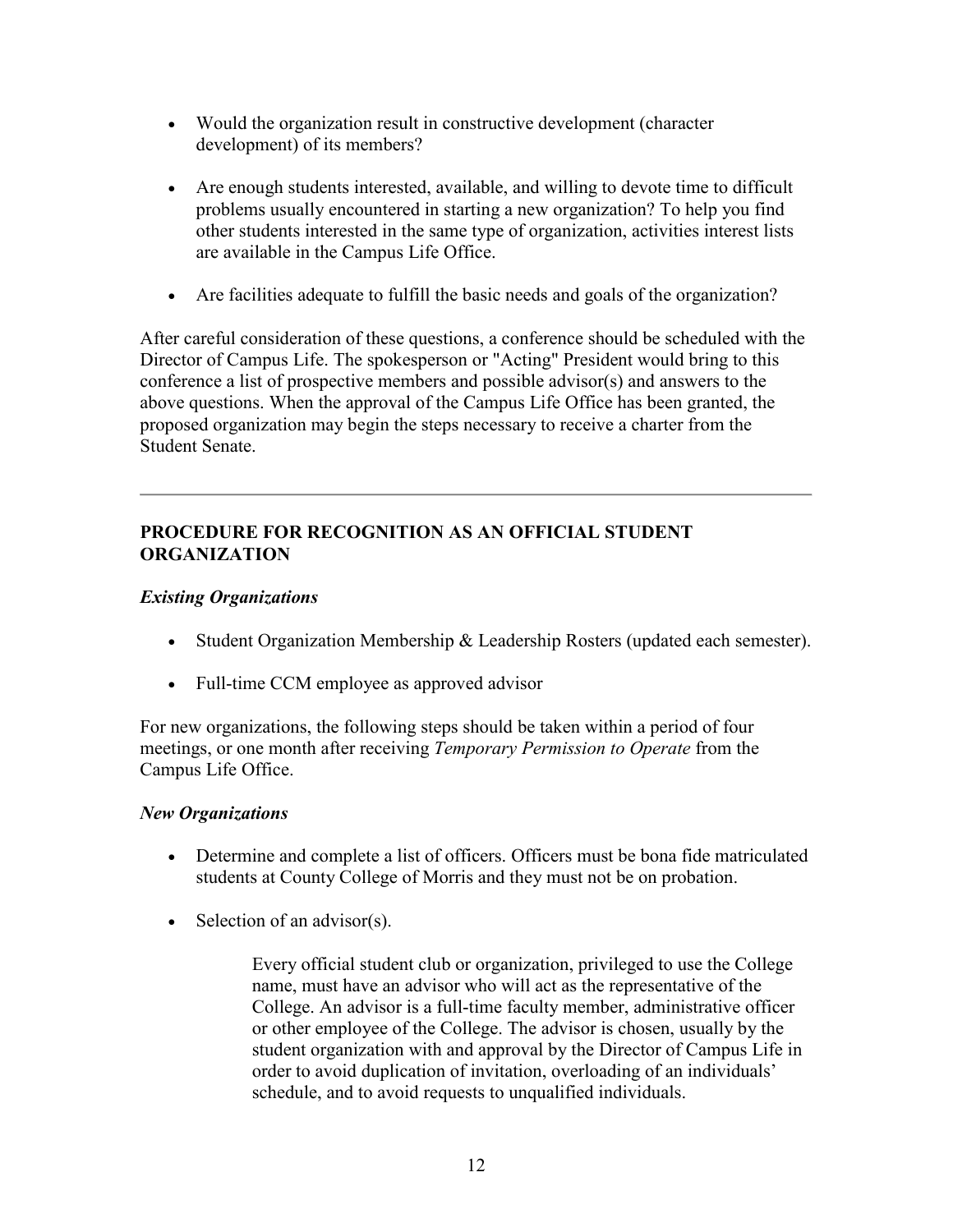- Establish a regular time and place for meetings.
- Construct and submit a Budget Request.

It will be necessary for all new official student organizations to formulate a budget applicable until the end of the academic semester at the time of initial approval. Thereafter, the treasurer of the organization shall prepare a budget and submit it to the Campus Life Office no later than the specified date.

Proper management of funds requires that the Treasurer know in advance the income and expenses of the organization. Two important reasons for budgeting are to keep expenses within the group's income, and to allocate the funds fairly among the various committees and activities of the organization.

\*\* If your organization desires an allocation, see the *Funding Guidelines for Student Clubs and Organizations*.

• To be granted approval to operate, all student organizations must have a constitution. Formulate a constitution compatible with the philosophy of the College and with local, state, federal laws. For your convenience, a sample constitution is included at the end of this section, and we will be happy to assist you in the construction of you constitution.

Please note that all constitutions must contain the following section within the article on membership *"Membership is open to all County College of Morris students without regard to race, creed, color,* national origin, ancestry, age, marital status, civil union status, domestic partnership status, religion, affectional or sexual orientation, genetic information, pregnancy or breastfeeding, sex, gender identity or expression, disability or atypical hereditary cellular or blood trait, military service in the Armed Forces of the United States, or refusal to provide genetic information ("Protected Characteristics")*."* In addition, each student group is required to clearly state the name of the organization, all affiliations the organization has, and the purpose for which it is being formed. If affiliations exist, the student organizations are required to use the affiliated names to acknowledge these affiliations.

In order for all organizations to comply, recognition will not be granted and funds will not be allocated to any organization that is not in compliance with this policy.

## **POLICY ON RECRUITMENT OF NEW MEMBERS BY STUDENT ORGANIZATIONS**

Student organizations are **not** permitted to:

• Use behavior-modification techniques, mind-control techniques, and similar forms of coercive persuasion to recruit or retain members.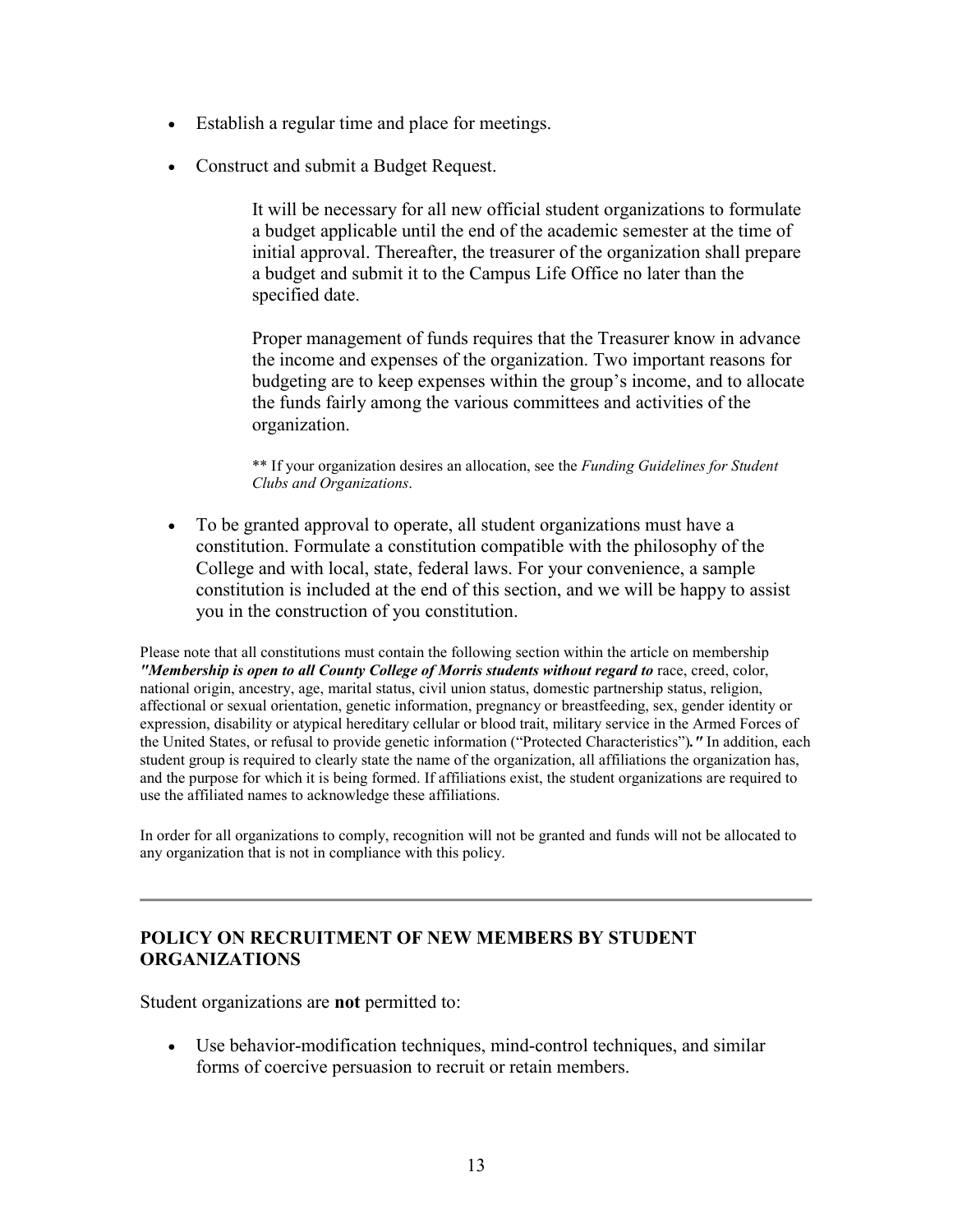- Use any form of deception. All recruiting material must contain the name of the organization and its actual affiliation and associations with extramural organizations. Members or organizations soliciting new members must identify themselves, their organization, and its affiliation with other organizations.
- Use excessive pressure, harassment, threats, or any form of coercive tactics to convert, retain, or recruit students.

### **GUIDELINES FOR CLUB ADVISORS**

In the beginning stages of an organization, the advisor's role is one of leadership, guiding the group with strong interest and experience toward a meaningful program. As the group becomes self-sufficient, the advisor's role should gradually become that of consultant, recommending, acknowledging and approving programs when applicable as the situation so determines.

The following outline consists of the policies and guidelines for activity advisors at County College of Morris. Interpretation of the following points may be necessary in certain situations; therefore the Campus Life Office encourages consultation when questions arise.

- **All** clubs must have an advisor, either a faculty member, administrative officer or other full-time employee. An organization which attempts to operate without an advisor is subject to suspension.
- Clubs usually require only one advisor, but may have more than one if the club is unusually large or of such a diversified nature that would warrant the time and talents of two or more advisors.
- The advisor is not the leader, but may give advice, ideas or any information applicable to the club's interests. The members should make decisions themselves, in consultation with the advisor. Therefore, in reality the advisor's role is that of a consultant.
- Advisors should attend meetings as often as possible. This required that club officers keep the advisor informed of the time, place, and date of all meetings and date of all meetings and also of any cancellations.
- The organization's officers should keep the advisor fully informed of the program and events of the club and forward, as soon as possible, to the advisor the minutes of the meeting. The members should be able to speak with the advisor as often as necessary to discuss problems, complaints, programs, etc.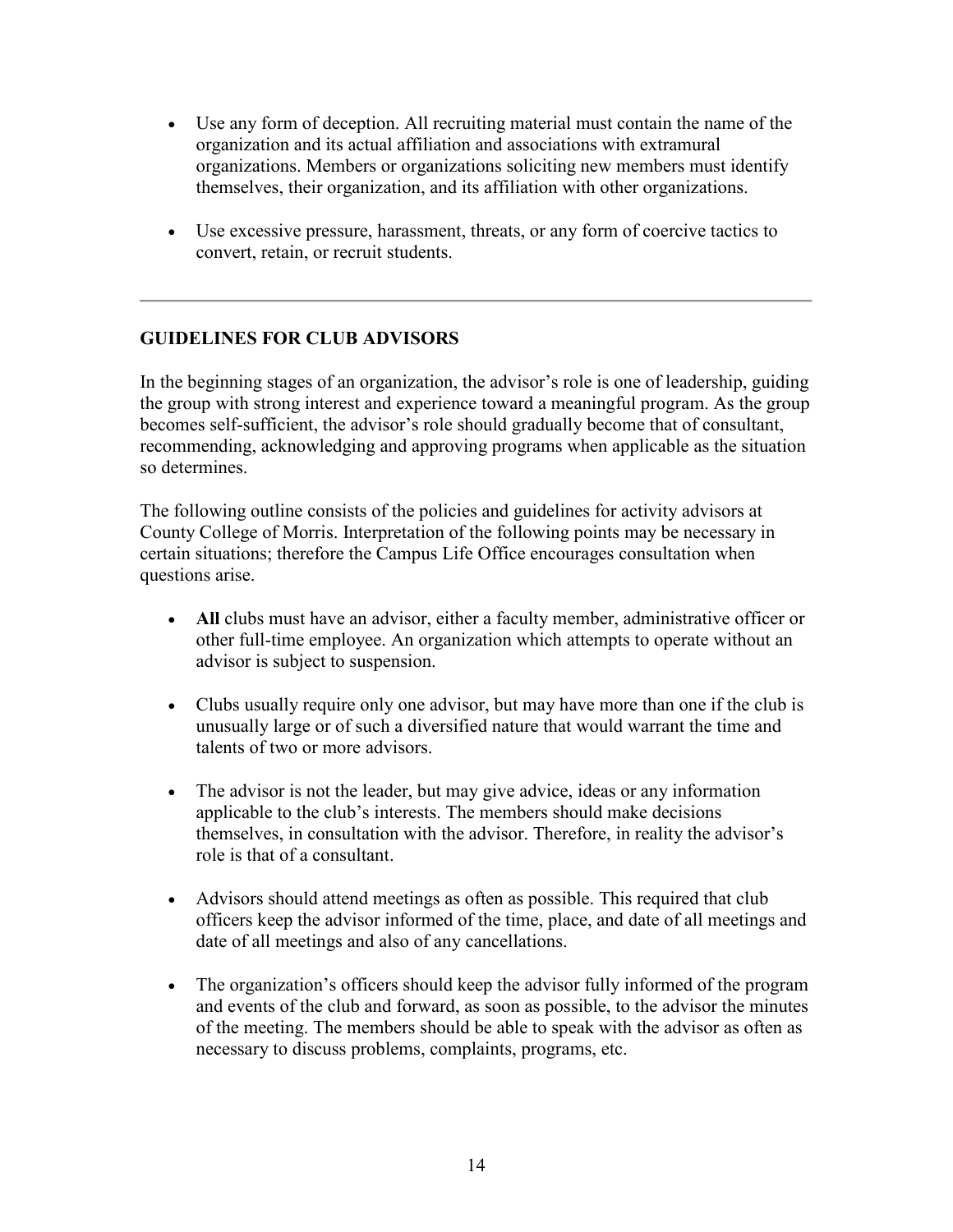- Since the advisor is the official liaison between the organization and the Campus Life Office, periodical communication between the advisor and the Campus Life professional staff is necessary to properly coordinate organizational activities.
- The advisor may participate in all the club's activities and social events, but should not be considered a permanent chaperone.
- The advisors should accompany all club/organization members on any offcampus conferences and/or workshops. In cases where the advisor is unavailable he/she should work with the club members to find a full-time CCM employee to substitute, if deemed necessary by the Campus Life staff.
- The advisor is chosen for the academic year. Selection of the advisor is made after consultation with the Director of Campus Life, who gives formal approval of the advisor. Advisors should be informed, prior to appointment, of the organization's general philosophy, beliefs and ideals and should be in general agreement with their overall program and objectives.

## **THE ART OF COMMITTEE ORGANIZATION**

Being a chairperson of a committee made up of volunteers can be the most rewarding and/or frustrating experience that you will face during your college career. As the chairperson, you are being asked to bring together a group of students that you will then develop into a cohesive, dynamic committee whose main purpose is to develop programs for their fellow students. This information is designed to assist you in creating a committee and then to develop that committee to meet the goals that have been established by you and the Campus Life Office.

## **CREATING COMMITTEES**

There are generally two committee systems. Either a series of ad-hoc committees created for a specific short-range purpose or a committee formed for a continuous purpose (e.g. lectures and major social events). It is our belief that only through an on-going committee system can the chairperson develop their leadership potential. The programs should grow and improve as veteran and new members continue to develop the program from year to year.

The size of the committee should be determined by the number of members that the chairperson could realistically keep busy and active through assigned or delegated responsibility. If the group becomes too large, then you no longer have a committee but rather a crowd making decisions.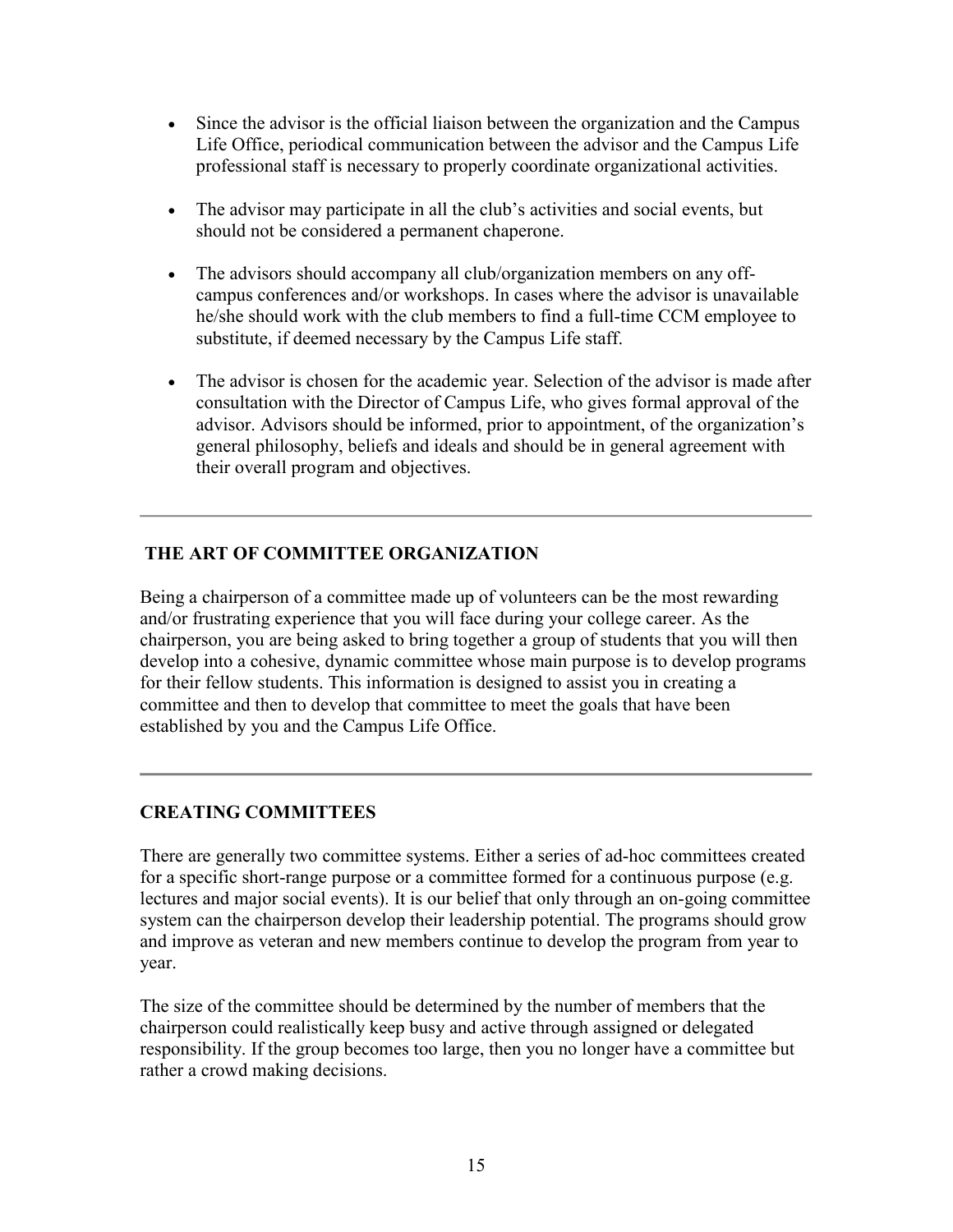The following is a list of ways you may take to find members for your committee:

- Talk to you friends or people you believe are interested in your committee area. You must be careful, though, not to have a committee made up solely of people who think exactly like you.
- Reach out on social media, send out general notices, brochures, and newspaper ads requesting that students sign up for the committee. Keep the message short and make them appealing.
- Make each present committee member responsible for bringing on new member to the next meeting.
- If you need students with special talents (i.e. artists, music majors) contact the faculty in that department and ask for their advice on potential student members.
- Ask students who attend you events and seem interested in what's going on to join the committee.
- Provide the committee members with current literature that is relevant to their area. It is common knowledge that if a person is to understand and grow in his/her knowledge of a certain area, he/she must read and analyze what other people have learned about the area.
- Have your committee members come to the Campus Life Office to do some of their work. This will help the individual members feel more secure about his/her role on the committee and it may also help him/her develop allegiance to the entire program.

## **UNIFICATION OF COMMITTEE MEMBERS**

The importance of unifying your committee members cannot be overstated. In order to succeed in having a group of volunteers work on various programs they must first enjoy working with each other and believe in the function of the committee. As the chairperson of the committee, you must take the steps necessary to assure that the members enjoy working together and with your direction, have greater productivity.

- Have the members create a name for the committee. This will help them identify with the name they have created and take pride in their committee.
- During the meeting, have the committee divide into smaller groups to discuss ideas and problems. This will give various members more of an opportunity to interact.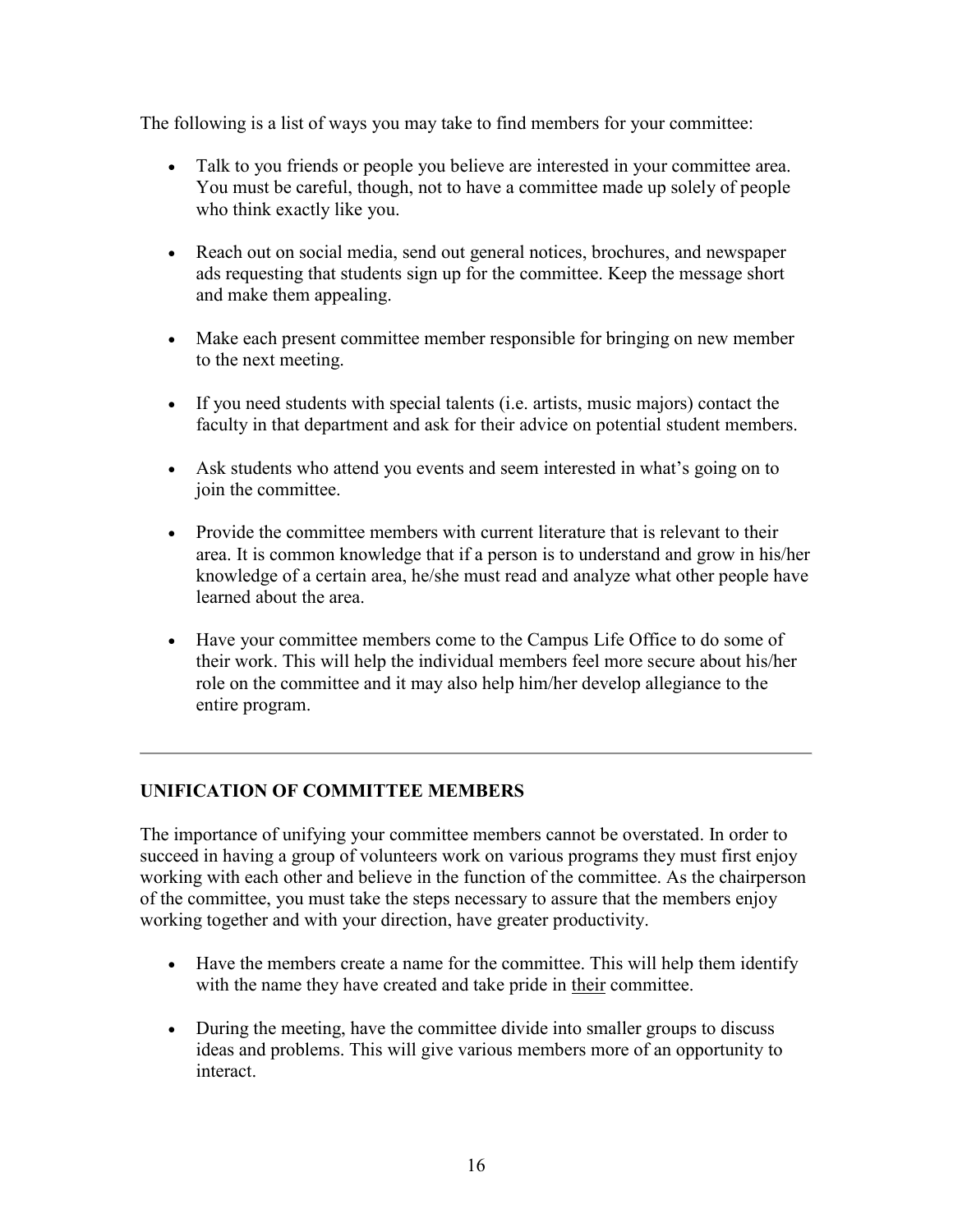- Let different members run various aspects of the meeting.
- Try to do things together socially. Attend a film, concert, or other social event, and then go out together after the event or meeting.
- Celebrate a successful event with a dinner meeting or a party.
- Develop good personal committee minutes that the members will look forward to receiving and reading. Include in the minutes positive comments made at the meeting.
- Make the members responsible for various elements of a program. Assign members to report their individual progress at the next meeting. In this way, individual members feel responsibility to the entire committee.
- Be willing to get your hands dirty work along side your committee members. Don't get in the habit of delegating responsibility without assuming any yourself.

### **DEVELOPING THE INDIVIDUAL COMMITTEE MEMBER**

Many committee chairpersons become so concerned with accomplishing the necessary elements needed for a successful program that they lose sight of the importance of how the program should be created and implemented. The "how" meaning the utilization of committee members in reaching the program goals. It is of vital importance that you, as a committee chairperson, utilize your members in an effective, meaningful manner. Through your committee chairpersonship position you are given the opportunity to develop you motivational and leadership skills. If you attempt to run a one-person show, you may provide the campus with excellent programs but you will lose the greater goal of development as a person.

- The most important rule in developing your committee is to have the members assist in the decision making process. You will find that students tend to support what they have had a hand in creating. This does not mean that they will automatically support what they are assigned to work on but that they will support that which they have made decisions regarding.
- In your attempt to develop responsible committee members, you must remember that students won't feel responsible until they've been given some responsibility. It is through shared or delegated responsibility that members grow in their knowledge of the committee's affairs and develop pride in their accomplishment.
- Remember, as a chairperson, you must be willing to delegate existing responsibility before you can hope to assume higher level responsibility.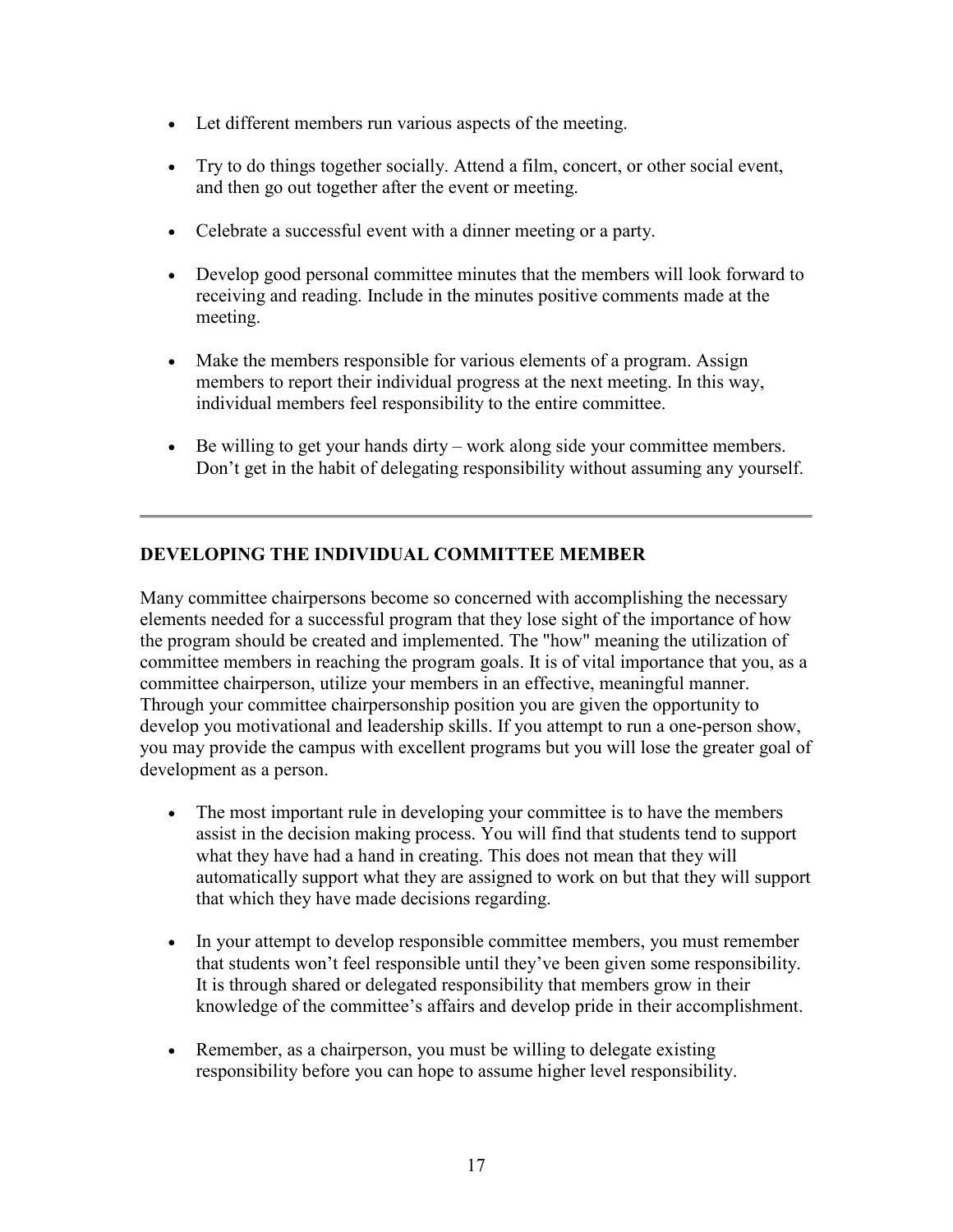- If a member does not follow through on his/her assigned responsibility, do not relieve him/her of it by taking it yourself. Rather find alternative ways of getting him/her to accomplish whatever he/she was assigned to do. Set a specific time and work with him/her, or have other members help him/her. Then there is a good chance he/she will continue to act in a similar manner when given other responsibilities.
- As chairperson, it is very important to make a sincere effort to get to know your committee members individually. Show each member that you care about him/her as a person.
- *"Pat on the back – Kick in the butt".* There are 12 inches between them but they are equally important. Know when to use them, who you can use them effectively on, and be sure to use them equally as often.

#### **GENERAL GUIDE FOR MEETINGS**

#### I. Planning the Meeting

A. Reason for calling.

B. Notify member of subject(s) for discussion.

- 1. Send out notices 10-14 days in advance.
- 2. Lead-time important too long, will forget; too short, can't schedule.
- C. If first time group is called, poll members for best time. (Mark sheet to show when available for meeting)
	- 1. Pick time most can meet.
		- a. If possible, avoid Monday a.m. and Friday p.m.
		- b. Invite more than will attend invite 20, expect 15

#### II. The Meeting Place

A. Choose a platform: Zoom, Webex, Google Hangouts, etc.

### III. Assembly of Members for the Meeting.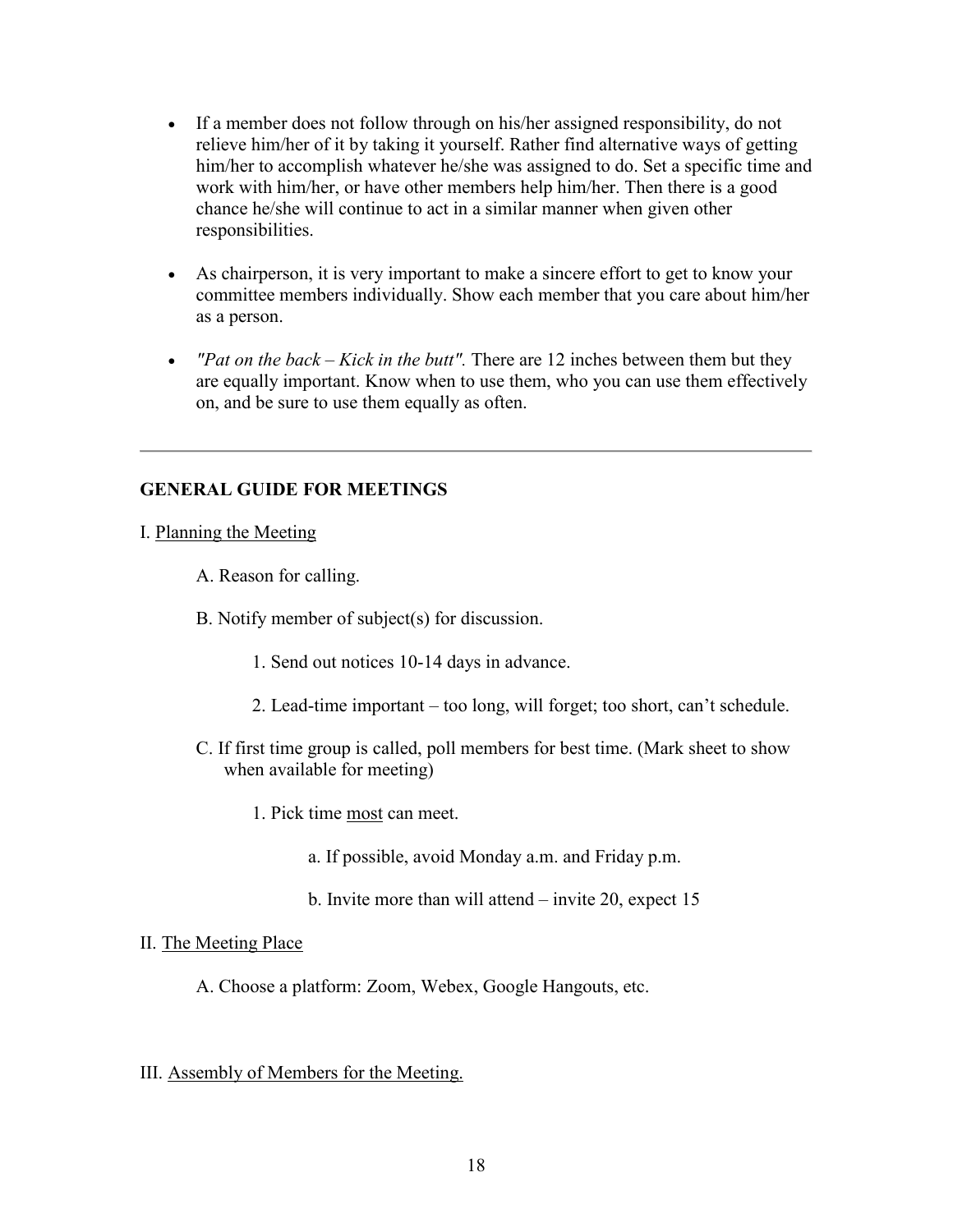- A. Chairperson (Chair) should login early.
	- 1. Have adequate supply of necessary materials agenda, files, paper, and pencil.
- B. Chair introduces each member to group (state why they are here).

#### IV. The Meeting

- A. Agenda put the major issue on the end of the minutes ask them to contact you if they have something to add to agenda.
	- 1. Should list items in priority order.
		- a. Most important down to least important.
	- 2. Chair should hold to agenda.
		- b. If items come up that Chair is not prepared to discuss, hold for future meetings.
		- c. No need to get to every agenda item.
	- 3. Move meeting along.
		- a. Prevent petty arguments, dwelling on trivia, irrelevant discussion – keep it under control.
		- b. Keep discussion under control.
			- 1. Don't allow 2 or 3 separate discussions at same time exert your influence – if you don't, meetings will come unglued.
			- 2. Don't wait for complete exhaustion of any topic gets the pertinent points out.
- B. (If meeting is not first meeting follow this simple plan).
	- 1. Call to Order.
	- 2. Secretary's Report minutes from the last meeting; corrections if any.
	- 3. Treasurer's Report (if appropriate).
	- 4. Committee Reports reports given are about what they've done.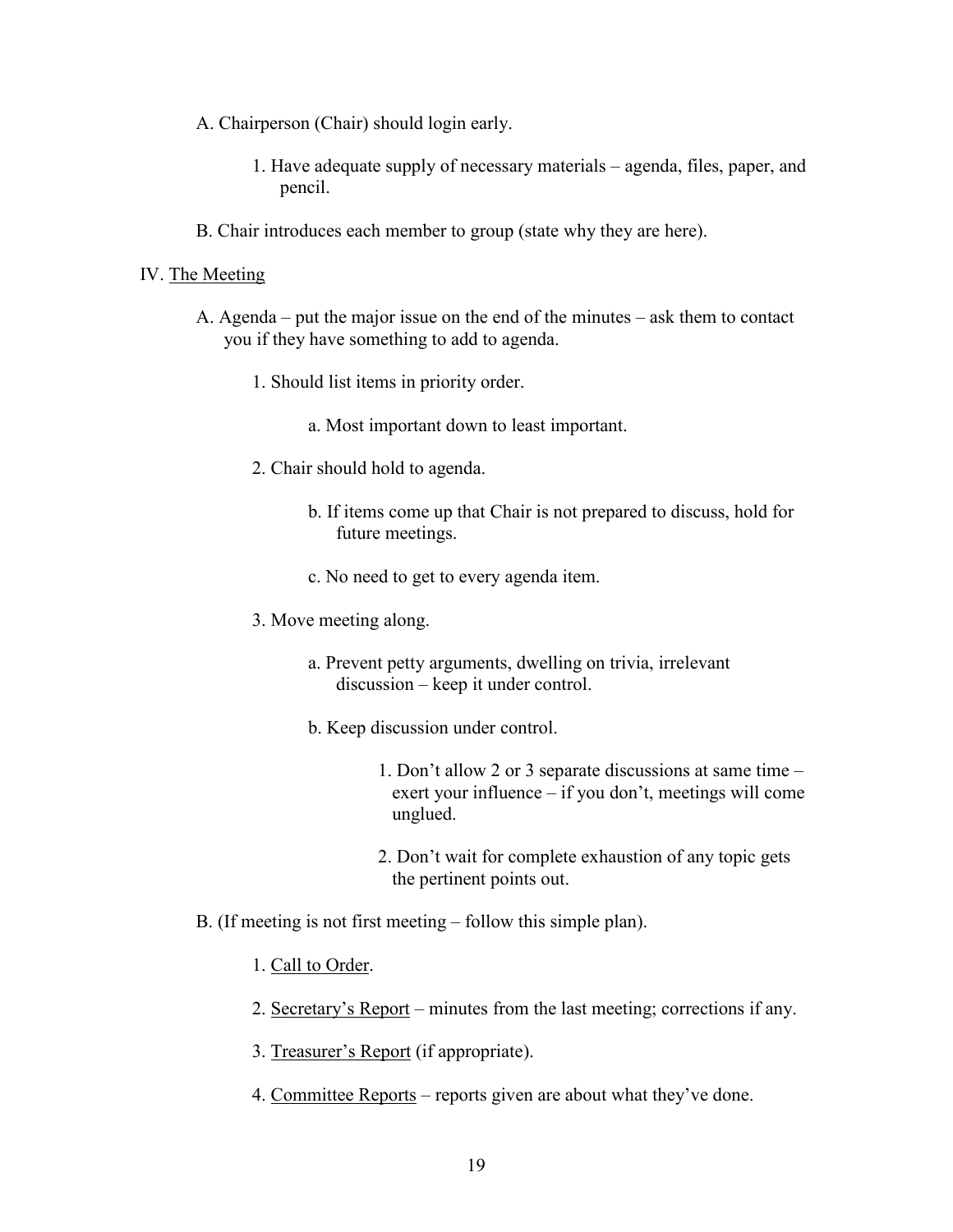- 5. New Business.
- 6. Site and time of next meeting.
- 7. Adjourn! Chair should be sensitive to end of meeting adjourn when the issues are covered.
- C. Chair should summarize main points of discussion as meeting ends.
- D. Set pace and time for next meeting.

#### V. Follow-up Meeting

- A. Study minutes or notes.
	- 1. Edit for publishing and distribution
- B. Send minutes to all members of group.
	- 1. Those who missed meeting should also receive agenda of meeting as well as minutes.
- C. Notify members  $10 14$  days (if time allows) before next meeting.

### **ORGANIZING THE MEETING**

#### *The Agenda*

The agenda is an outline of topics or items of business to be introduced, discussed and acted upon at the next meeting. An agenda essentially flow-charts the activities of the meeting. Preparation of the agenda for regularly scheduled meeting begins almost immediately after the last meeting. Agenda items are made up from materials accumulated since the last meeting.

Correspondence, reports, documents, and other information are attached to the agenda as background and support materials for the topics or items covered by the agenda. The meeting's chairperson and other meeting body officers should be consulted when preparing the agenda for topics or items of business they want to include.

Call to order is usually the first item on the agenda. At that time, the meeting has officially started. The time should be noted. Attendance should be taken, and any new members or guest should be introduced to the group. Both the minutes from the previous meeting, and the agenda for the current meeting should be approved, or corrected then approved, by the group. If copies of the minutes from the previous meeting are not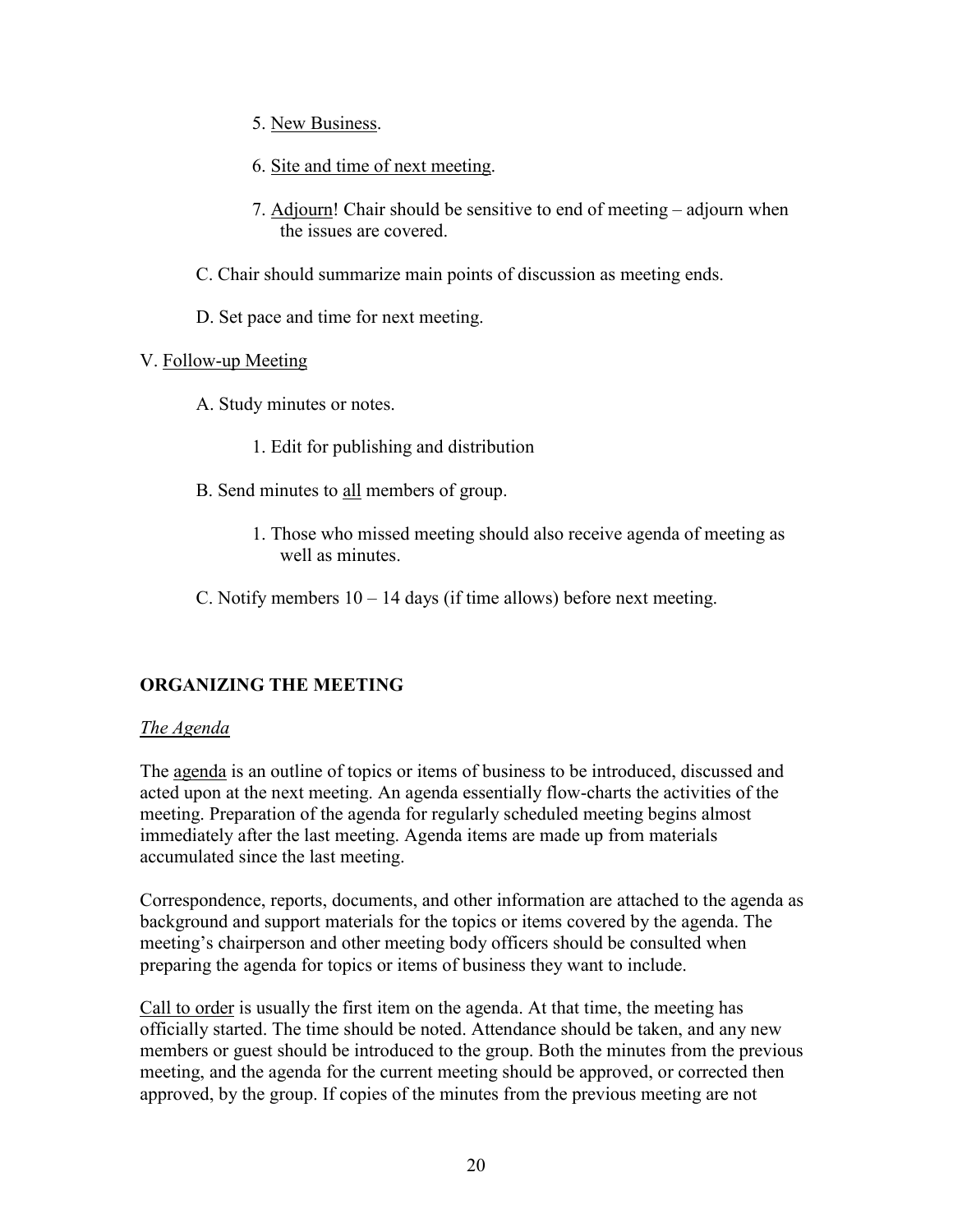available for everyone, the Secretary should stand and read them. The chair usually asks if there are any corrections to the minutes. If there are none, he/she states that they are "approved as presented". If changes are made, then he/she states, "approved as amended".

This is a sample of a good, basic format for a club meeting agenda:

#### **Meeting Body Name Day, Date, Time Place AGENDA**

- 1. Call to Order
- 2. Attendance
- 3. Introduction of Guests
- 4. Approval of Minutes
- 5. Approval of Agenda
- 6. Treasurer's report
- 7. President's Report
- 8. Committee Reports
- 9. Old Business
- 10. New Business
- 11. Announcements
- 12. Adjourn

#### Meeting Preparation

If a leader or a meeting is unorganized, members may feel that their time is being wasted. Always be prepared for meetings. If you need background information, such as knowing how much money you have to spend before planning a program, be sure that either the leader or a member has that information before calling the meeting. You, as a leader, are a type of "role model". If you come to your meetings prepared and enthusiastic, it will reflect to your members that the committee is worth caring about.

A checklist for meeting management has been included to help you plan the type of meeting you are planning. It would be a good idea to use it as a guideline for planning your next meeting.

#### Checklist for Meeting Management

Planning the Meeting

- \_\_\_\_ 1. Is this meeting needed?
- 2. Decide what kind of meeting
	- \_\_\_\_ a. information giving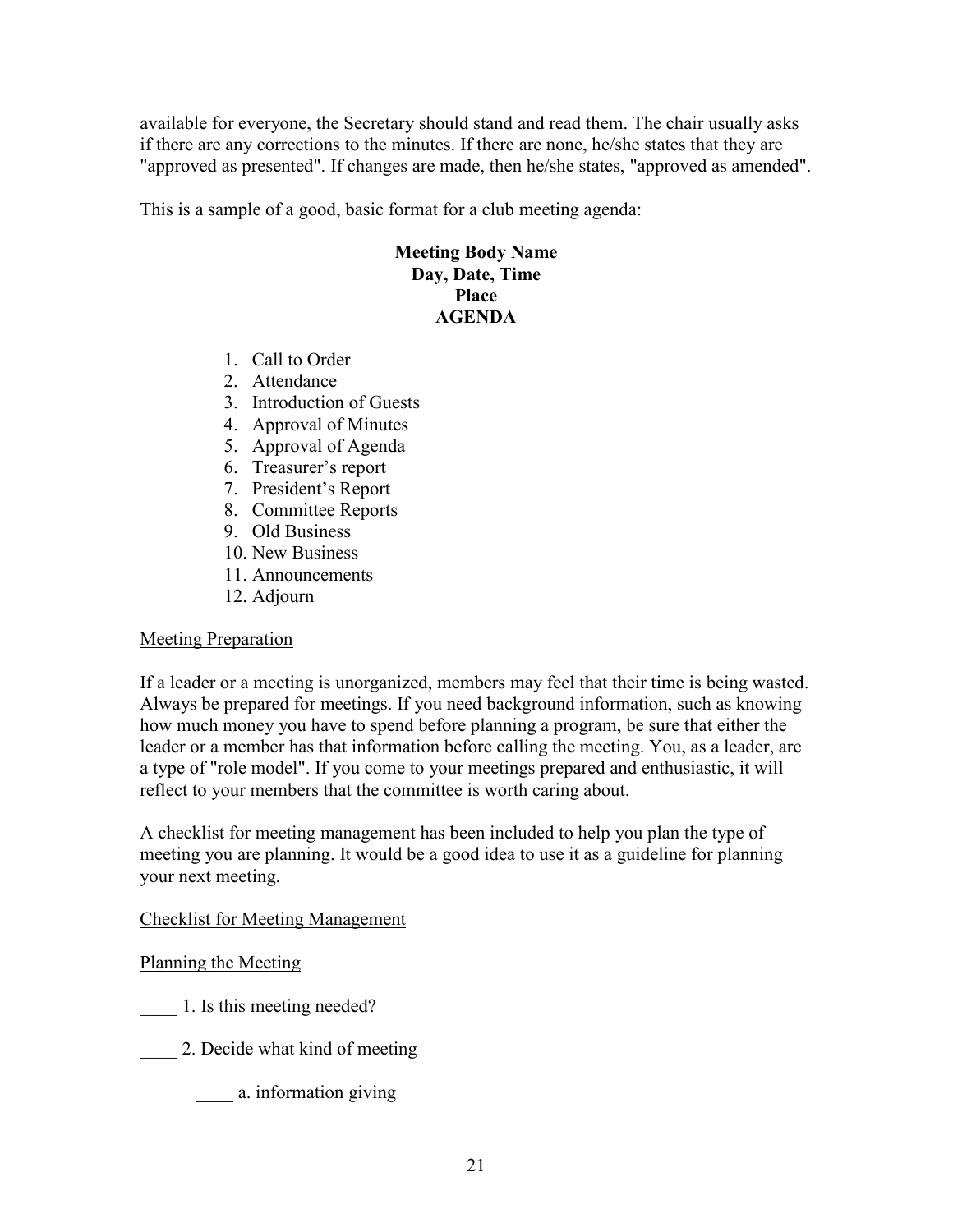- b. information and opinion collecting
- \_\_\_\_ c. decision making
- d. problem solving
- \_\_\_\_ e. task accomplishment
- \_\_\_\_ 3. Let people know what will be discussed
	- \_\_\_\_ a. allow for members to contribute items
	- \_\_\_\_ b. post, mail, text or phone the "agenda"
- \_\_\_\_ 4. Carefully select location
	- \_\_\_\_ a. consistent location, unless there are special needs for a particular meeting
	- b. encourage members to check in, read agenda, and plan in advance
- 5. Advise members of meeting time, date and location in advance (48 hours minimally)

### A. Taking Minutes

Minutes of a meeting are a written account of what took place at the meeting. The secretary of the group usually takes the minutes. Not only should they include the names of the people making and seconding motions, and the motions, but also a summary of the discussion surrounding such action.

Minutes that briefly summarize the content of discussions can protect the members of the group. If you have to explain an action at a later time, you can rely on the minutes to refresh your memory. If someone questions you about a group matter, or if you need to remind someone about a group decision, you can use the minutes as evidence of not only the final action, but also the extent of the debate surrounding it. Since clubs usually have a high turnover rate, minutes containing some of the conversation around an issue can be a tremendous asset to new members as they learn about the club.

There are a few guidelines for keeping minutes. The decision as to the type of minutes to keep is up to the individual club. The following recommended guidelines for keeping minutes are brief steps to follow:

• Indicate whether the meeting is a regular meeting, or a specially called meeting. If it is a specially called meeting, state the reason for the meeting.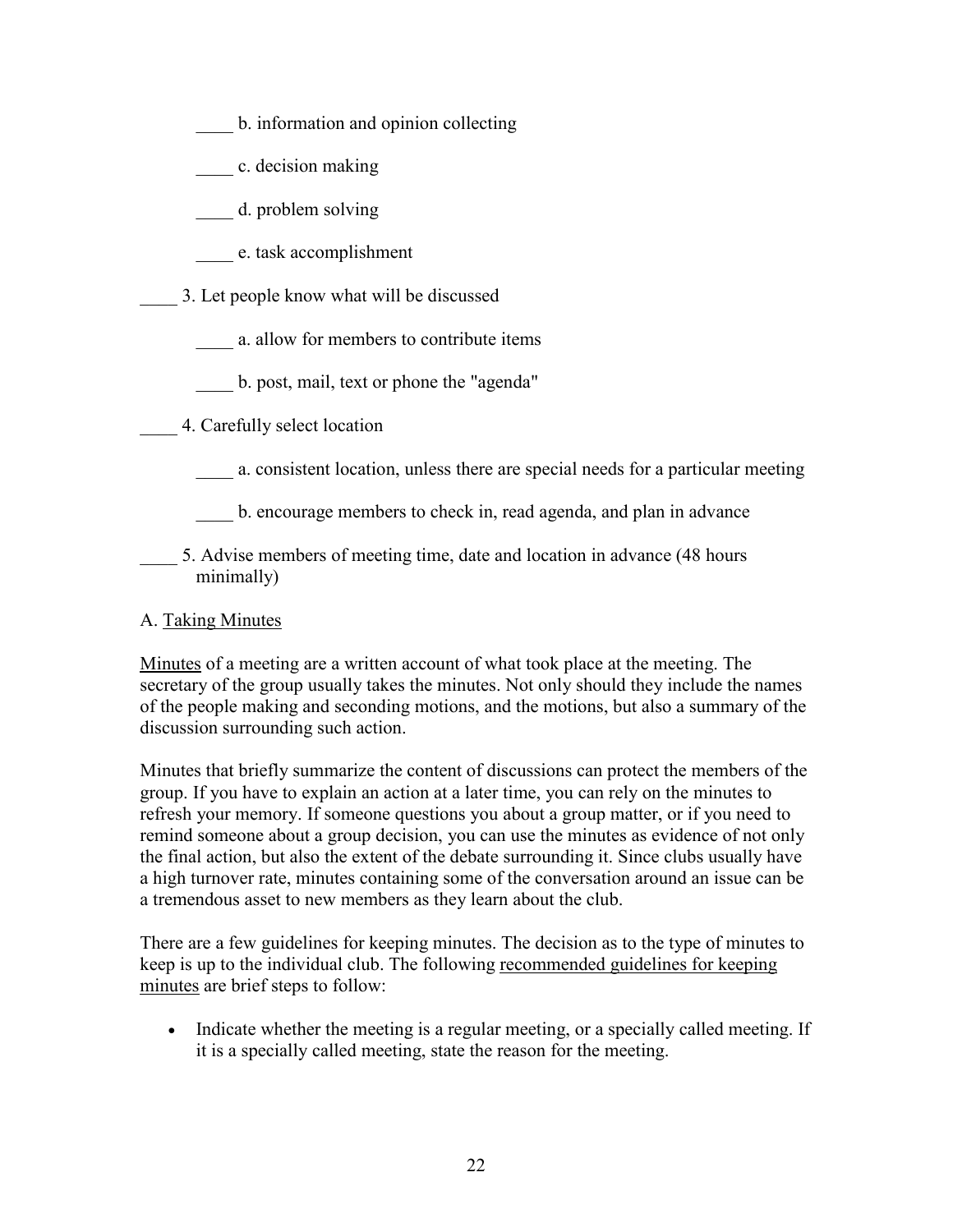- Give the name of the organization or club, and the time, date, and place of the meeting.
- State the name and position of the person presiding over the meeting, and the time the meeting was called to order.
- Note the status of the minutes of the last meeting (read and accepted, read and corrected, etc.)
- Attendance can either be listed by who is absent, or who is present.
- Give the names and affiliation of guests.
- Record the Treasurer's report.
- Follow each report summarizing discussion.
- State all main motions, indicating whether they were adopted or rejected. Also record suggestions that do not become main motions. A withdrawn motion does not need to be recorded, but the discussion surrounding it may be important.
- Give the names of people making motions or suggestions. The names of the person who seconds a motion should be recorded to indicate participation.
- Summarize discussion around a motion, both pro and con.
- State the vote by which the motion was passed or defeated and note abstentions (people who did not vote).
- Indicate points of order and appeals to the chair and if these actions are upheld or lost. See Parliamentary Procedure.
- State any announcements made.
- Record any action that might follow the business of the meeting.
- Indicate time of adjournment.
- The person taking the minutes signs them.

Members of the group can help the person taking the minutes by:

- Speaking slowly and loudly.
- Give their names and title before speaking.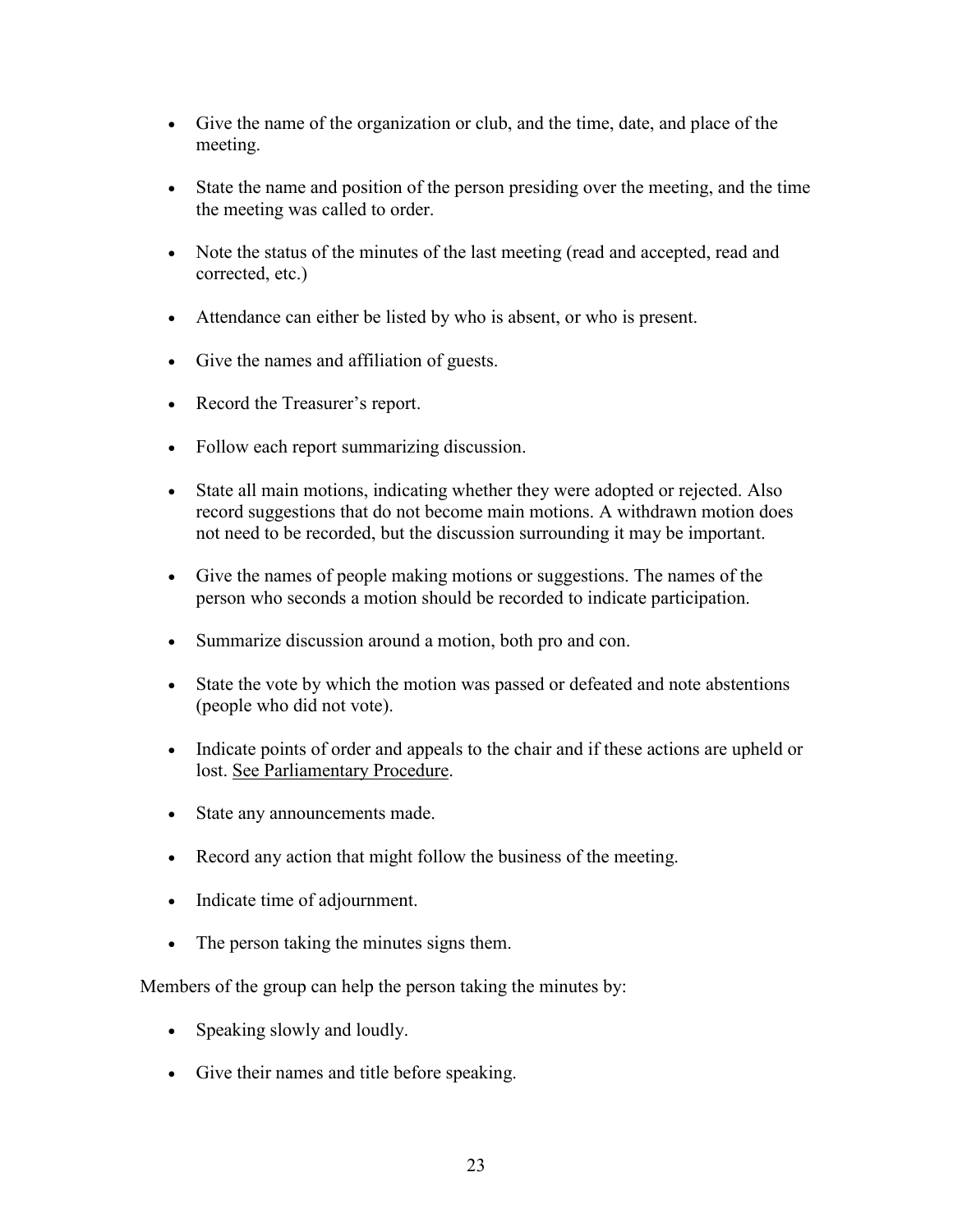- Presenting motions to the secretary in writing.
- Raising hands high during vote counting.
- Summarizing discussion.
- Present tactful reminders of follow-up actions.
- Introducing guests and giving their names and affiliations.

B. The Treasurer's Report is a statement of financial position and usually requires no action. However, there can be a motion to accept the report as presented.

C. The President's Report is usually for information only. Items for discussion or vote should be listed under New or Old Business.

D. Committee Reports are called for in the order that the committees were established provided they have a report to give. Reports can be distributed and/or read. A copy should be submitted to the secretary so that it can be included in the minutes.

The minutes of the previous meeting frequently contain agenda items of unfinished business, which were carried over, tabled, or not covered. Unless these items of business were postponed to a definite future meeting date, they are placed on the agenda under the caption Old Business. The chair does not ask if there is any old business, it is always included, and itemized.

New Business is ordinarily not itemized (although it can be). These items can be brought up for discussion by the chair or any member of the group, or by a guest. Announcements, such as upcoming activities can also be listed on the agenda for informational purposes.

When the meeting is adjourned the time should be noted. At the time of adjournment, the day, time, and place of the next meeting should be announced.

If possible, the agenda and its attachments should be distributed to members before the meeting, with enough time to review the topics or items of business to be brought up at the meeting.

### **PARLIAMENTARY PROCEDURE**

The following information is a very brief condensation of Robert's Rules of Order. It is intended to provide a basic background in Parliamentary Procedure in order to conduct business in as efficient and orderly a manner as possible. It should be kept in mind that this is in no way intended to be a comprehensive study of Parliamentary Procedure and if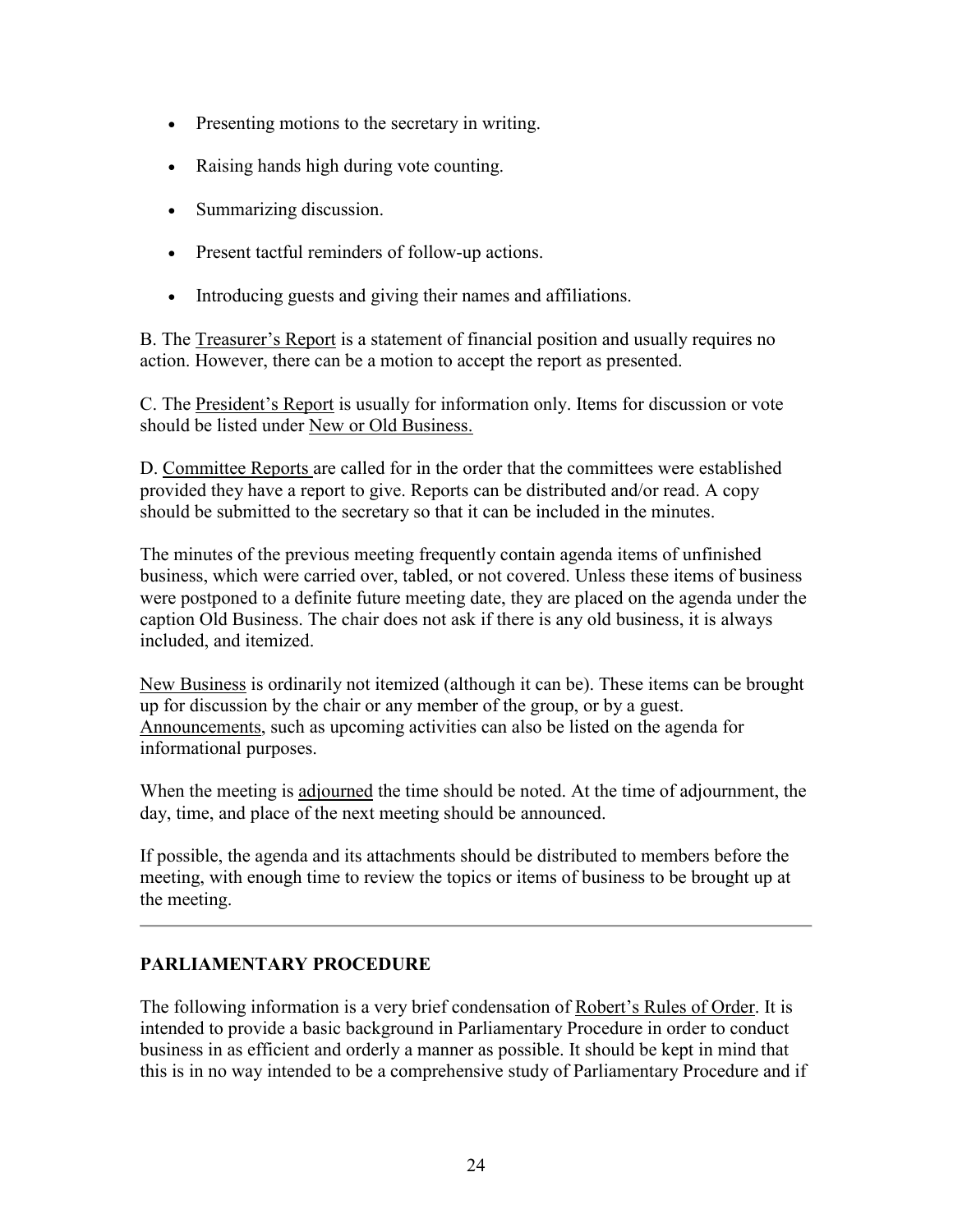a more detailed explanation is desired, Robert's Rules of Order Newly Revised should be consulted.

## *Addressing the Chair*

All meetings should be conducted from the Chair (usually the President or the chief executive officer).

## *Obtaining the Floor*

Before a member can make a motion or speak in a debate, he/she must obtain the Floor. To claim the floor a member raises his/her hand when no one else has the floor and waits to be recognized by the chair. The chair will recognize the member by announcing his/her name or title. This member then has the floor and can stand and speak until he/she yields the floor by resuming his/her seat. While a motion is open to debate, there are three important cases where the floor should be assigned to a person who may not have been the first to rise and address the chair. These cases are:

- $\circ$  If the member who made the motion claims the floor and has not already spoken on the question, he/she is entitled to be recognized in preference to other members.
- o No one is entitled to the floor a second time as long as any other member who has not yet spoken to the pending motion requests the floor.
- o The chair should attempt to alternate opposite opinions on a question if he/she is aware of members requesting the floor, which have opposing views.

### *Making a Motion*

First a member makes a motion. Though he/she makes a motion, he/she uses the word move to make the motion. ("I move to allocate...).

Another member seconds the motion by saying, "I second it" or simply "Second). It should be noted that a second by a member merely implies that the motion should come before the group and not that he/she necessarily favors the motion. A member may second a motion because he/she would like to see the assembly go on record as rejecting the proposal, if he/she believes a vote on the motion would have such a result.

The chair then states the question on the motion. Neither the making nor the seconding of motion places it before the group, only the chair can do this. When the chair has stated the question, the motion is pending and is then open to debate (providing it is a debatable motion). If the group decides to do what a motion proposes it adopts a motion, or it is carried. If it decides against the motion, it is rejected or lost.

### *Amending a Motion*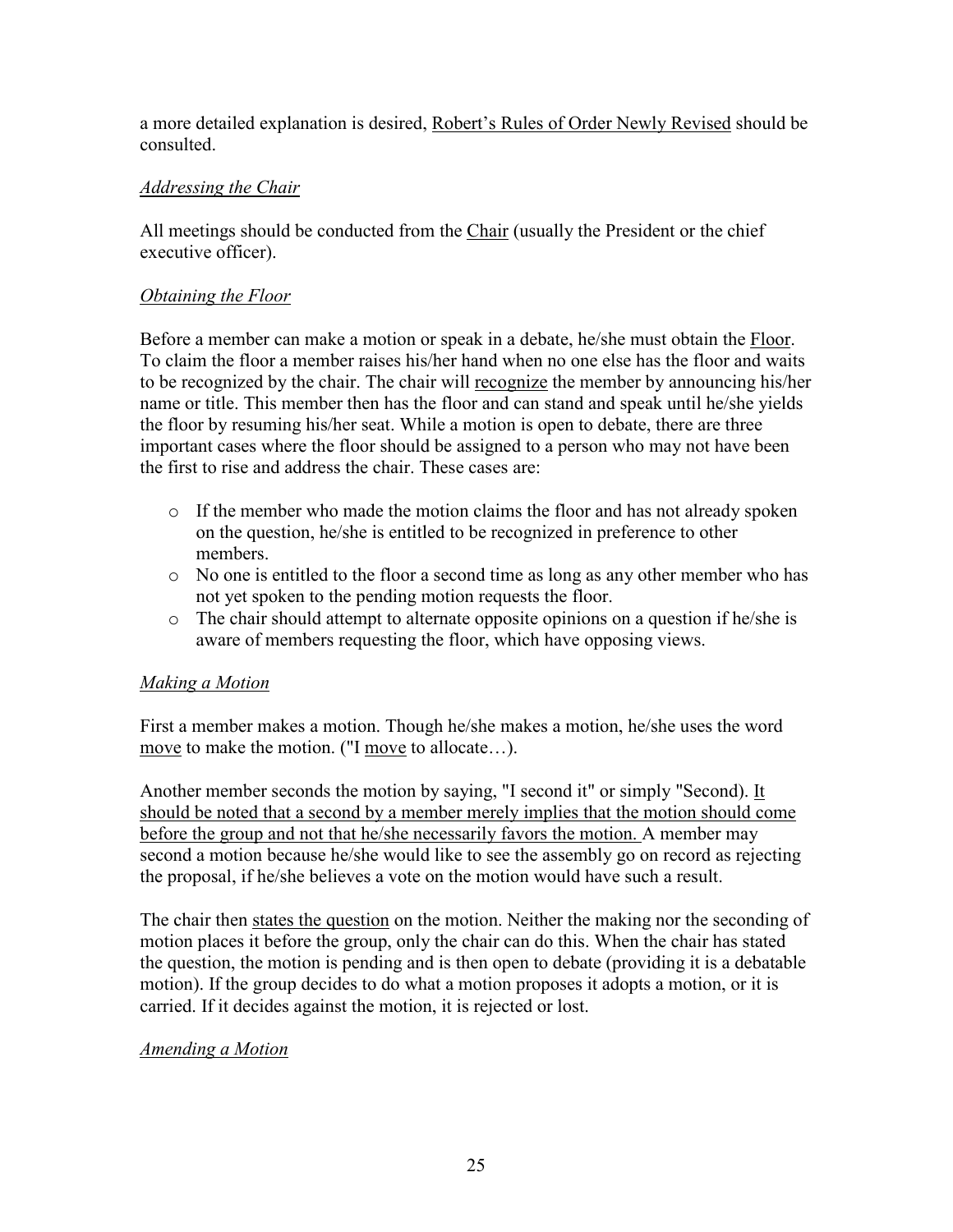The motion can be made to amend a motion (that is, to modify the wording – within certain limits – of a pending motion before it is itself acted upon). An amendment must be germane; that is, it must be closely related to or have some bearing on the subject of the motion to be amended.

A motion to amend is handled the same way as a main motion and requires a second to be considered. An amendment is adopted by a majority vote even in the cases where the motion is amended requires a 2/3 vote for adoption.

### *Adjourn*

To adjourn means to close the meeting. The motion to adjourn is a motion to close the meeting immediately. It is made under conditions where some other provision for another meeting exists, and where no time for adjourning the present meeting has already been set.

- The motion to adjourn is not applied to any motion, and no motion can be applied to it.
- It is out of order when another has the floor.
- It must be seconded.
- It is not amendable.
- It requires a majority vote.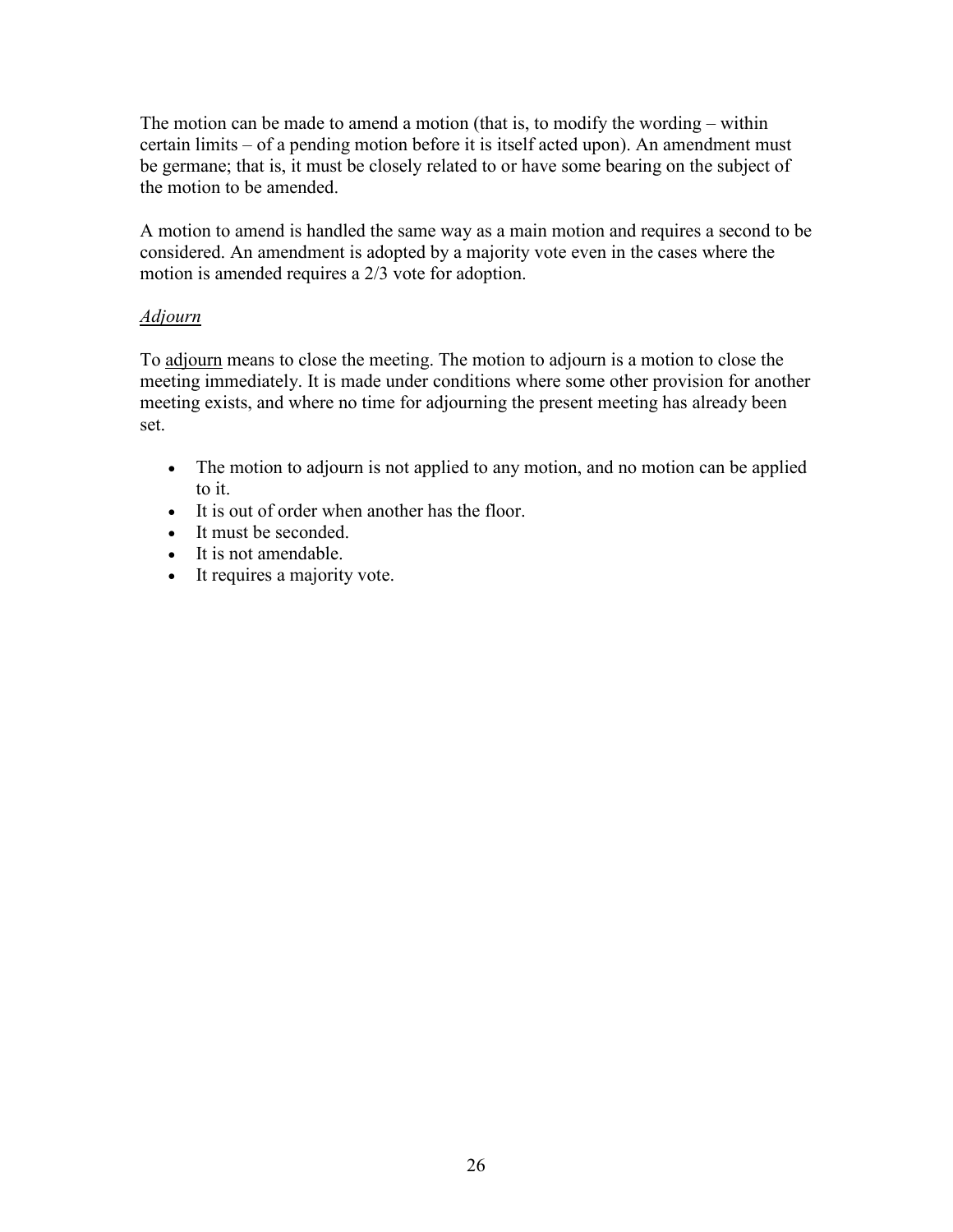#### *CCM STUDENT CLUBS & ORGANIZATIONS MEMBERSHIP ROSTER*

**INSTRUCTIONS:** This roster must be filed in the Office of Campus Life, Student Center, SCC 226, no later than the fourth  $(4<sup>th</sup>)$  week of classes, each semester, by all officially recognized CCM student organizations. A minimum of 10 CCM students must sign below in order for the organization to receive an active status. Please type or print.

This roster is for: Fall Semester Spring Semester

Organization's name:

Listing of all members (members must be currently enrolled students):

**\_\_\_\_\_\_\_\_\_\_\_\_\_\_\_\_\_\_\_\_\_\_\_\_\_\_\_\_\_\_\_\_\_ \_\_\_\_\_\_\_\_\_\_\_\_\_\_\_\_\_\_\_\_\_\_\_\_\_\_\_\_\_\_\_\_\_\_\_\_**

| Submitted by: Name |      |
|--------------------|------|
| Title              | Date |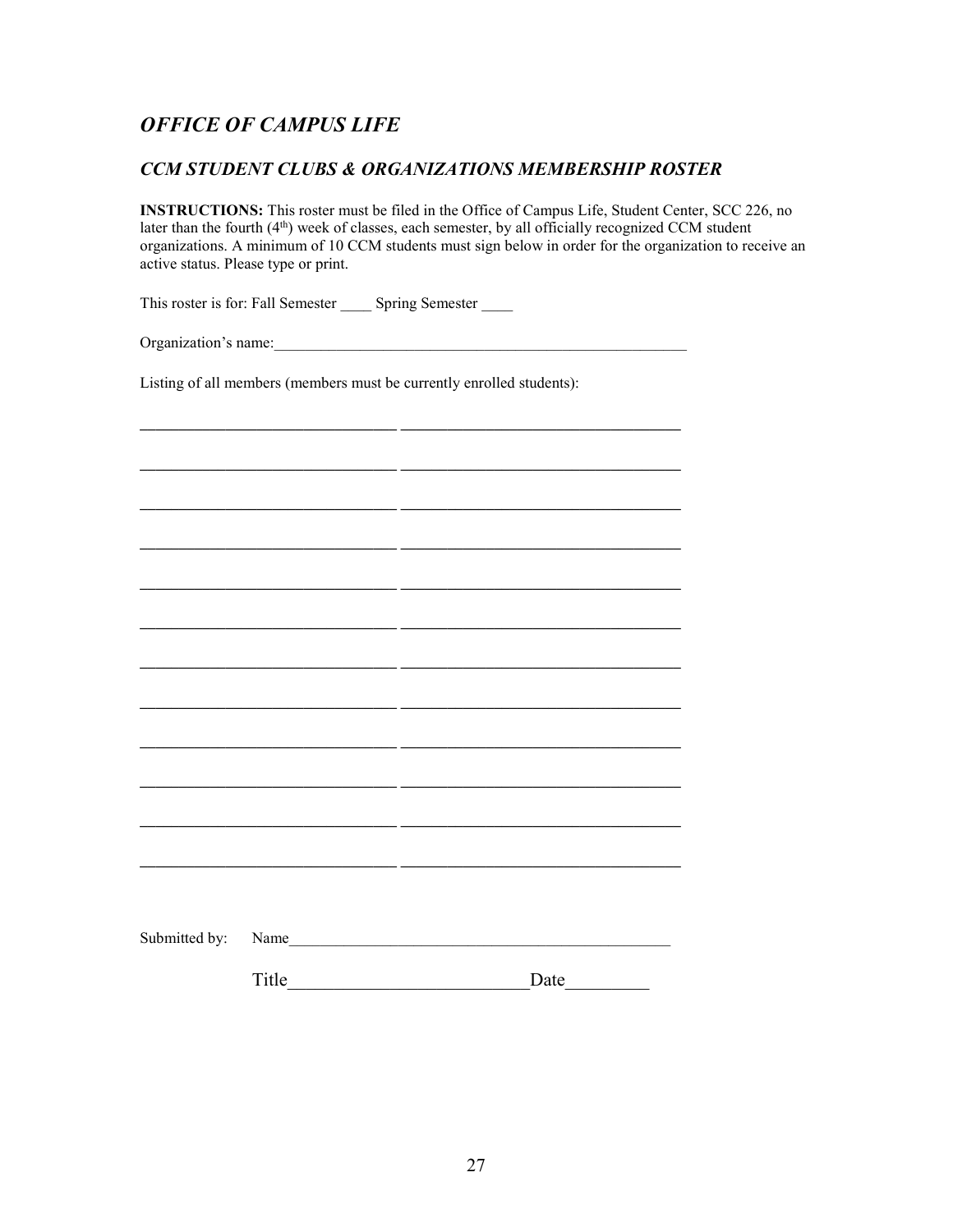### STUDENT CLUBS & ORGANIZATIONS

## LEADERSHIP ROSTER

**Instructions:** This roster must be filed in the Office of Campus Life no later than the end of the fourth (4<sup>th</sup>) week of classes, each semester, or whenever information changes, by all recognized student organizations. Please print or type.

Date\_\_\_\_\_\_\_\_\_\_\_\_\_\_\_\_\_

1. Organization Name

2. List all organizations (national, regional, state, etc.) with which your organization is now or will be affiliated.

\_\_\_\_\_\_\_\_\_\_\_\_\_\_\_\_\_\_\_\_\_\_\_\_\_\_\_\_\_\_\_\_\_\_\_\_\_\_\_\_\_\_\_\_\_\_\_\_\_\_\_\_\_\_\_\_\_\_\_\_\_\_\_\_\_\_\_\_\_\_\_\_\_\_\_\_\_\_\_

| 3. Officers: To serve until $\frac{\cdot}{(\text{Month})}$ $\cdot \frac{\cdot}{(\text{Year})}$ . |                                                                                                                                                                                                                               |                                                                                                                                                                                                                                      |  |
|--------------------------------------------------------------------------------------------------|-------------------------------------------------------------------------------------------------------------------------------------------------------------------------------------------------------------------------------|--------------------------------------------------------------------------------------------------------------------------------------------------------------------------------------------------------------------------------------|--|
|                                                                                                  |                                                                                                                                                                                                                               |                                                                                                                                                                                                                                      |  |
|                                                                                                  |                                                                                                                                                                                                                               |                                                                                                                                                                                                                                      |  |
|                                                                                                  | Phone has a series of the series of the series of the series of the series of the series of the series of the series of the series of the series of the series of the series of the series of the series of the series of the |                                                                                                                                                                                                                                      |  |
|                                                                                                  |                                                                                                                                                                                                                               |                                                                                                                                                                                                                                      |  |
|                                                                                                  |                                                                                                                                                                                                                               |                                                                                                                                                                                                                                      |  |
|                                                                                                  |                                                                                                                                                                                                                               |                                                                                                                                                                                                                                      |  |
|                                                                                                  |                                                                                                                                                                                                                               |                                                                                                                                                                                                                                      |  |
|                                                                                                  |                                                                                                                                                                                                                               |                                                                                                                                                                                                                                      |  |
|                                                                                                  |                                                                                                                                                                                                                               |                                                                                                                                                                                                                                      |  |
|                                                                                                  |                                                                                                                                                                                                                               |                                                                                                                                                                                                                                      |  |
|                                                                                                  |                                                                                                                                                                                                                               |                                                                                                                                                                                                                                      |  |
|                                                                                                  |                                                                                                                                                                                                                               | Phone <u>contains and the containing of the containing of the containing of the containing of the containing of the containing of the containing of the containing of the containing of the containing of the containing of the </u> |  |
|                                                                                                  |                                                                                                                                                                                                                               | 4. FACULTY/STAFF ADVISOR: Phone                                                                                                                                                                                                      |  |
|                                                                                                  |                                                                                                                                                                                                                               |                                                                                                                                                                                                                                      |  |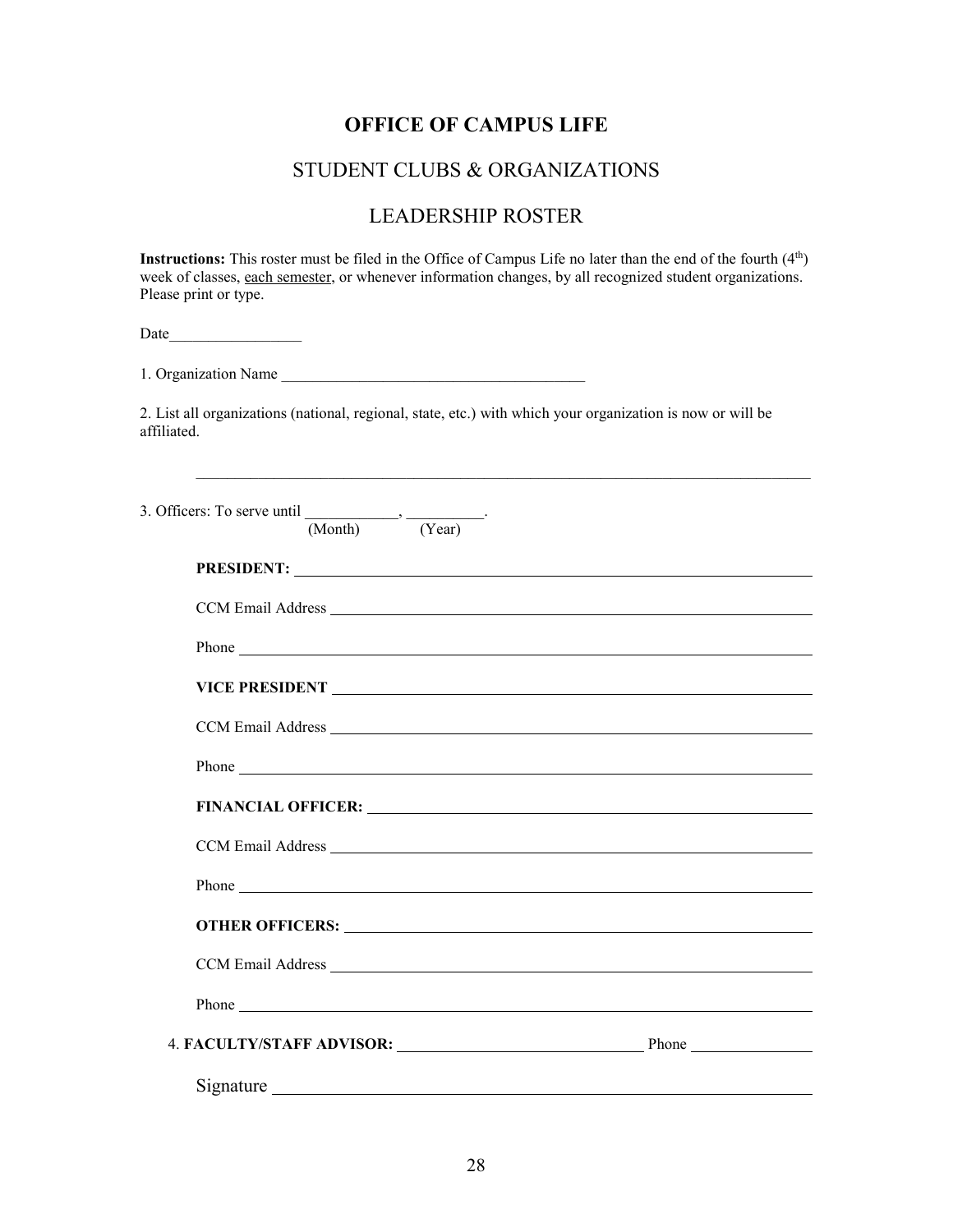#### **Procedure to Charter a New CCM Student Club or Organization**

The following procedure is to be followed for those groups that wish to be an officially recognized County College of Morris student organization:

- 1. Groups must submit requests to charter a new club or organization with the Office of Campus Life. Group representatives must meet with the Associate Director of Campus Life. At this meeting it shall be determined if the proposed organization meets the criteria for chartering as a CCM student organization. If it is deemed that the group does indeed meet all of the criteria, a "Temporary Permission to Operate" form may be completed. During the ensuing four-week organizational period the group must submit the following data to the Office of Campus Life:
	- a. A copy of the organization's proposed charter (constitution).
	- b. A letter from a member of the full-time faculty or professional staff who agrees to act as the group's official advisor. The Office of Campus Life will then contact this person in order to arrange a meeting to discuss the responsibilities of an advisor and to determine if the individual would be a suitable advisor for the group.
	- c. A "Student Organization Membership Roster" (A minimum of 10 CCM students must sign the roster).
	- d. A "Student Organization Leadership Roster"
- Campus Life will review the group's charter application and then forward it to the Director of Campus Life and the Vice President for Student Development and Enrollment Mgt. for further review. If deemed necessary, a representative may also forward the application to the college's business office for review from Morris County's Risk Management Office. If everything is correctly completed and in order, the Associate Director will refer the application materials to the Student Government Association's Inter-Club Council Chairperson.
- The Inter-Club Council Chairperson shall be responsible for forwarding the group's charter application data to the members of the Student Government Association Executive Board and Senate.
- The members of the SGA Senate shall be responsible for reviewing all data and shall take appropriate action.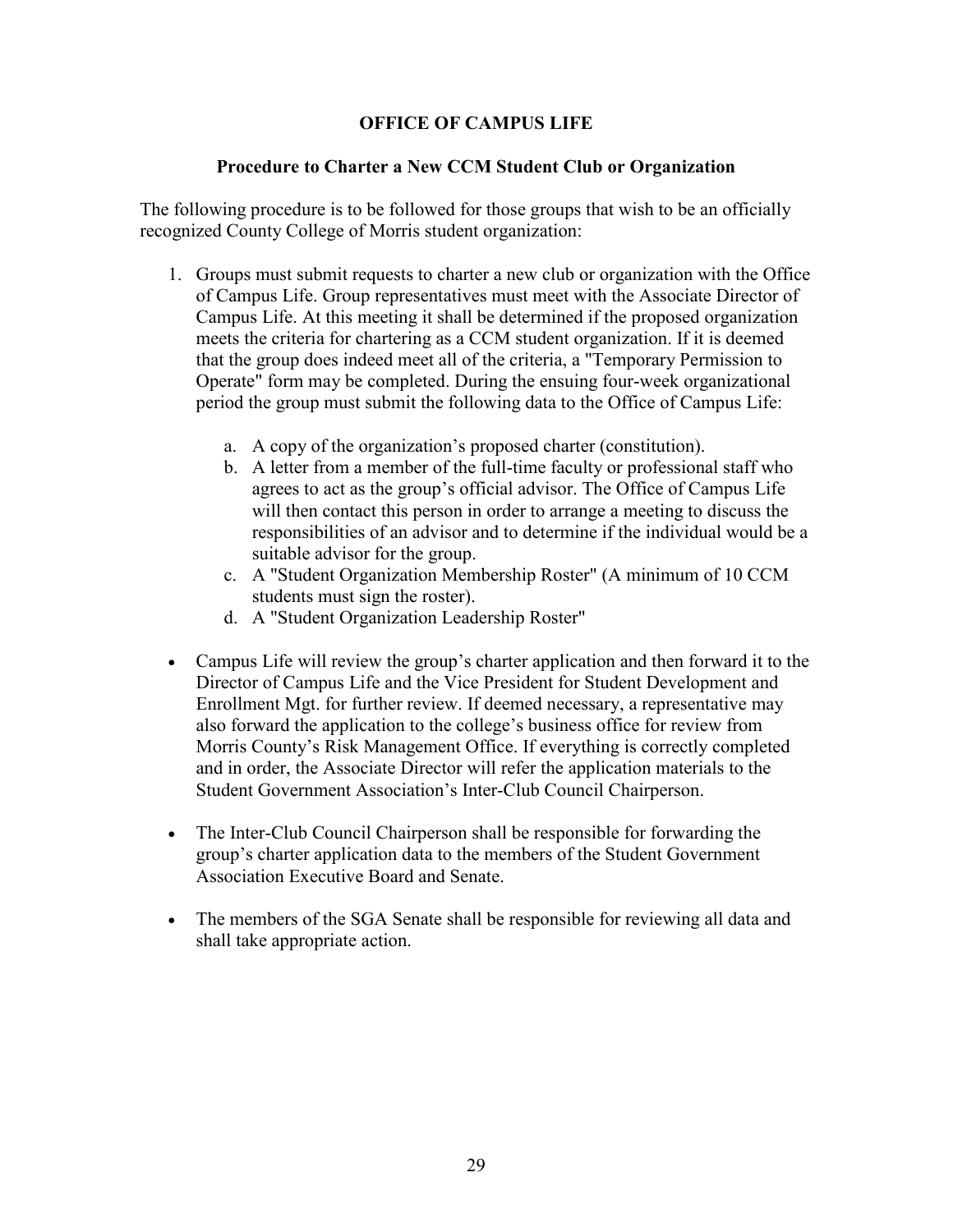#### Sample Student Organization Constitution

#### **Article I** *- NAME AND PURPOSE OF THE ORGANIZATION*

Section 1: **State all affiliations and associations (both college and non-college)**

#### **Article II** *- MEMBERSHIP*

Section 1: **State who may belong (see \* below)**

Section 2: **State the penalties imposed for neglect of duties**

#### **Article III** *- OFFICERS*

Section 1: **Designate the officers: president, vice-president, etc.**

Section 2: **Define the duties of each of the officers**

Section 3: **Define the date of elections, length of term of office, and method of election**

**Article IV** *- MEETINGS*

Section 1: **State how often meetings will be held**

Section 2: **State the provisions, if any, for special meetings**

#### **Article V** *- COMMITTEES*

Section 1: **State the names and describe all standing committees**

**Article VI** *- PARLIMENTARY AUTHORITY*

Section 1: **State the authority that will be used as a reference guide by the organization (include a clause that states that this source of authority – usually "Roberts Rules of Order" – takes precedence when nothing is expressly stated in the constitution)**

**Article VII** - *QUORUM*

Section 1: **State the number of members needed at a meeting in order to conduct official business (usually 50% of the membership plus one)**

**Article VIII** - *AMENDMENTS TO THE CONSTITUTION*

Section 1: **State the method that will be used to amend the constitution**

\* **ALL** STUDENT ORGANIZATIONS CONSTITUTIONS MUST INCLUDE THIS STATEMENT: Membership in the organization is open to all County College of Morris students without regard to race, color, creed, sex, sexual orientation, national origin, age, religion, veteran or marital status, disability or union membership."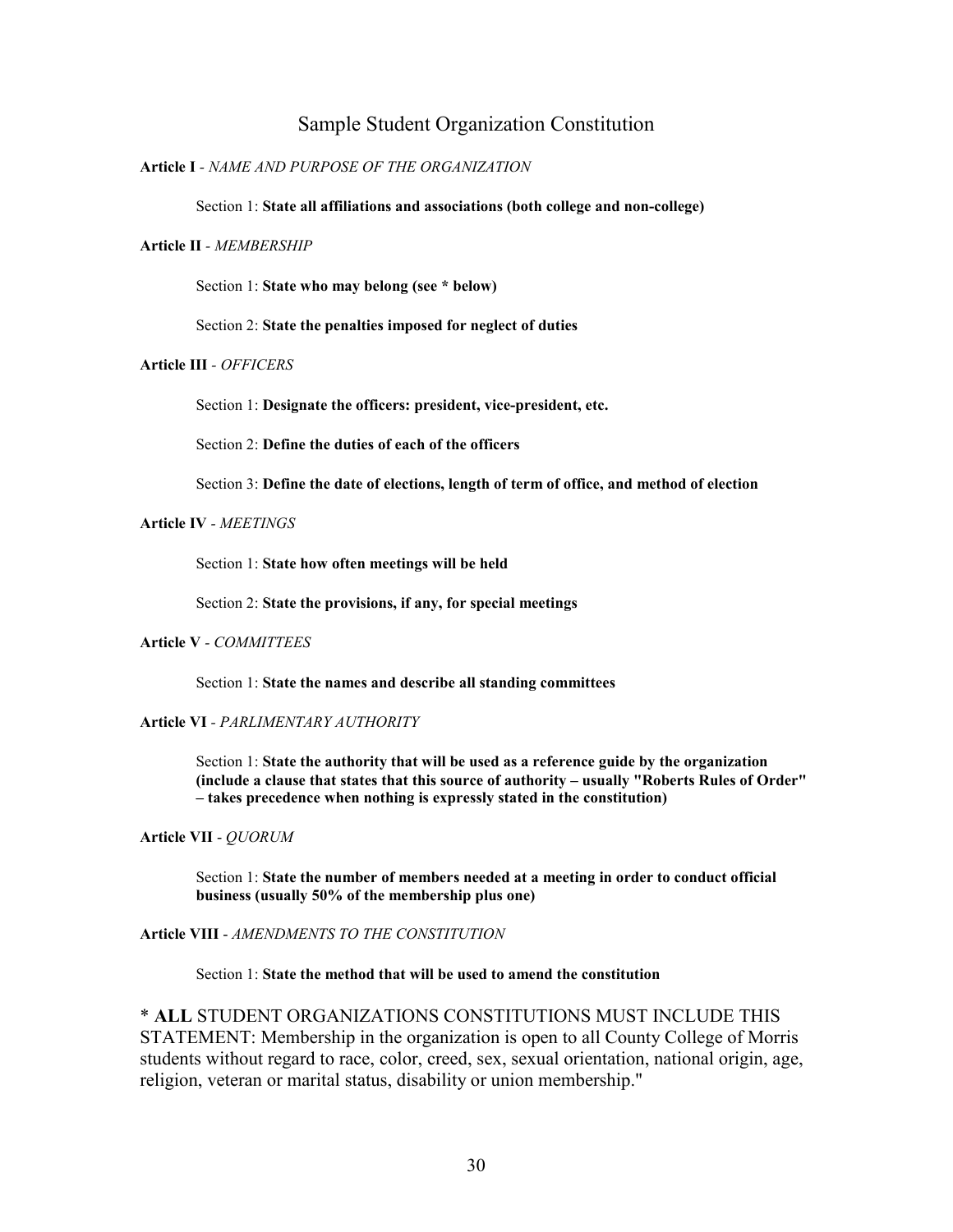## TEMPORARY PERMISSION TO OPERATE

#### AS A CCM STUDENT ORGANIZATION

This temporary permission form allows your proposed organization to operate as an official student organization of the college for a period of four weeks from the initial date indicated herein. After that four week period you must have all the required forms submitted to the Office of Campus Life for official chartering. These forms include:

- 1. A copy of the organization's proposed constitution
- 2. A letter from a member of the college (full-time faculty or administrative officer) who agrees to act as your advisor (pending approval of the Office of Campus Life)
- 3. A student organization membership roster
- 4. A student organization leadership roster

|  | Purpose of Organization: New York Changes and Security and Security and Security and Security and Security and Security and Security and Security and Security and Security and Security and Security and Security and Securit |
|--|--------------------------------------------------------------------------------------------------------------------------------------------------------------------------------------------------------------------------------|
|  |                                                                                                                                                                                                                                |
|  |                                                                                                                                                                                                                                |
|  |                                                                                                                                                                                                                                |
|  |                                                                                                                                                                                                                                |
|  |                                                                                                                                                                                                                                |
|  |                                                                                                                                                                                                                                |
|  |                                                                                                                                                                                                                                |
|  |                                                                                                                                                                                                                                |
|  |                                                                                                                                                                                                                                |

For further information, you should refer to appropriate sections of the Student Organization and Policy Manual, available in the Office of Campus Life. If you have any additional questions or require assistance, you should contact the Office of Campus Life at 973-328-5226[, campuslife@ccm.edu.](mailto:campuslife@ccm.edu)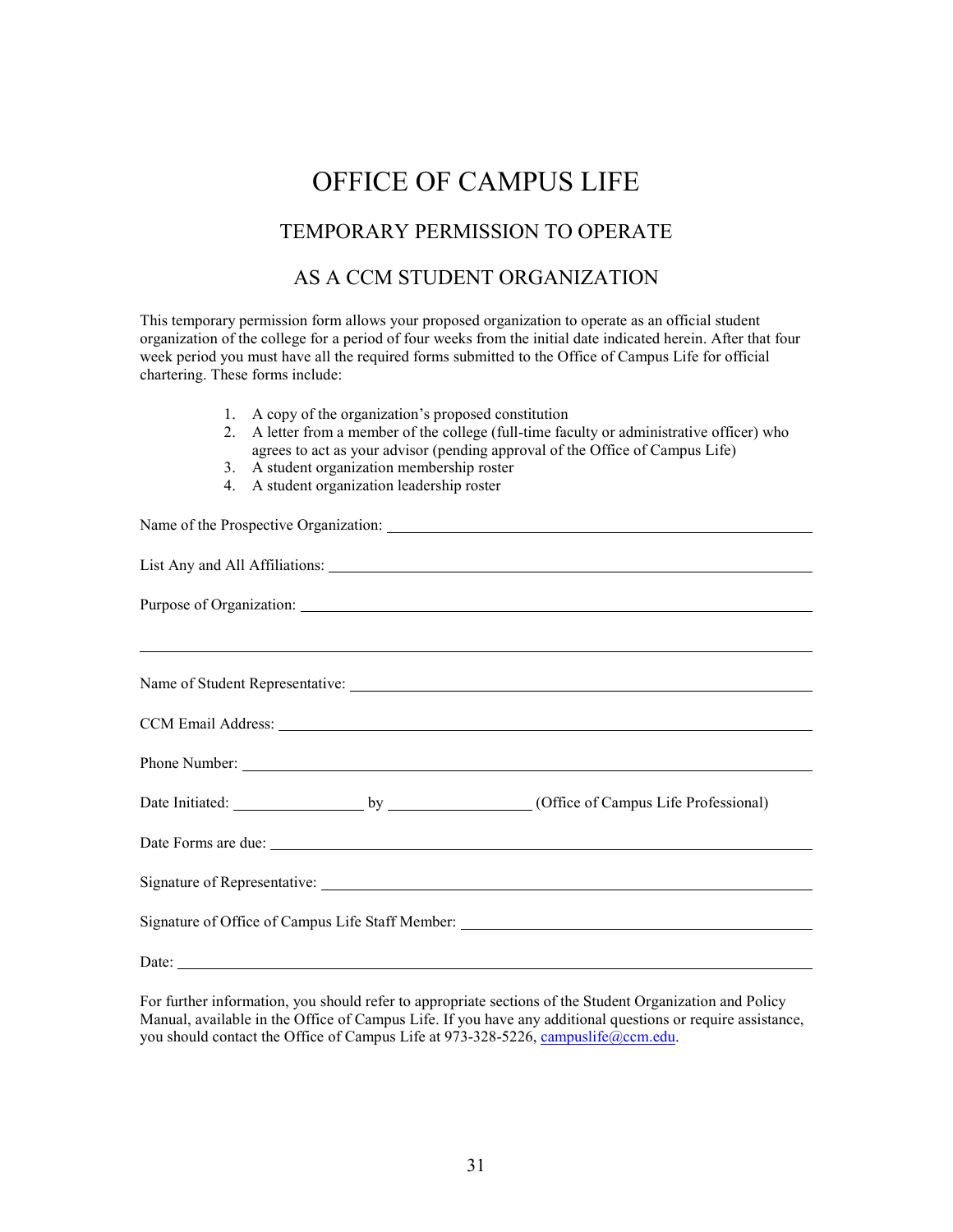## **SECTION III – STUDENT ORGANIZATION POLICIES AND REGULATIONS**

**CAMPUS LIFE DINNER DANCE** 

**ELECTION CAMPAIGN GUIDELINES** 

#### **INTER-CLUB COUNCIL MEETINGS**

**SCHEDULING OF EVENTS** 

**STUDENT ORGANIZATION RESPONSIBILITIES**

#### **BASIC PRINCIPLES IN PLANNING AN ACTIVITY**

**COMMON PROBLEMS WHICH OCCUR WITH A MAJOR PROGRAM**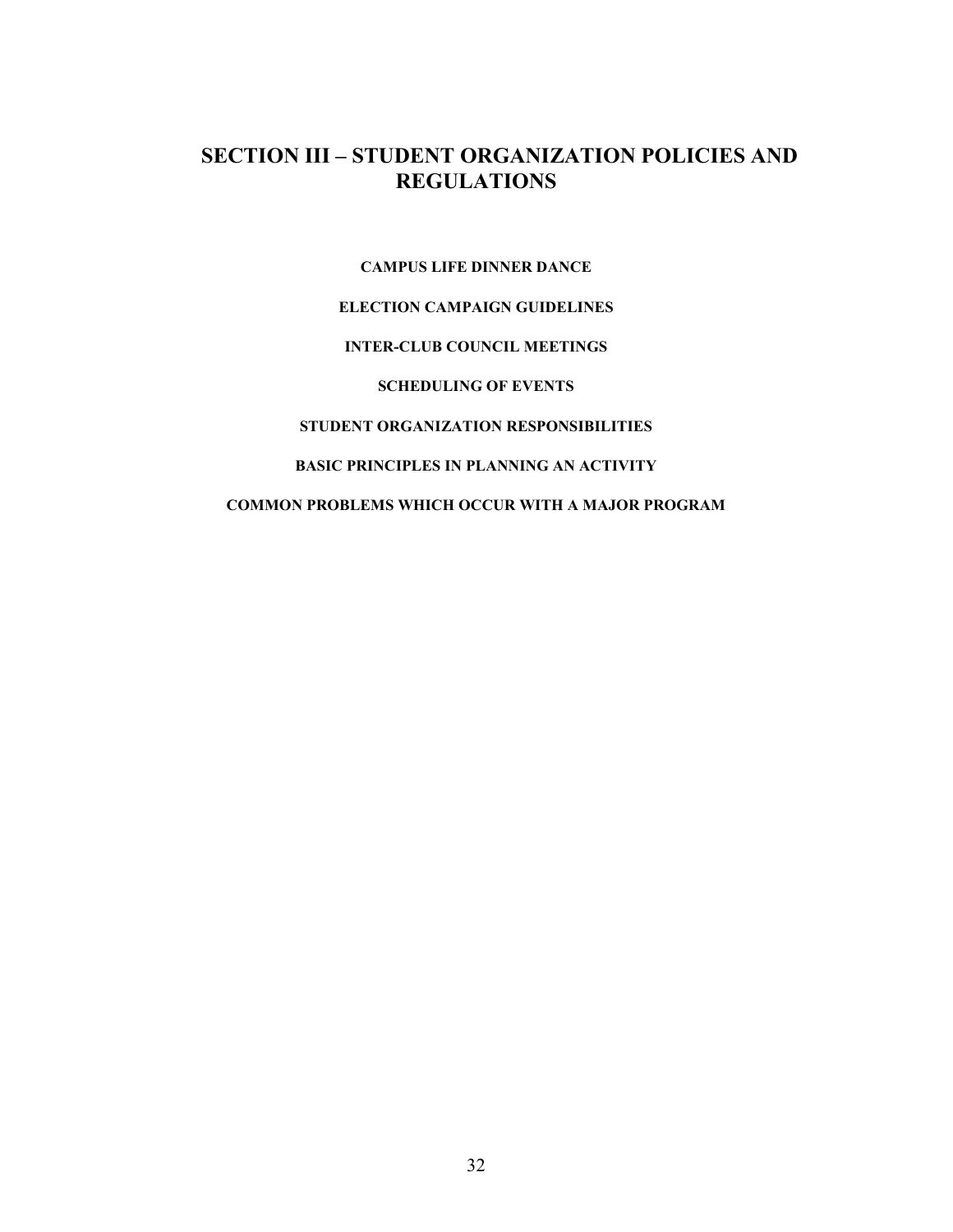### **CAMPUS LIFE APPRECIATION DINNER DANCE**

The Campus Life Office initiated the Dinner Dance in 1969 to bring recognition to those individuals who are actively involved in the campus life program at County College of Morris. The program is designed to honor those individuals and groups who have made valuable contributions to campus life in the areas of student clubs and organizations, athletics and the performing arts. A committee comprised of students, faculty members and staff members nominate and select the individuals for the awards. The following is a list of the campus life awards and the criteria for each.

*George Dragonetti Distinguished Leader Awards* – These awards are given annually to those students who have contributed outstanding service to the Campus Life Program at CCM in the capacity of a student club/organization student leader.

*Dr. Sherman H. Masten Campus Life Scholar/Leader Award* – Awarded for outstanding achievement as a student leader combined with academic excellence at County College of Morris. Criteria for selection include being a recipient of a Distinguished Leader Award and having a cumulative grade point average of 3.75 or above

*Performing Arts Awards – Dance, Drama, Music* – Awarded to those students who have made outstanding contributions to the performing arts program at County College of Morris. Awards are given for contributions to the dance presentations, drama productions and to the music productions.

*Educational Program of the Year Awards* – Presented annually to the student organizations that have made outstanding contributions to the campus community through educational programs that extended student learning beyond the classroom.

*Community Service Program of the Year Awards* – Presented annually to student organizations in recognition of their time, effort and commitment to community service.

*Outstanding First-Year Student Leader Award* – This award is given to that first-year student leader who has made significant contributions to the campus life program throughout the past year. Factors taken into consideration include time commitment, leadership qualities, responsibility, initiative, scope of involvement in campus life, service to the campus community and accomplishments as a student leader.

*Douglas A. Patton Student Life Scholarship Award* – Award is given annually to a CCM student leader in honor of outstanding dedication and contributions to the total campus life program.

*County College of Morris Board of Trustees Service Award* – Awarded annually to that student leader who has demonstrated the most consistent service toward the overall development and continuity of the campus life program at County College of Morris. Factors taken into consideration include time commitment, leadership qualities,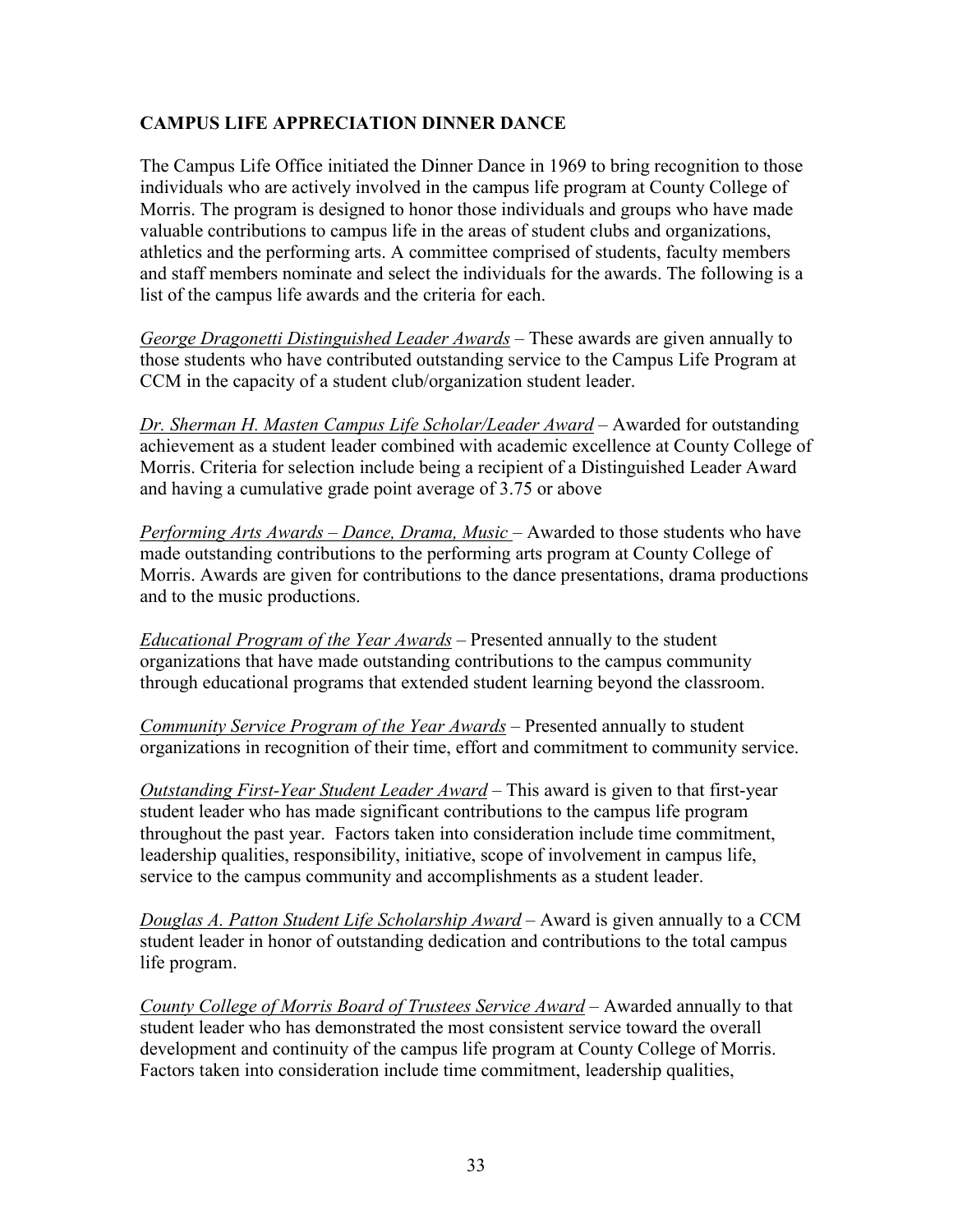responsibility, initiative, and scope of involvement in campus life, service to the campus community and accomplishments as a student leader.

## **STUDENT ASSOCIATION ELECTION CAMPAIGN GUIDELINES**

- 1. The Associate Director of Campus Life shall supervise elections.
- 2. Eligibility Requirements:
	- a. Some positions require a minimum cumulative GPA (which will be checked). Example: SGA positions require a minimum 2.0 GPA, SAPB positions require that the candidate NOT be on academic probation.
	- b. Part-time students must be matriculated in order to pursue and hold a leadership position.
	- c. It is suggested that all candidates arrange a meeting with a member of the professional staff of the Campus Life Office. This will give each candidate the opportunity to learn the responsibilities of the prospective office as seen from the eyes of a college administrator.
	- d. The Campus Life Office must approve all posters, and any unauthorized posters (not approved by the committee and not bearing the approval stamp) which are found on the campus may result in the immediate disqualification of the candidate involved.
	- e. Posters may not be put up any earlier than the assigned date and must be taken down the day after elections.
	- f. Each individual candidate can post **no more** than 20 posters throughout the college campus. Party posters with a candidate's name are included within this 20-poster limit.
	- g. Any organization sponsoring a specific candidate may post no more than 10 posters for the candidate, and these must be included in that candidate's 20 poster limit. Poster size shall not exceed 14" x 20".
	- h. Candidates may use other forms of publicity such as fliers and buttons, but may not spend more than \$75 on such materials. Fliers and circulars, however, may not be posted. Each candidate is responsible for keeping a running account of all expenditures incurred while campaigning. The same ruling applies to an organization sponsoring an individual candidate.
	- i. All candidates are urged to make live presentations before the day of elections. The Campus Life Office will have a microphone available upon request. All requests must be submitted one week before the election.
	- j. The voting shall be by a web-based election and will be accessible via the CCM Website. An Election Information Station shall be set-up in the Sheffield Hall Study Lounge area each day, if deemed necessary.
	- k. On the days of the election, posted materials that have been approved by Campus Life may remain on sanctioned bulletin boards.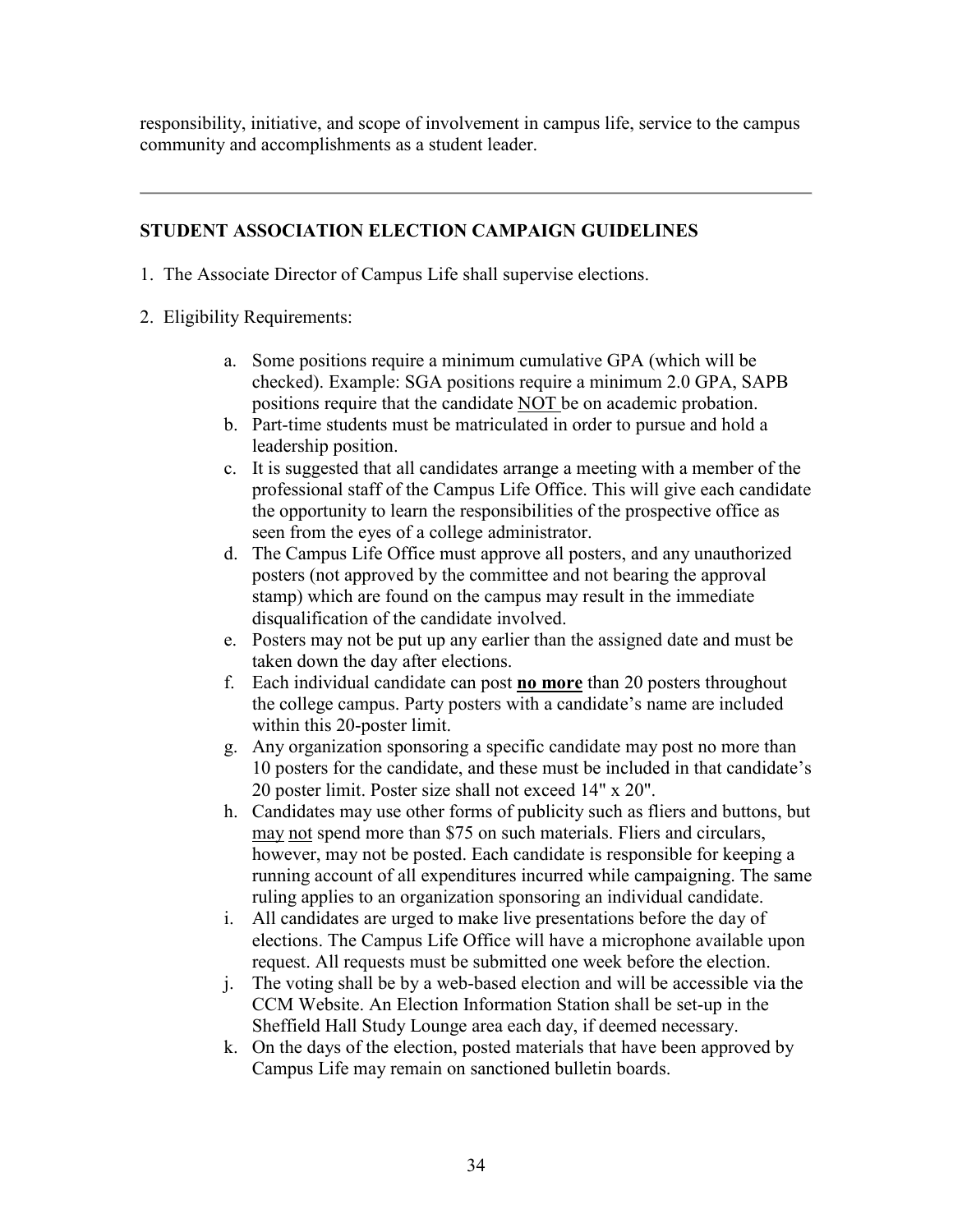- l. On the days of the election, candidates are not permitted to campaign within 25 feet of the Election Information Center.
- m. Each candidate may appoint one poll watcher to sit at a table separate from the Election Information Center to oversee proceedings. The poll watcher must be authorized, in writing, by both the Campus Life Office and the candidate.
- n. The election results shall be posted within 24 hours following the tallying of the ballots on the final day of elections.

#### **FAILURE TO COMPLY WITH THESE REGULATIONS MAY RESULT IN DISQUALIFICATION.**

### **INTER-CLUB COUNCIL MEETING**

All clubs and organizations are required to be represented at each "Inter-Club Council" meeting, normally scheduled once a month by the Inter-Club Council Chairperson. The purpose of these meetings is to maintain a line of communication among the organizations themselves.

#### **SCHEDULING OF EVENTS**

- I. General Campus Events
	- a. A student organization may not schedule or sponsor any on-campus event, indoors or outdoors, such as a meeting, concert, play, film, lecture, exhibition, social function, etc. before:
		- 1. Clearing the date and space available with the Campus Life staff and the CCM Facilities Reservationist.
		- 2. Having the funds to cover the costs (if any are to be incurred).
		- 3. Obtaining college approval through the Campus Life Office for the handling of any funds accumulated through charges or collections in connection with the event. College facilities are not available for private gain for off-campus individuals or groups. In some instances the college may allow recognized student organizations to use college facilities for fund-raising events.
- II. Outdoor On-Campus Events
	- a. Facilities for outdoor events are available, but must be scheduled with the Director of Campus life at least three weeks prior to the event.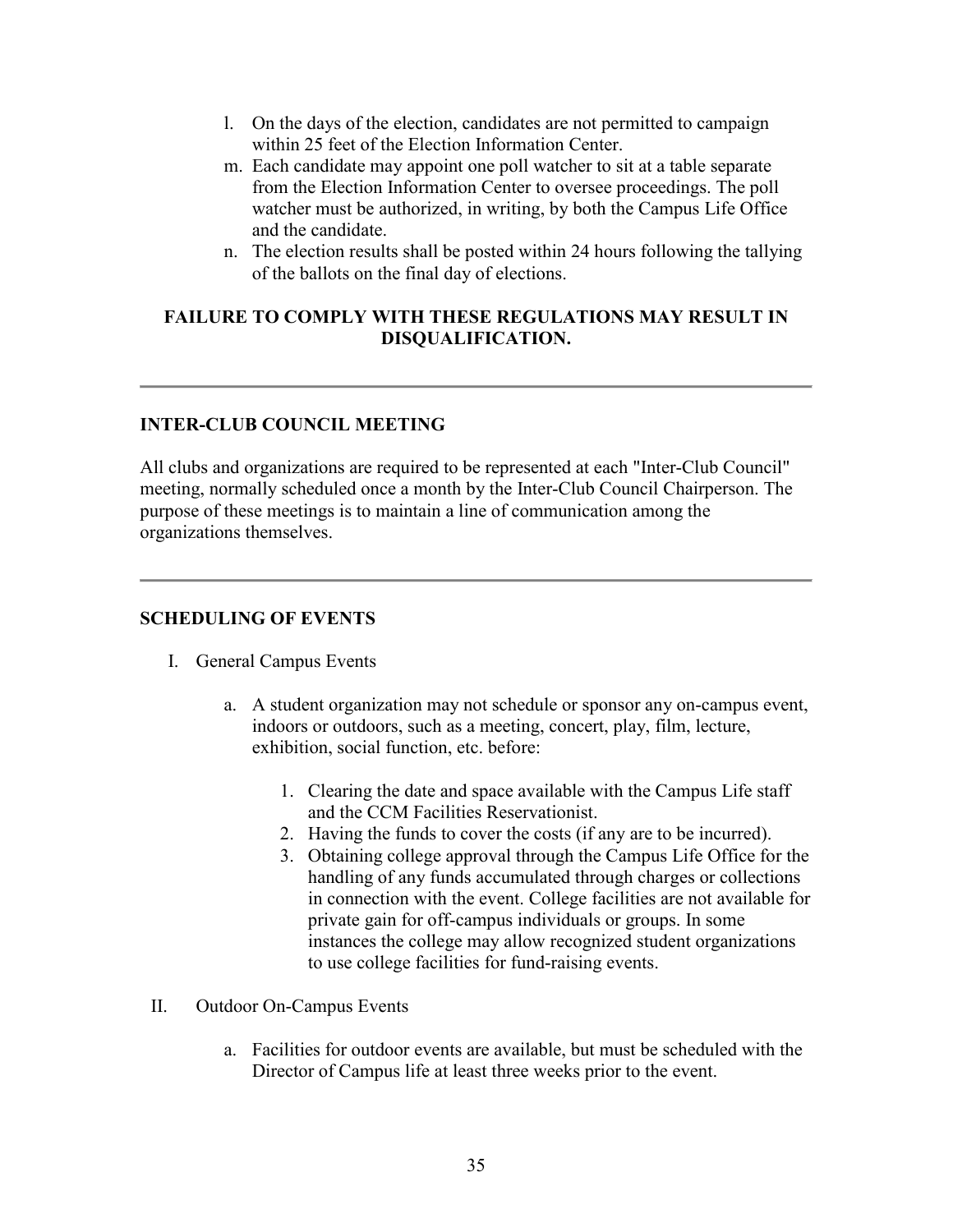- b. It is unlawful to engage in any action that would impede the normal instructional or administrative process of the college or disrupt any normal college function. Such activities may be scheduled only in areas and at hours that will neither interfere with nor disturb classes or normal operations of any college offices.
- III. How to Schedule a Meeting Room
	- a. Schedule with Campus Life who will contact the Academic Affairs Facilities Reservationist. Do this well in advance (minimum 3 weeks).
	- b. Please vacate the room at the time initially indicated. If the meeting is to be cancelled, the Campus Life Office should be notified as far in advance as possible so the room may be used for other purposes.

## **STUDENT SOCIAL EVENTS**

Social events sponsored by student organizations must comply with the following regulations if the college name is to be used by the sponsoring group. Any event of a student organization that is not conducted in accordance with these regulations may not be conducted in the name of the college nor may college facilities be used for publicizing the event.

General Policies Regarding College Representatives

- 1. College representatives must be present at all scheduled, recognized social activities on campus held by any student organization that would extend or commence after 8:30 p.m. Monday through Friday and all day Saturday and Sunday.
- 2. A college representative is defined as a faculty member or staff member of the college. The advisor of the group should be invited to serve as a college representative for its events, but the advisor is not automatically the college representative, and the group should not expect the advisor to serve in this capacity for all of its events.
- 3. It is the responsibility of the student chairperson to make contact with and arrange for college representatives to cover the event.
- 4. Since college representatives are expected for the duration of an event, they should be advised of the hours of the event, and curfew should be strictly observed, so that they may be free to leave at the time agreed upon.

## **POLICIES AND PROCEDURES FOR SOCIAL EVENTS ON CAMPUS**

• Smoking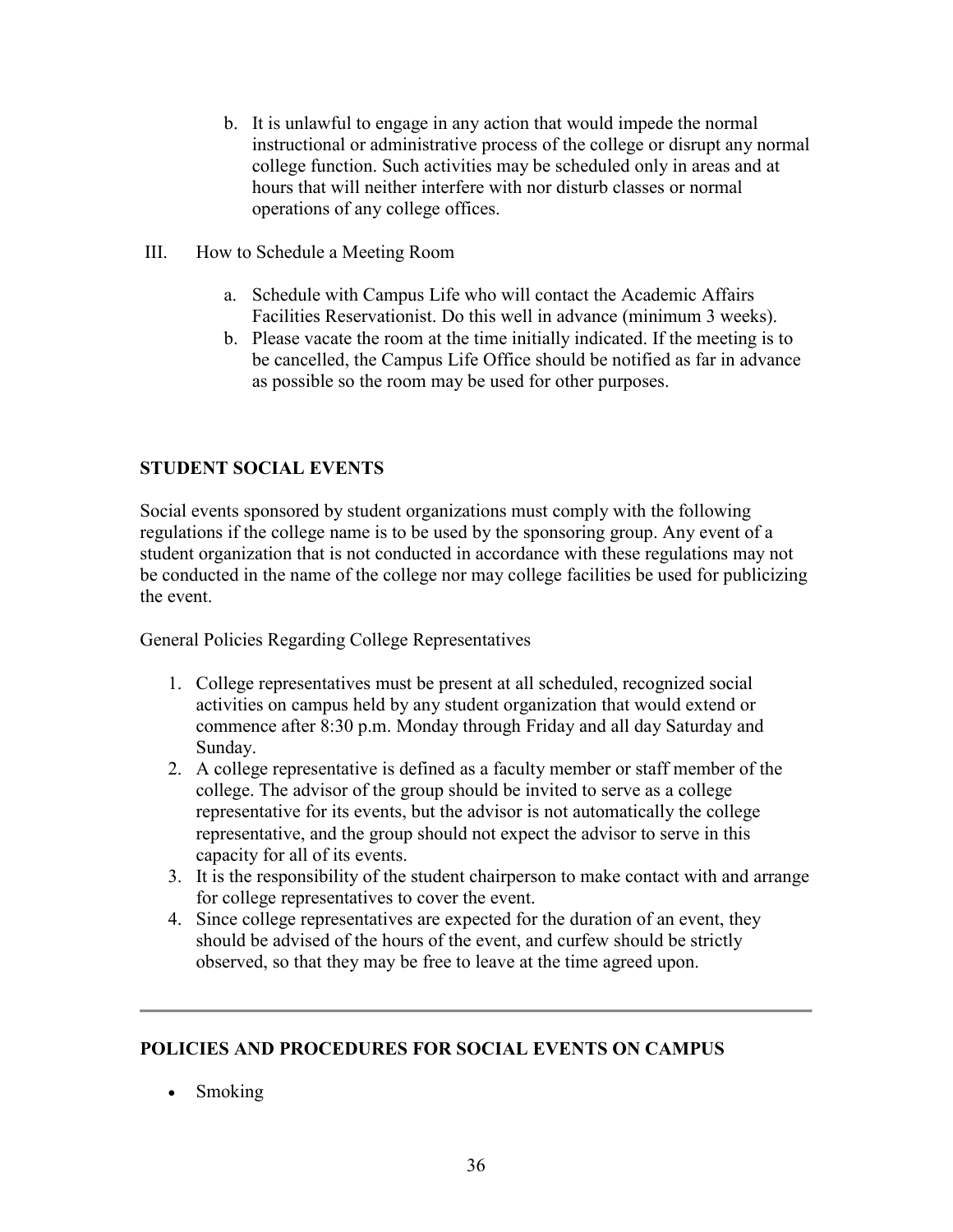County College of Morris is a smoke-free campus. Smoking is prohibited on campus property. Violators are subject to fines and disciplinary action by the County College of Morris Judicial Board for additional offenses. A complaint may be issued to the local municipal authority.

• Drugs

As per college policy, the use, possession, and sale or under the influence of illegal narcotics, chemicals, psychedelic drugs, or other dangerous drugs or substances at CCM by any individual, unless prescribed by a doctor, are illegal and strictly forbidden. Individuals found violating the above regulations during any event will be brought immediately to the person in charge who will notify campus Public Safety and, if necessary, the Randolph Township police.

• Alcoholic Beverages

Alcoholic beverages are not permitted on campus. Precautions should be taken when opening the gates for such events as concerts, dances, or movies, for hidden alcohol. If it is found on a person, he/she should not be admitted to the event unless he/she properly disposes of it. If someone is found drinking an alcoholic beverage during an event, the student usher should ask him/her immediately to leave. If the person refuses to leave, a CCM Public Safety officer should be called.

• Injuries

During activities on the campus, notify Public Safety immediately. Public Safety (x5550) should be immediately notified of an accident or injury.

• Communication

The student in charge of a particular event will act as the key to responsible communication among the various services in attendance. The student chairperson should be in continual contact with the CCM faculty/staff advisor of his/her representative to assure proper decisions are reached.

• Time Limitation

All social events at CCM must be over by 11:00 p.m.

### **STUDENT ORGANIZATION RESPONSIBILITIES**

• A request for the use of County College of Morris facilities should be made at least three weeks in advance of the event.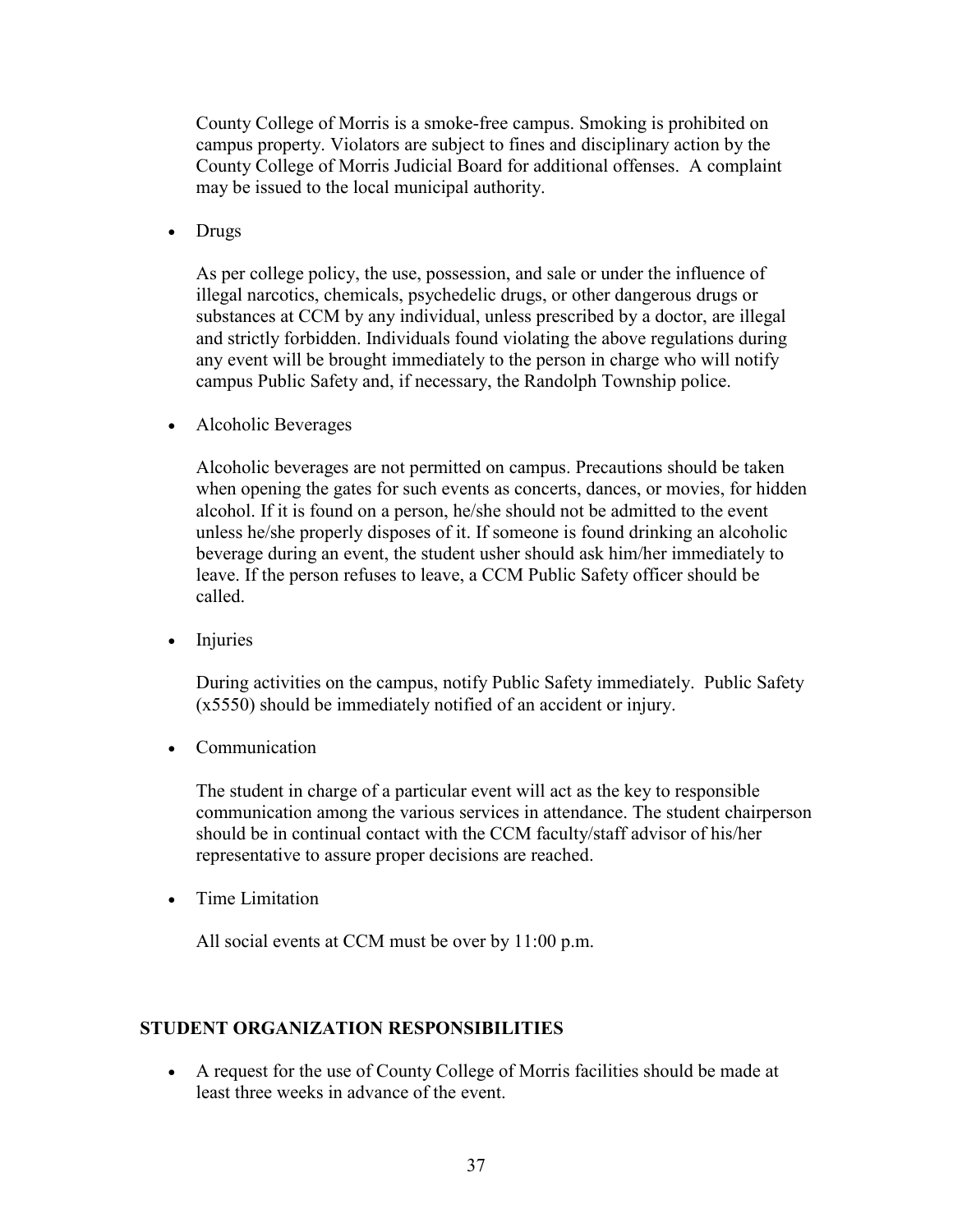- The Campus Life Office should be advised of plans for a particular event, including the budget, within four weeks of the event to approve and properly coordinate the function with other student activities.
- The particular student(s) responsible for the event should keep in close contact with the organization president and the Campus Life Office so that both are able to advise the other of exactly how the planning of the event is progressing, and/or exactly what procedures are necessary to participate in a particular function.
- In sponsoring large events (dances, concerts) it is recommended that various committees be formed to handle certain important responsibilities. Examples of committee responsibilities could include publicity, physical arrangements and clean up, decorations, refreshments and budget. In coordinating these various committees, chairpersons should be appointed who will regularly report activity to the event chairperson.
- The students responsible for the event should arrive at least five minutes before the event is scheduled to start. Students should confer with the college advisor/representative for the evening. These students should visit the college representatives regularly and inform them immediately of any problems that may arise. It is important to note that the responsibility of maintaining order during the event and cleanup afterwards lies with the sponsoring student organization.
- At the next regularly scheduled meeting of the student organization, a formal, written critique of the event should be made and entered into the group's minutes. This procedure should be helpful in planning future events.

### **BASIC PRINCIPLES IN PLANNING AN ACTIVITY**

- 1. Brainstorm ideas.
- 2. Select a program with the broadest student interest. Be careful of personal bias.
- 3. Consider the date, availability of facility, day of week.
- 4. Decide on time: morning, afternoon, evening.
- 5. Advertising campaign: social media, website, posters, papers, etc.
- 6. Decoration.
- 7. Technical requirements: lighting, sound, stage, etc.
- 8. Budget: Is money available? How much should you charge for the event if anything?
- 9. Divide and delegate responsibility for the program.

### **COMMON PROBLEMS WHICH OCCUR WITH A MAJOR PROGRAM**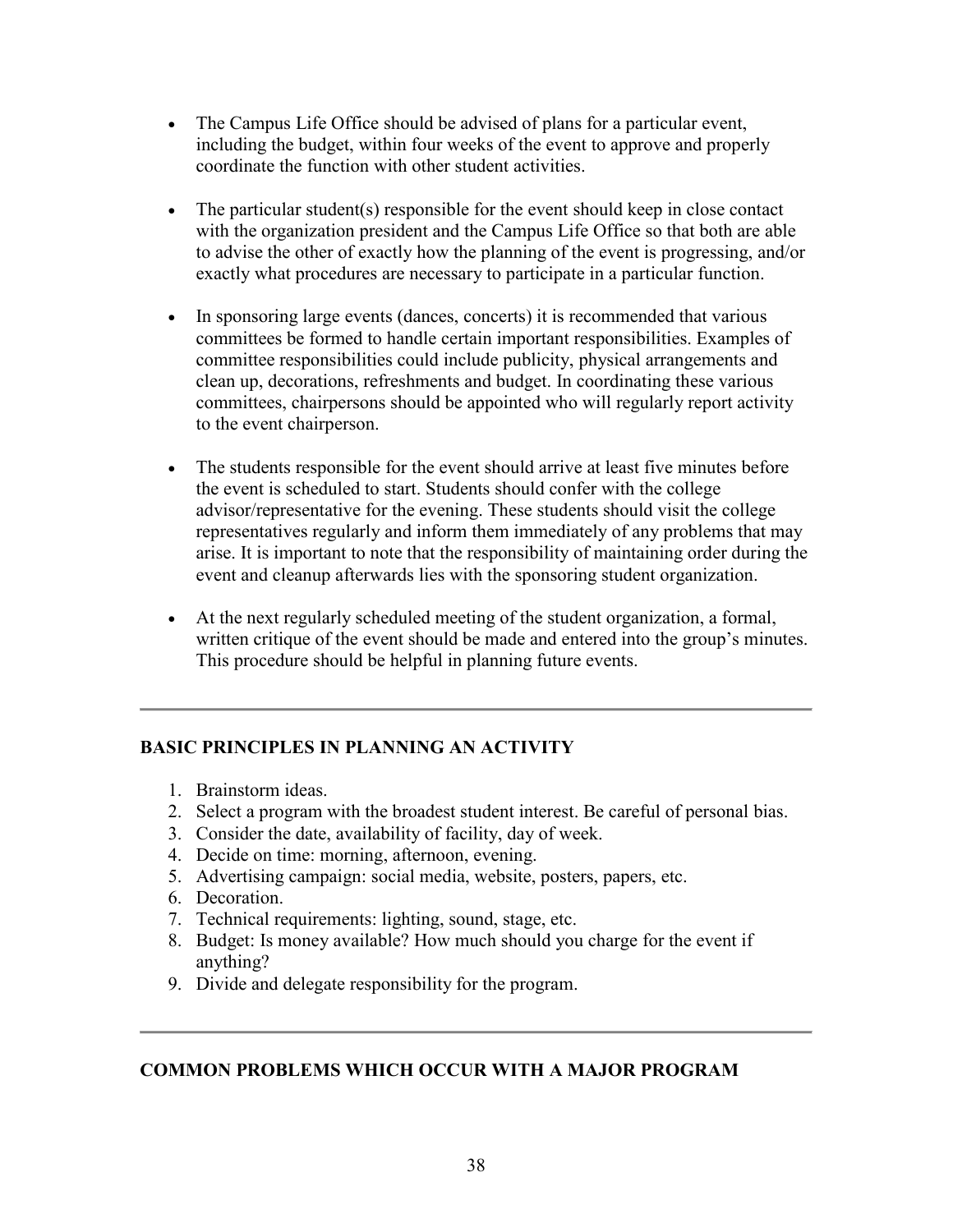- 1. Security lack of sufficient security personnel.
- 2. Failure to get back-up assistance from groups.
- 3. Too many people in charge.
- 4. False expectations or unrealistic expectations (taking for granted such items as sound, lighting, equipment, etc.)
- 5. Poor pre-planning.
- 6. Demeaning attitude toward staff.
- 7. Last minute requests.
- 8. Lack of respect for facilities, furniture, tables, walls, etc.
- 9. "No shows".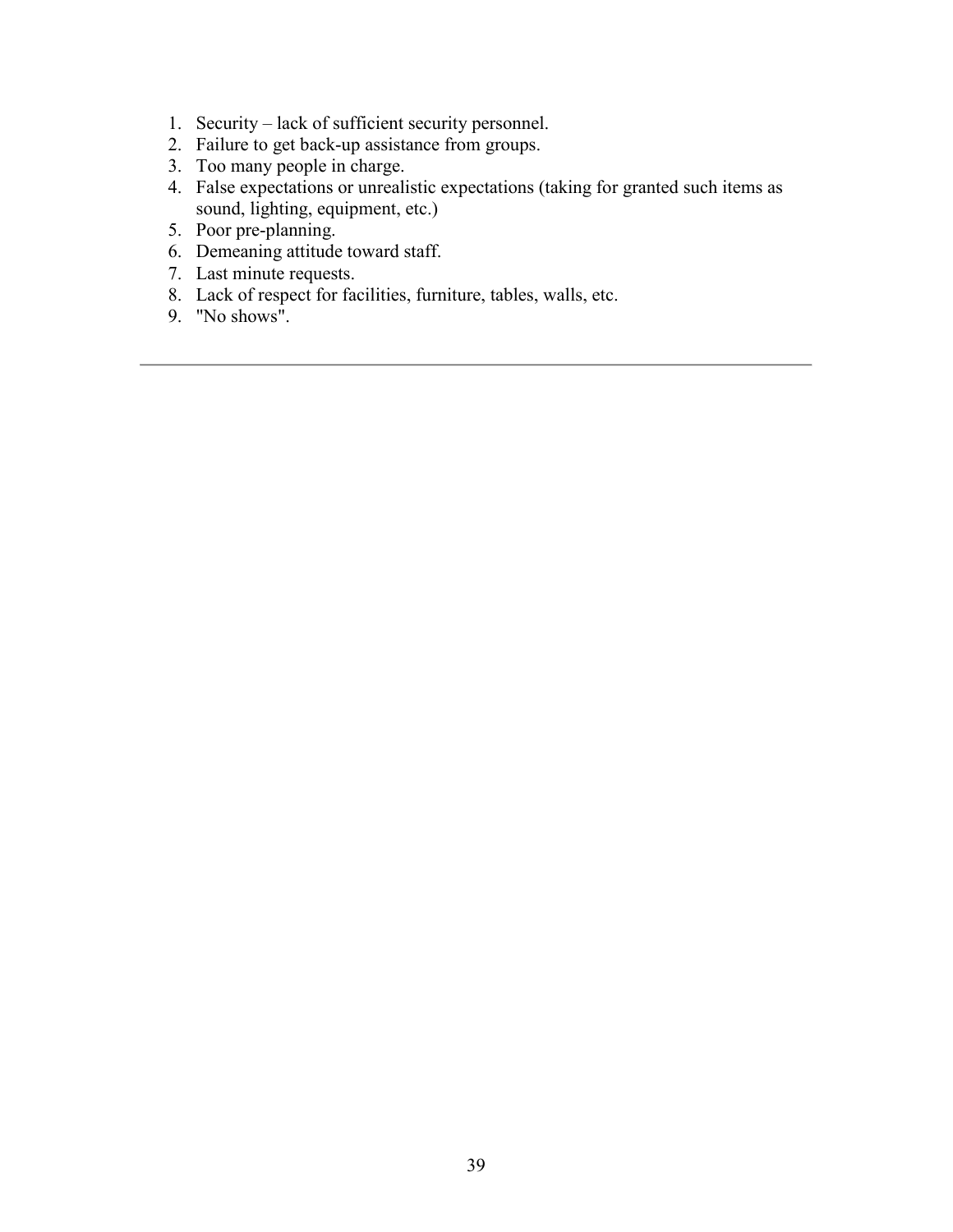## **SECTION IV – FINANCIAL GUIDELINES AND PROCEDURES**

**FUNDING GUIDELINES FOR CLUBS & ORGANIZATIONS** 

**GENERAL FINANCIAL POLICY** 

#### **MAINTENANCE OF RECORDS**

#### **CAMPUS LIFE ACCOUNTING PROCEDURE**

**DEPOSIT TO CLUB ACCOUNTS** 

#### **WITHDRAWALS FROM CLUB ACCOUNTS**

#### **LIABILITY FOR CONTRACTS**

#### **CLUB SCHOLARSHIPS**

#### **GUIDELINES FOR ESTABLISHMENT OF STUDENT CLUB SCHOLARSHIPS**

#### **POLICY ON FUND RAISERS**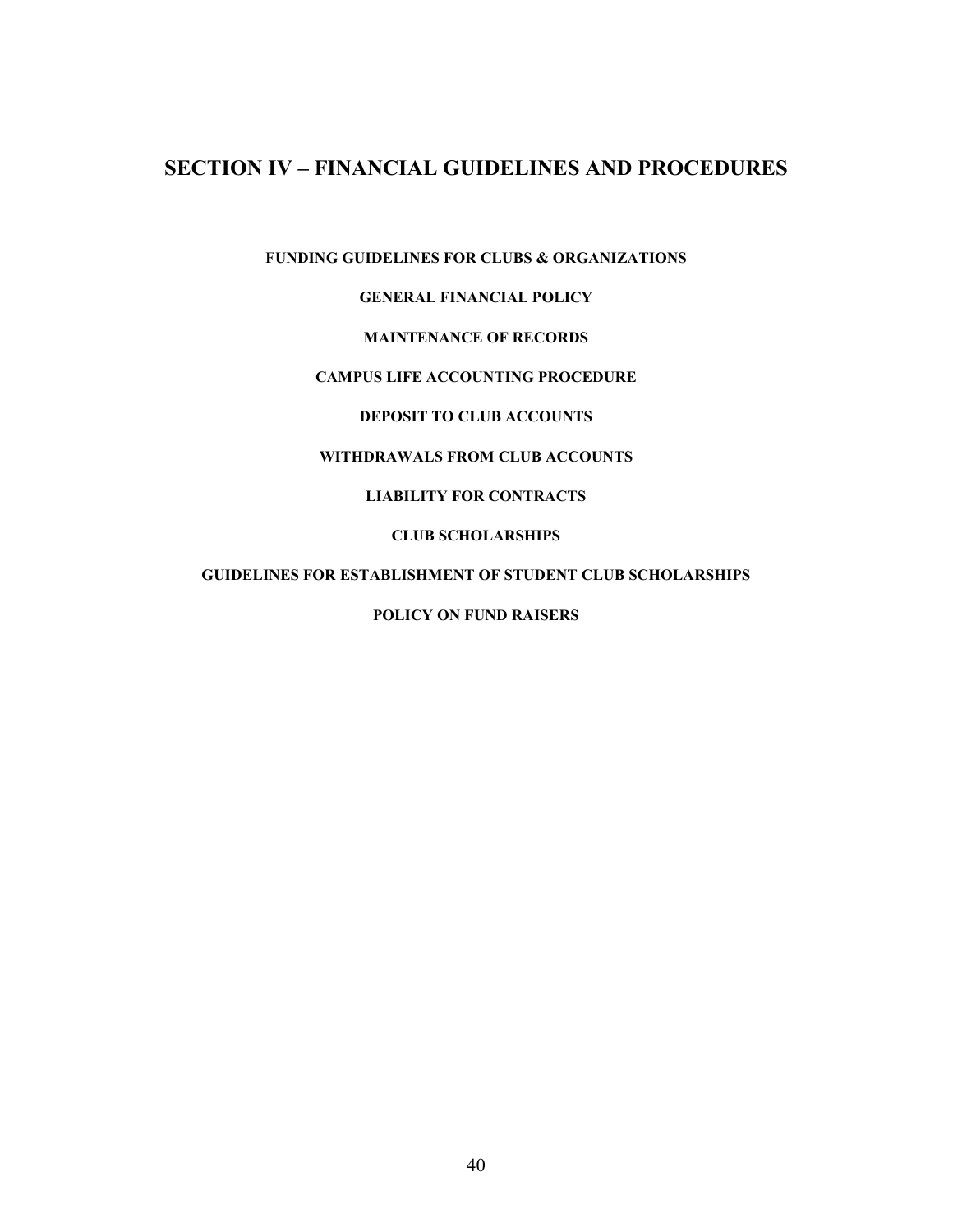## **FUNDING GUIDELINES FOR STUDENT CLUBS AND ORGANIZATIONS**

What may be funded?

- Clubs and organizations that have been chartered by the Student Senate and recognized by the College.
- Activities, capital equipment, and supplies, which would benefit the entire student body.
- Group field trips, sanctioned organizations and/or groups representing the college at an approved function or place.

What is not funded?

- Activities which receive academic credit.
- Honorary societies or fraternal organizations, unless their activities and programs will provide a service to the college.
- Groups whose policies or programs are governed or dictated by off-campus interests or organizations.
- Partisan political organizations.

### **GENERAL FINANCIAL POLICY**

I. Use of funds

- The allocation of funds to student organizations is directed to the furthering and development of the Campus Life program and the broadest possible benefit to the student body.
- Funds allocated to a group must be used solely for the purposes specified in the original budget proposal that is approved by the Campus Life Office.
- An organization must operate within the allocation approved by the Campus Life Office and the College. Any request for additional funds must be made in writing and submitted directly to the Associate Director of Campus Life and the Director of Campus Life.
- Some organizations will bring in income either as a means of offsetting costs (e.g.; advertising revenue, ticket sales) or will schedule special fundraising activities for the purpose of supporting additional expenditures (e.g.; bake sales,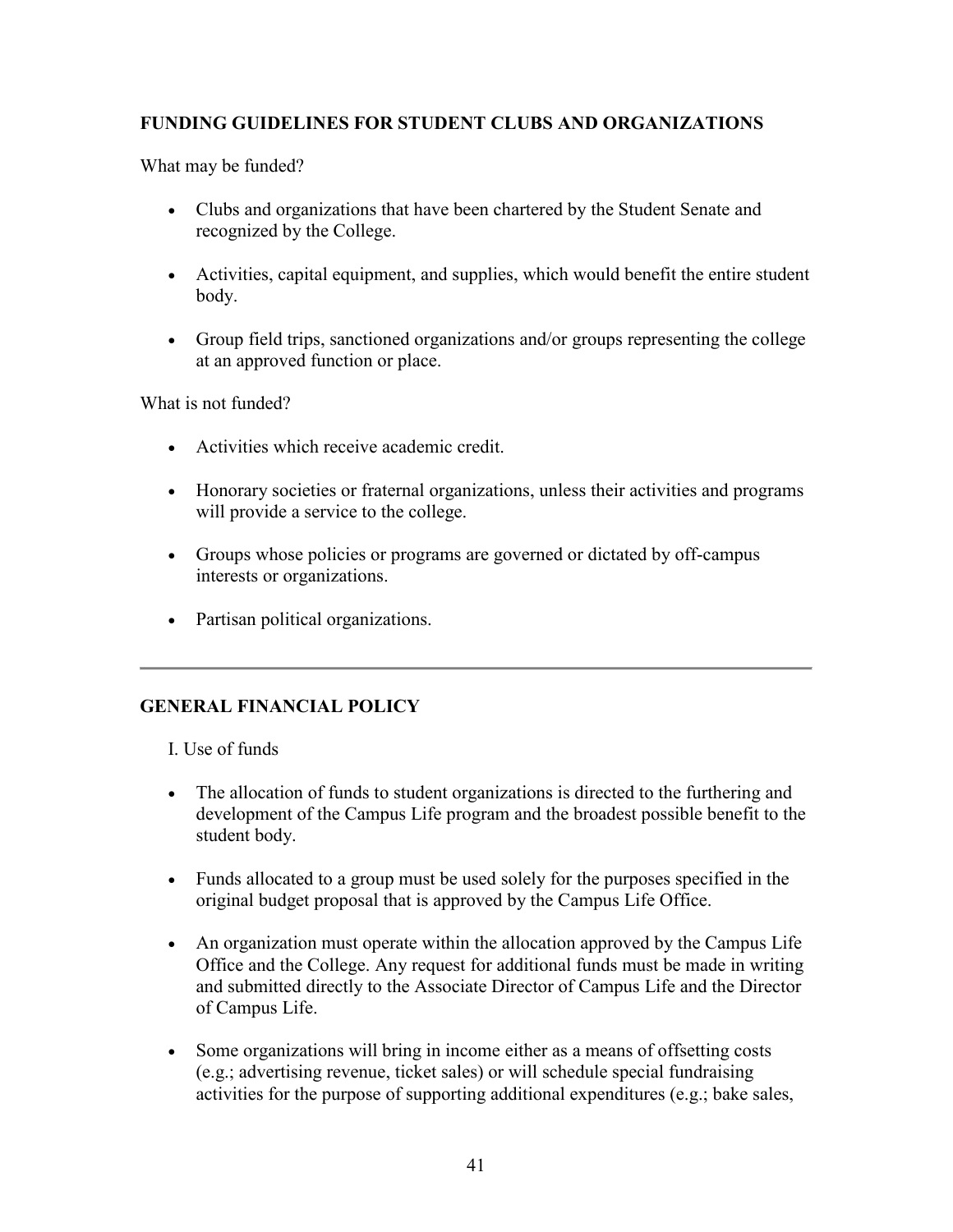T-shirt sales, etc.). When an organization requests a budget, the organizations are required to project the amount that they anticipate will be generate by these income-earning activities. Should these objectives be reached, the organization will be considered to have met its commitment. Certain organizations may wish to undertake further income-generating projects to offset expenditures not originally detailed in the budget request. Such projects must be approved in advance by the Campus Life Office and supported by a written proposal explaining the need and purpose for the additional income.

#### II. General Limitations

- *Speakers*: In general, all clubs may request to \$200 per guest speaker. However, if the scope of the topic is broad enough for the entire student body, the Campus Life Office may provide additional funds.
- *Political Groups:* Partisan political groups will not be funded.
- *Field Trips:* Field trips are defined as short-term excursions (usually one day but no more than two), by a group to a place or places of special interest that reflect the overall goals of that group. It is strongly encouraged that organizations sponsoring field trips open the opportunity to the entire student body. Organization budget requests must have an itemized estimate of full costs for the field trip, indicate the number of people going, the purpose of the trip, and the manner in which the trip will benefit the organization. Additional funds may be allotted if it is felt that the trip is of timely importance and is of exceptional value to the student body.
- *Food Service Requests*: All requests for food service on campus (e.g. coffee and donuts, luncheons, dinners, etc.) must be approved in advance by the Director of Campus Life. Failure to do so will make individual members personally liable for the payment of the bill.
- *Travel Expenses*: Travel expenses are only fundable to students, faculty members, administrative officers and other employees of the college who have been designated by the Director of Campus Life as official representatives of the college. The following travel expenses may be funded: registration fees, transportation costs, room accommodations at prevailing rates, food not to exceed \$50 per day. If registration fees include certain meals, these must be deducted from the daily food allowance. Examples of fundable travel are club-related conferences, conventions (regional/national), or other campus visitations.

Off-campus conferences, conventions, workshops, etc. may be totally or partially funded for registration fees, transportation, food allowances, lodging and incidentals. An organization must take into consideration all expenses when budgeting for such a trip, especially the cost of having the chaperone/advisor accompany the group.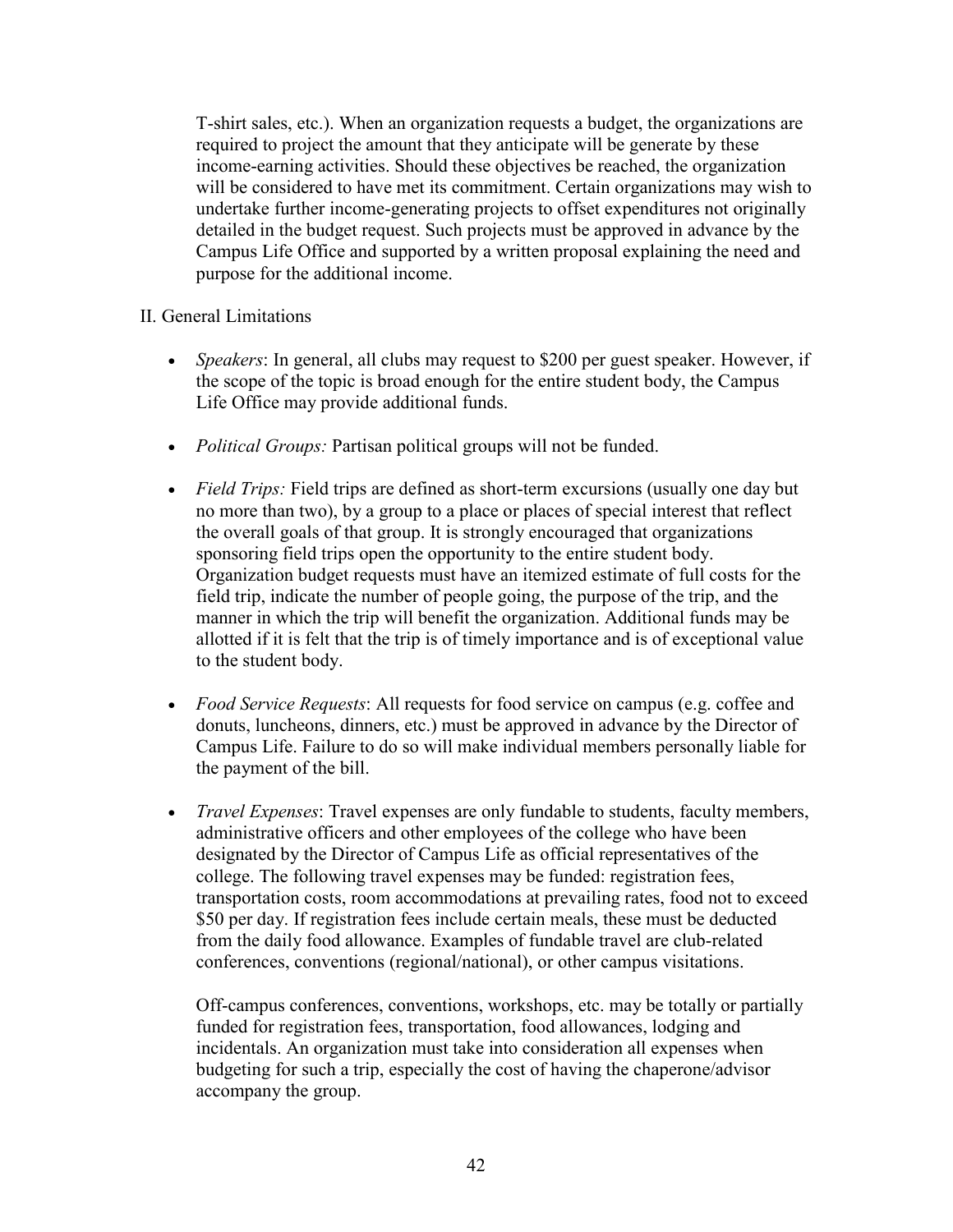- *Books, Magazines, and Other Literature*: Funds for the purchase of materials such as books or magazine subscriptions that may be available from the college library or academic departments will not be authorized.
- *Equipment:* The College supplies basic furniture for student organization offices (desks and chairs).
- File cabinets, bookcases, and similar equipment of a somewhat less essential nature will be supplied, when possible, by the college.
- Equipment relating strictly to an organization (e.g., specialized equipment, cameras) to be used by that organization only, must be purchased with club funds.
- *Personal Articles:* In most cases, articles such as clothing, hats, sweatshirts, Tshirts, etc. that are used to promote an organization shall be funded up to  $\frac{1}{2}$  the cost of the item. Individuals and/or fundraising should pay for the other half.

III. General Information.

- Misrepresentations regarding financial transactions are termed a major offense and render the club subject to immediate suspension of all allotted funds. Such misrepresentations could further involve legal action, subject to litigation and prosecution.
- Any club disregarding the general financial policy is subject to suspension of funds allotted them for the reminder of the academic semester. A loss of funds will result in a loss of office space, pending appeal.

A. Mid-Year Budget Review/Funding Requests

- It is expected that each club and organization will use approximately 50% of its yearly budget allocation during the fall semester. To ensure that there is a balanced program of activities, the Campus Life Office will review each organization's budget.
- If it is apparent that approximately one-half of the budget has not been utilized, the organization's president will be requested to provide an explanation.
- It is possible that the total amount of an organization's yearly budget can be reduced in such cases.
- Organizations that anticipate unbudgeted expenditures can apply for an additional allocation of funds. The Campus Life Office will review the request and make its recommendations based upon existing criteria. If funds are available, it is possible for an organization to receive an addition to its budget.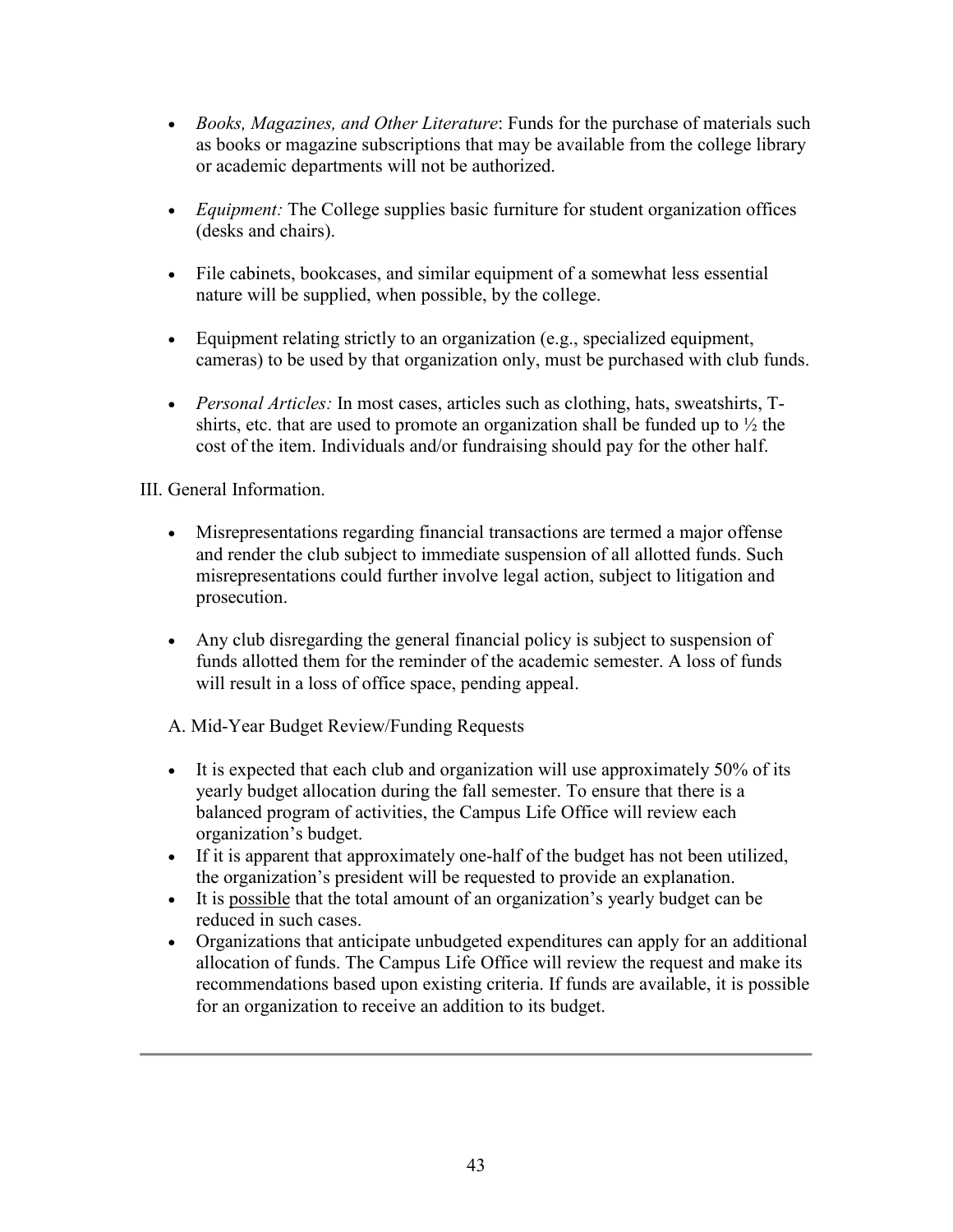#### **MAINTENANCE OF RECORDS**

Absolutely **NO** off-campus bank accounts are allowed. Every club and organization should maintain its own accurate records of all income and expenditures. Failure to comply with financial regulations could have serious consequences for the further funding of the organization.

## **CAMPUS LIFE ACCOUNTING PROCEDURE**

The following systems and procedures should be followed:

### **1. DEPOSITS TO CLUB ACCOUNTS**

- The treasurer or other authorized club officer shall submit receipts from all revenue producing activities (bake sales, t-shirt sales, etc.). These must be submitted no later than the next working day after receipt of funds.
- Pre-numbered tickets, pre-numbered receipts or other checkable records MUST accompany all money collected from any source.
- No disbursements shall be made from receipts. All disbursements in excess of \$25 shall be made by check. Approved reimbursements will be made from petty cash as soon as the Director of Campus Life receives a signed receipt for expenditures under \$25. This is a necessary step since the exact amount of cash must accompany the deposit.
- Funds will be given to staff member in the Campus Life Office and he/she will count it to verify the amount in the presence of the club member. The money will be rung-up and deposited in the CLO cash register.
- Money handed in to the Campus Life Office must be appropriately wrapped according to denominations and must accompany the deposit.

### **2. WITHDRAWALS FROM CLUB ACCOUNTS**

All expenditures shall follow the procedures outlined below. DEFICIT SPENDING is **NOT** allowed.

*Purchase Requisition* – A purchase requisition is initiated by the Campus Life Office to the Purchasing Office who then issues an official CCM Purchase Order. This purchase order is merely a promise of payment. It must be used in almost any instance where funds are withdrawn from your organization's account.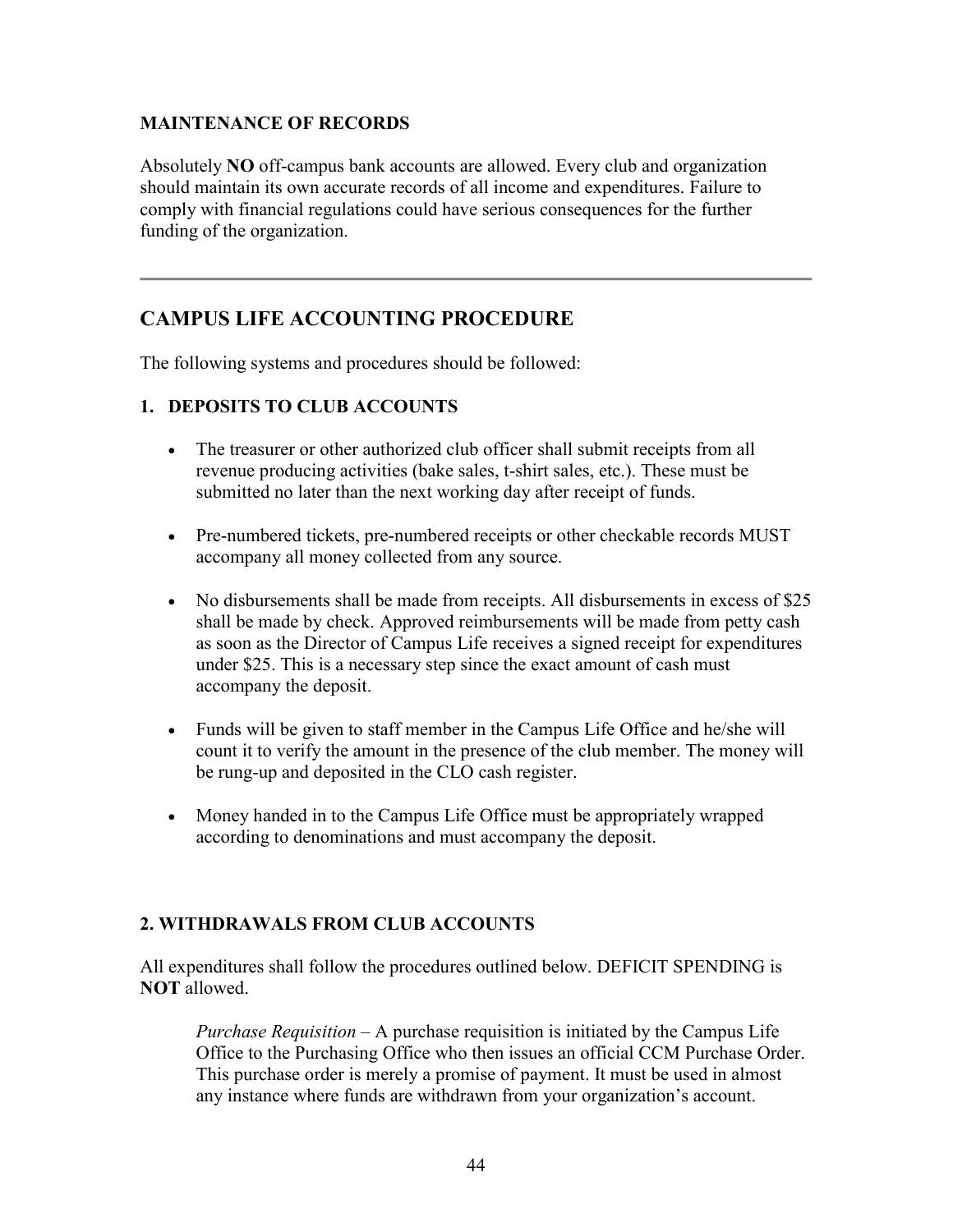A request for a purchase requisition must be submitted for approval before a purchase requisition is issued to the Purchasing Department who in-turn will issue an official college purchase order. This requires that you carefully research exact costs prior to the expenditure. If the expenditure is for equipment and an individual item exceeds \$100, then 3 price quotes, either in writing or taken over the phone and documented in writing, must accompany the request for a purchase requisition. Be sure when obtaining price quotes that the exact same brand and model are being compared.

Be sure to plan your requests to purchase items well in advance. The Purchasing and Accounting Departments service the entire college and the turn around time is normally two weeks.

## **3. LIABILITY FOR CONTRACTS**

- Any contract with a company, performer, hotel or any other contractor requires the approval and signature of the Purchasing Department. Contracts signed by students and/or advisors do not make the college liable for payment. It is generally advisable to discuss the terms of a contract with the Director of Campus Life in the early stages of negotiation.
- Payment of contract requires a purchase requisition and copies of a signed contract.
- Blank contracts for performers are available in the Campus Life Office and are to be used when the performer, speaker, etc. does not have his/her own contract.
- Under no circumstances will the Director of Campus Life approve a contract that requires a deposit.
- A social security number (for individuals) or a corporate identification number (for groups) is required before payment can be made.

## **4. CLUB SCHOLARSHIPS**

Organizations may obtain approval to conduct special fundraising projects during the year for the specific purpose of financing club scholarships, but only if the club scholarship is given prior approval by the Campus Life Office.

### **GUIDELINES FOR ESTABLISHMENT OF STUDENT ORGANIZATION SCHOLARSHIPS**

The following guidelines are to be followed in establishing student organization scholarships:

• Guidelines for the scholarship must be established in writing before the student organization begins fund-raising efforts.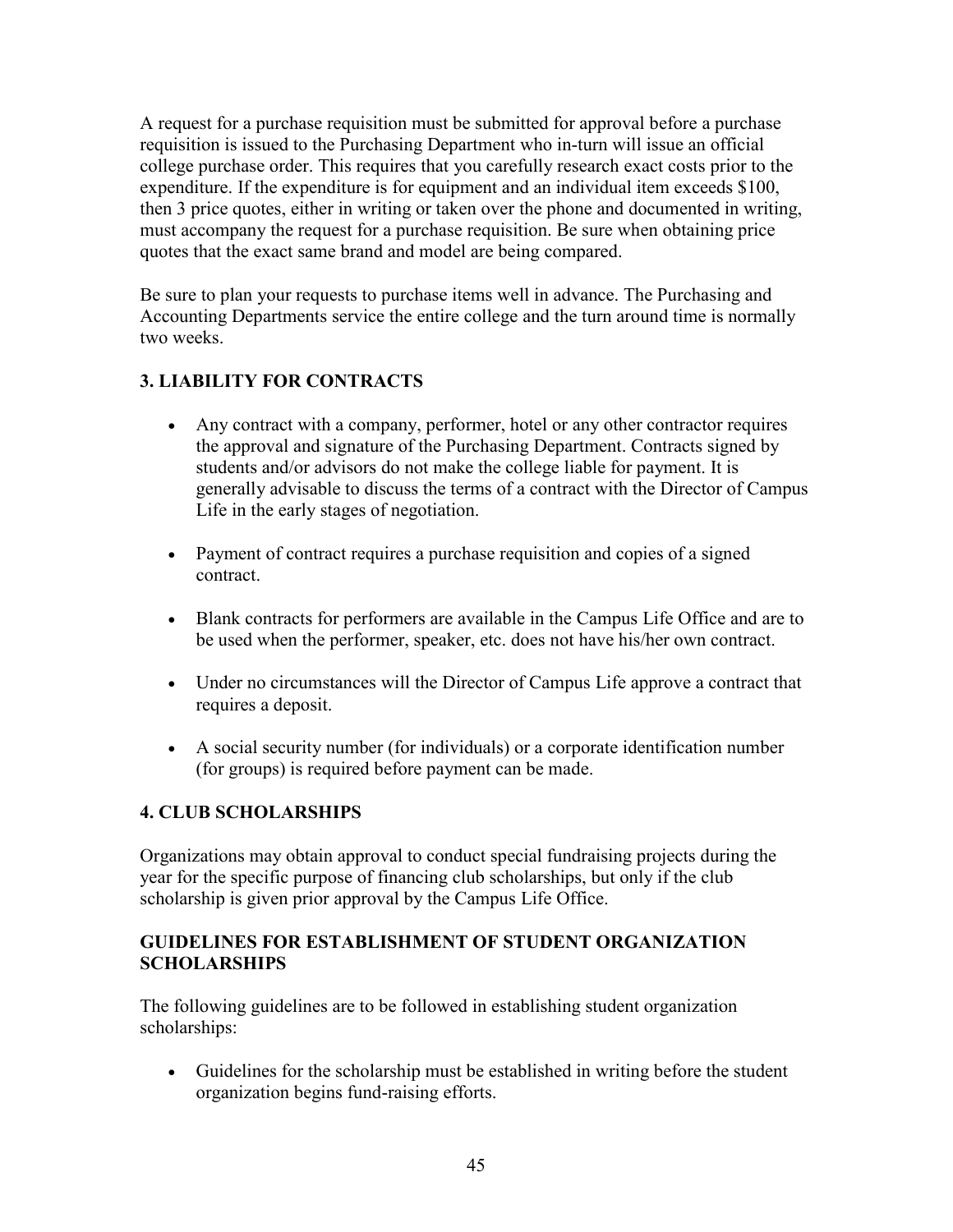- These scholarship guidelines must be submitted in writing and must meet the approval of the student organization, the Vice President of Student Development and Enrollment Management and the Campus Life Office.
- The scholarship guidelines should include, but not be limited to, the following:
	- a. eligibility for scholarship
	- b. amount of scholarship(s)
	- c. selection process
	- d. timetable for this process
	- e. membership of the selection committee
- The student organization's annual budget should reflect the fundraising efforts for the scholarship. Funds raised for the scholarship are determined by deducting all expenses of the fundraising effort from the net process. The following formula is to be adhered to:
- $A B = C$ , where,
- **A =** all money taken in from the fundraising effort.

**B =** all expenses of the effort (this includes the cost of the item sold, the cost of security/maintenance, etc.).

**C =** remaining amount that can be put into scholarship account.

5. **Only on-campus accounts are to be used**. Off-campus accounts are prohibited IN ALL CASES.

### **POLICY ON FUNDRAISERS**

- The only agency regularly authorized to sell items on campus is the Bookstore. Students or organizations cannot serve as an agent to sell, solicit, or promote merchandise or services on this campus. This is allowed only with the expressed written permission of the Director of Campus Life and the Vice President. Approval is generally given for sale of items produced by student groups such as baked goods. Individual or periodic sales may be approved, but restrictions may be imposed on continuing sales. Campus facilities will not be used to acquire personal financial gain.
- Individuals and organizations that are not part of the college are not permitted to sell, solicit, or promote the sale of goods unless sponsored by a recognized student organization. The sponsoring student organization must receive a minimum of ten percent (10%) of the gross receipts.